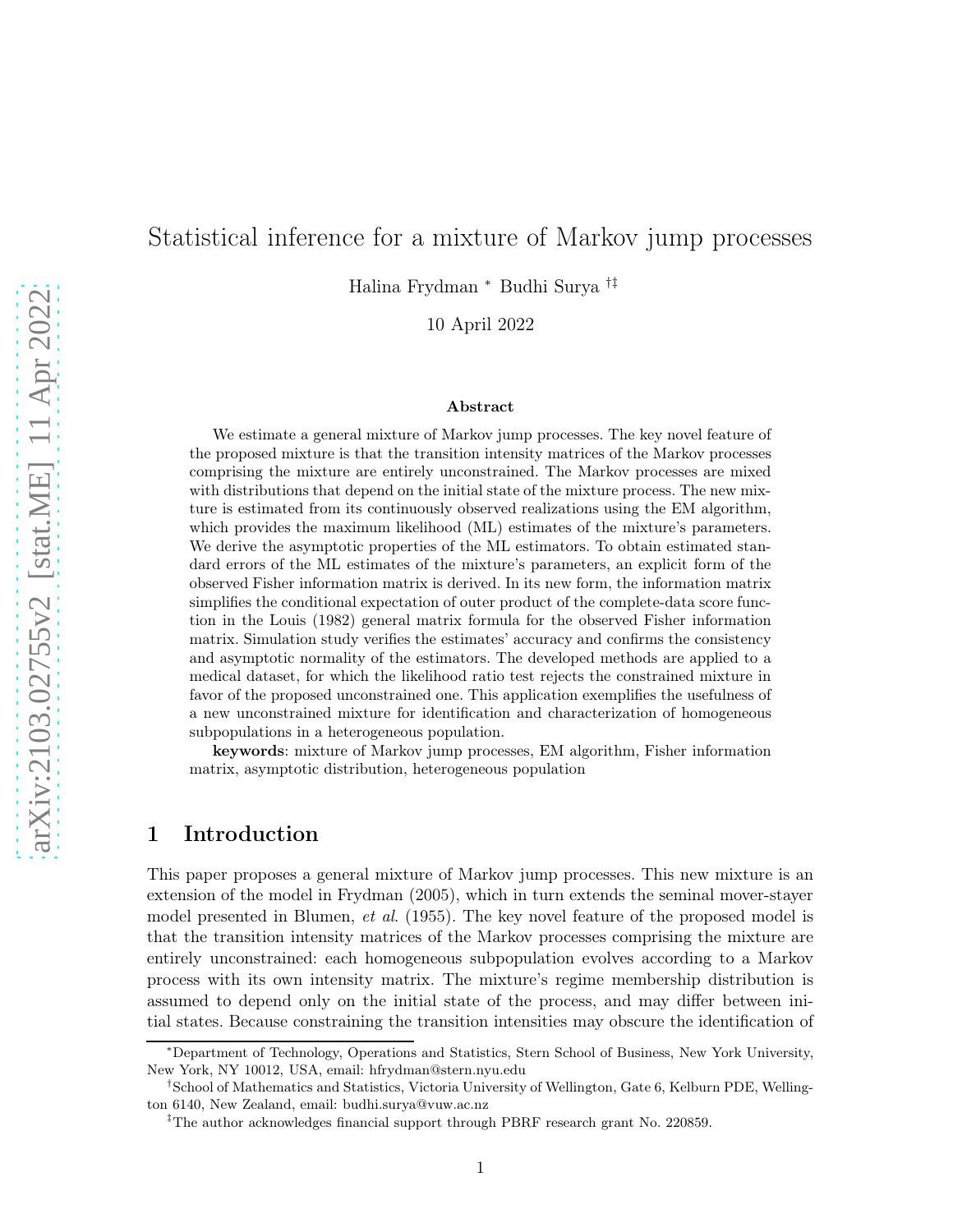clusters, the proposed unconstrained mixture is particularly suitable for identification and characterization of homogeneous subpopulations in a heterogeneous population. This is illustrated with a medical application in which the likelihood ratio test rejects the constrained mixture from Frydman (2005) in favor of the proposed general mixture.

We obtain the maximum likelihood (ML) estimates of a general mixture (g-mixture) from the data consisting of a set of its continuously observed realizations using the EM algorithm of Dempster, et al. (1977). Using novel methods, we derive the asymptotic properties of the ML estimators thereby extending the classic results from Albert (1962) who considered ML estimation of a single Markov jump process. For a finite sample of realizations, we derive an explicit form of the observed Fisher information matrix to obtain an estimate of the covariance matrix of the MLEs. In its new form, the information matrix simplifies the conditional expectation of outer product of the complete-data score function in Louis's (1982) general matrix formula for the observed Fisher information matrix. We show through the simulation study that the estimation is accurate and confirms the asymptotic properties of the estimators. We note that Frydman (2005) provided the MLEs of the parameters of a constrained mixture defined below, but hasn't considered their asymptotic or finite sample properties. The methods developed here are applied to the ventICU dataset from Cook and Lawless (2018).

The g-mixture is different from the mixture of Markov processes recently considered by Jiang and Cook (2019). There, the regime probabilities depend on covariates through the multinomial logistic regression, while the Markov processes in the mixture are assumed to have the same intensity matrices. In the g-mixture, the regime probabilities depend only on an initial state, while the Markov processes have their own intensity matrices. We observe gmixture continuously, whereas Jiang and Cook (2019) observe their mixture intermittently.

To define the proposed model, let  $X = \{X_m, 1 \leq m \leq M\}$  be the mixture of M rightcontinuous Markov jump processes with the intensity matrices  $Q'_m s$ , and transition matrices  $P_m(t) = \exp(Q_m t)$  defined on the finite state space  $S = E \cup \Delta$ , where E is a set of non absorbing states and  $\Delta$  a set of absorbing states. There is a separate mixing distribution for each initial state  $i \in E$  of X,

$$
\phi_{i,m}\equiv \mathbb{P}(X=X_m|X_0=i),\;\;1\leq m\leq M,
$$

where  $\sum_{m=1}^{M} \phi_{i,m} = 1$ . Let  $D_m = \text{diag}(\phi_{1,m}, ..., \phi_{w,m})$ , where w is the cardinality of E. Then the transition matrix of a mixture process  $X$  is given by

$$
P(t) = \sum_{m=1}^{M} D_m P_m(t), \ \ t \ge 0.
$$

In the absence of absorbing states, Frydman (2005) specified the following structure for the intensity matrices of Markov processes comprising the mixture

$$
Q_m = \Gamma_m Q \ \left( 1 \le m \le M \right),
$$

where Q is an intensity matrix,  $\Gamma_m = \text{diag}(\gamma_{1,m},...\gamma_{w,m})$ , with  $\gamma_{i,m} \geq 0$ , for  $1 \leq m \leq M-1$ , and  $\Gamma_M = I$ , an identity matrix. Depending on whether  $\gamma_{i,m} = 0, 0 < \gamma_{i,m} < 1, \gamma_{i,m} \geq 1$ , the realizations generated by  $Q_m$  do not move out of state i, or move out of state i at a lower or higher rate than those generated by  $Q$ , or at an identical rate. This specification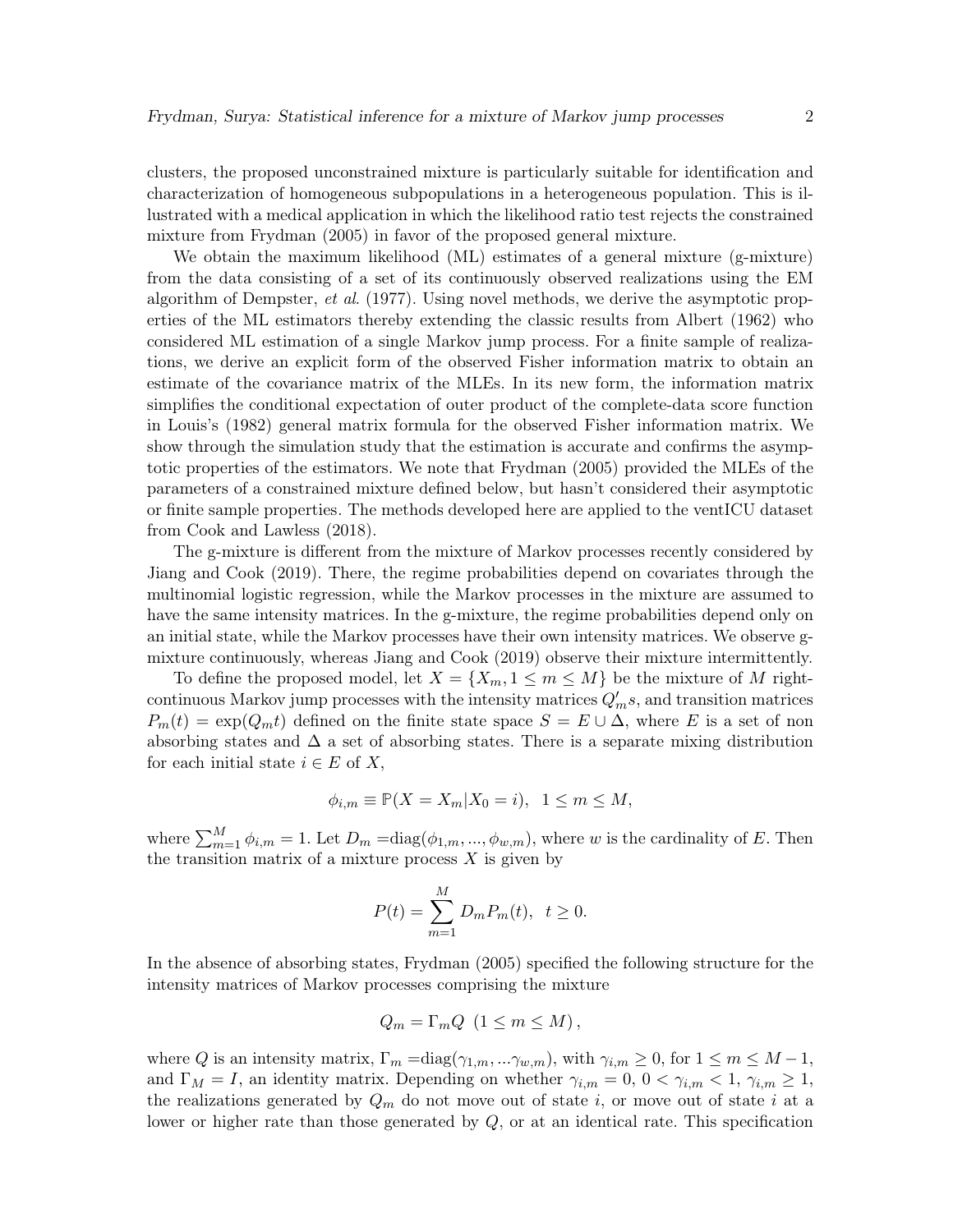constrains the transition matrices of Markov chains embedded into Markov processes in the mixture to be all the same. This mixture is restrictive in situations in which the population is heterogeneous not only with respect to exit rates from states, but also with respect to the direction of movement. As illustrated in the medical application in this paper, it is particularly restrictive when the components of the mixture are absorbing Markov processes as in this case the absorption probabilities would be the same for all Markov processes in the mixture. Nevertheless, this mixture has been successfully applied to modeling bond-ratings migration by Frydman and Schuermann (2008), and to clustering of categorical time series by Pamminger and Fruhwirth-Schnatter (2010). Its distributional properties were studied in Surya (2018).

By setting  $M = 2$ , and  $\gamma_{1,1} = ... = \gamma_{w,1} = 0$  in  $\Gamma_1$ , the transition matrix of X reduces to  $D_1I + (I - D_1)P_2(t)$ , a transition matrix of a continuous-time mover-stayer (MS) model. The MS model assumes a simple form of population heterogeneity: there are stayers who never leave their initial states, with  $P_1(t) = I$  as their transition matrix, and movers who evolve among the states according to transition matrix  $P_2(t) = \exp(tQ)$ . The MS model was the first mixture of Markov chains considered in the literature, and its use in Blumen, et al. (1955) to study labor mobility was the first application of stochastic processes in the social sciences. Frydman (1984) obtained the ML estimators of the discrete-time MS model's parameters by direct maximization of the observed likelihood function, and Fuchs and Greenhouse (1988) did so by using the expectation-maximization (EM) algorithm. In both cases, estimation used the data on independent realizations of the MS model.

Despite capturing a very simple form of population heterogeneity, the MS mixture's discrete and continuous-time versions have been widely applied in diverse fields, including medicine (Tabar, et al., 1996), labor economics (Fougere and Kamionka, 2003), large data (Cipollini, et al., 2012), farming (Saint-Cyr and Piet, 2017), and credit risk (Frydman and Kadam, 2004, and Ferreti, et al., 2019). In a continuous-time framework, Yi, et al. (2017) estimated an MS model from panel data in the presence of state misclassification. Cook, et al. (2002) developed a generalized MS model, which allows for subject specific absorbing states, and Shen and Cook (2014) considered a dynamic MS model for recurrent events that can be resolved. In a discrete-time framework, Frydman and Matuszyk (2018, 2019) developed an estimation for a discrete-time MS model with covariate effects on stayers' probability and movers' transitions.

The paper is organized as follows. Section 2 sets the notation and derives the observed and complete likelihood functions. Section 3 presents the EM algorithm, the derivation of the asymptotic properties of the MLEs and also provides the lower bound for the asymptotic variance of the MLEs. The finite sample covariance matrix of the MLEs is derived in Section 4. Section 5 is devoted to the simulation study and Section 6 applies the developed methods to ventICU data. Section 7 concludes the paper.

## 2 The observed and complete likelihood functions

#### 2.1 The observed likelihood function

We consider the general continuous-time mixture  $X$  with  $M$  components defined in the Introduction. Let  $X^k = \{X_t^k, 0 \le t \le T\}$  denote the k'th realization of X on  $[0, T]$  where  $T$  is the end-of-study time, which can be either fixed, or the absorption time of  $X$ . Denote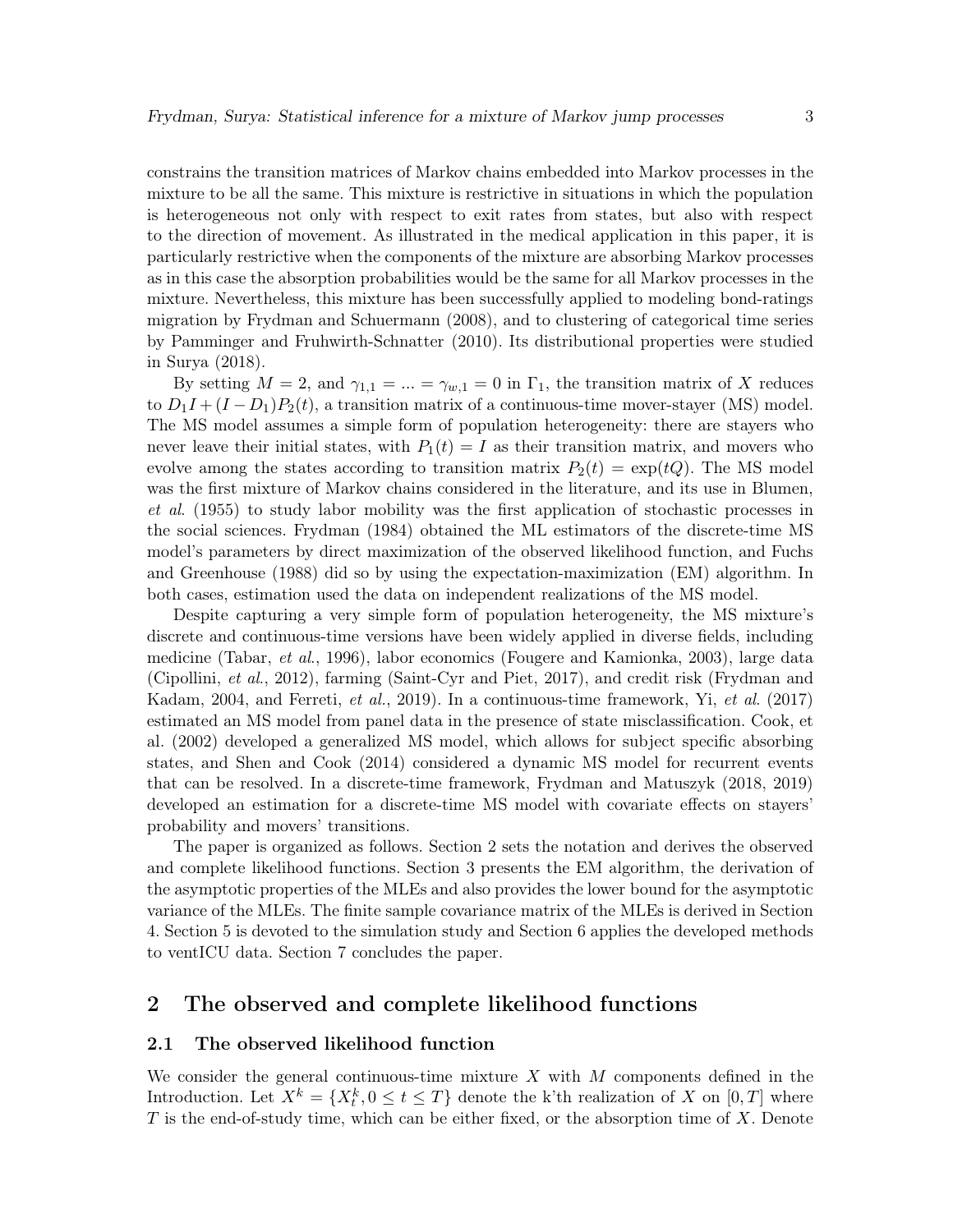by  $X^k$ − that realization without an initial state, that is,  $X^k = (X^k) \cup X_0$ . And, let  $R_k$ denote the regime label of the k'th realization. To write the observed likelihood of  $X^k$ , for  $1 \leq k \leq K$  and  $1 \leq m \leq M$ , we define the following quantities associated with  $X^k$ :

<span id="page-3-0"></span>
$$
\Phi_{k,m} = I(R_k = m)
$$
  
\n
$$
B_i^k = I(X_0^k = i), i \in E,
$$
  
\n
$$
B_i = \sum_{k=1}^K B_i^k = \# \text{ of realizations with initial state } i, i \in E
$$
  
\n
$$
N_{ij}^k = \# \text{ of times } X^k \text{ makes an } i \to j \text{ transition, } i \neq j, i \in E
$$
  
\n
$$
T_i^k = \int_0^T I(X_u^k = i) du = \text{ total time } X^k \text{ spends in state } i \in E,
$$

where  $\Phi_{k,m}$  is equal to 1 if the k'th realization evolves according to the m'th Markov process and equal to zero, otherwise. We note that  $\Phi_{k,m}$  is unknown, but other quantities in [\(1\)](#page-3-0) are known. For  $1 \leq m \leq M$ , let  $\theta_m \equiv (q_{ij,m}, i \neq j, \phi_{i,m}, i \in E, j \in S)$  and  $\theta = (\theta_m, 1 \leq m \leq M)$ be the mixture's parameters assumed to live on the compact set  $\Theta$  of any positive value of  $\theta$ . We denote by  $\mathbb{P}_{\theta}$  the probability measure of a complete observation  $\{X^k, \Phi_k\}$  of a generic sample path  $X^k$  and by  $\mathbb{E}_{\theta}$  the expectation under  $\mathbb{P}_{\theta}$ .

The observed likelihood function  $L^k(\theta)$  of  $X^k, 1 \leq k \leq K$ , is

$$
L^{k}(\theta) = \sum_{m=1}^{M} \mathbb{P}_{\theta}(X^{k}, R_{k} = m) = \sum_{m=1}^{M} \prod_{i \in E} \mathbb{P}_{\theta}(X^{k} - X_{0}^{k} = i, R_{k} = m)^{B_{i}^{k}}
$$
  
\n
$$
= \sum_{m=1}^{M} \prod_{i \in E} \mathbb{P}_{\theta}(X_{0}^{k} = i)^{B_{i}^{k}} \mathbb{P}_{\theta}(R_{k} = m | X_{0}^{k} = i)^{B_{i}^{k}} \mathbb{P}_{\theta}(X^{k} - | X_{0}^{k} = i, R_{k} = m)^{B_{i}^{k}}
$$
  
\n
$$
= \prod_{i \in E} \pi_{i}^{B_{i}^{k}} \sum_{m=1}^{M} \left\{ \prod_{i \in E} \phi_{i,m}^{B_{i}^{k}} \prod_{i \in E} \left( \prod_{j \neq i, j \in S} (q_{ij,m})^{N_{ij}^{k}} \exp \left[ \left( - \sum_{j \neq i, j \in S} q_{ij,m} \right) T_{i}^{k} \right] \right) \right\} (2)
$$

where  $\pi_i = \mathbb{P}_{\theta}(X_0 = i)$  with  $\sum_{i \in E} \pi_i = 1$ , is an initial distribution of the mixture. The loglikelihood function of the K observed sample paths  $\mathcal{D} = \bigcup_{k=1}^K X^k$  is

$$
\log L(\theta) = \sum_{k=1}^{K} \log L^{k}(\theta) = \sum_{k=1}^{K} \sum_{i \in E} B_{i}^{k} \log \pi_{i}
$$
  
+ 
$$
\sum_{k=1}^{K} \log \sum_{m=1}^{M} \left\{ \prod_{i \in E} \phi_{i,m}^{B_{i}^{k}} \prod_{i \in E} \left( \prod_{j \neq i,j \in S} (q_{ij,m})^{N_{ij}^{k}} \exp \left[ \left( - \sum_{j \neq i,j \in S} q_{ij,m} \right) T_{i}^{k} \right] \right) \right\}^{3}
$$

where we can rewrite the first term as  $\sum_{i\in E}\sum_{k=1}^K B_i^k \log \pi_i = \sum_{i\in E} B_i \log \pi_i$ , to see that, up to a constant, it corresponds to the loglikelihood of the multinomial distribution with parameters  $K = \sum_{i \in E} B_i$  and  $\pi = (\pi_i, i \in E)$ , where  $B_i, i \in E$  are multinomial random variables. Hence, as is well known, the MLE of  $\pi_i$  is  $\hat{\pi}_i = B_i/K$ . Therefore, when writing the complete loglikelihood function below, we will omit the term involving  $\pi$ . We also note that the likelihood function  $(3)$  is the same when either the end-of-study T is a fixed time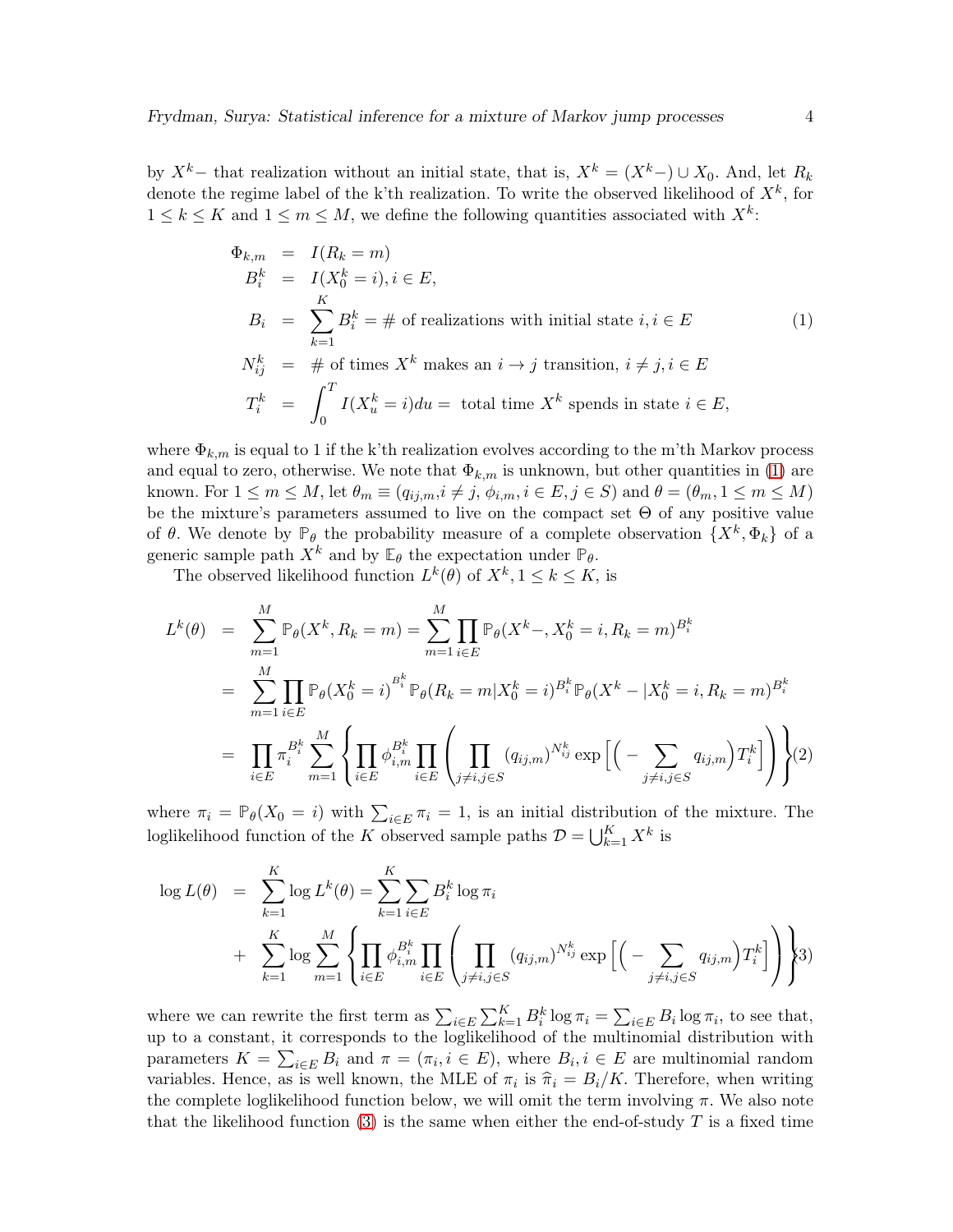in which case the last state occupation time may be right censored, or  $T$  is the first exit time to an absorbing state of the mixture process.

It is in general difficult to obtain the MLE  $\hat{\theta}$  by directly maximizing the observed loglike-lihood function [\(3\)](#page-35-0). To obtain  $\hat{\theta}$ , we use the EM algorithm, which requires the loglikelihood function under complete information derived below.

#### 2.2 The loglikelihood function under complete information

We now assume that we have complete information  $\bigcup_{k=1}^{K} {\{X^k, R_k\}}$ , that is, we also know  $\Phi_{k,m}$ ( $1 \leq k \leq K, 1 \leq m \leq M$ ). By [\(3\)](#page-35-0), the complete loglikelihood of the k'th realization  $X^k$  is

$$
\log L_c^k(\theta) = \log L_c^k(\phi) + \log L_c^k(q),
$$

where

$$
\log L_c^k(\phi) = \sum_{m=1}^M \Phi_{k,m} \sum_{i \in E} B_i^k \log \phi_{i,m},
$$

and since  $\sum_{m=1}^{M} \phi_{i,m} = 1$ , it depends only on  $\phi = (\phi_{i,m}, i \in E, 1 \le m \le M - 1)$ . Therefore we can express it as

<span id="page-4-0"></span>
$$
\log L_c^k(\phi) = \sum_{m=1}^{M-1} \Phi_{k,m} \sum_{i \in E} B_i^k \log(\phi_{i,m}) + \Phi_{k,M} \sum_{i \in E} B_i^k \log\left(1 - \sum_{m=1}^{M-1} \phi_{i,m}\right).
$$
 (4)

Now

<span id="page-4-1"></span>
$$
\log L_c^k(q) = \sum_{m=1}^M \Phi_{k,m} \sum_{i \in E} \sum_{j \neq i,j \in S} \left( N_{ij}^k \log q_{ij,m} - q_{ij,m} T_i^k \right) \tag{5}
$$

and depends only on the intensities  $q = \{q_{ij,m}, (i,j), i \in E, j \in S, 1 \leq m \leq M\}$ . Then the full information loglikelihood is

<span id="page-4-2"></span>
$$
\log L_c(\theta) \sim \sum_{k=1}^K \log L_c^k(\theta) = \sum_{k=1}^K \left[ \log L_c^k(\phi) + \log L_c^k(q) \right]
$$
  
= 
$$
\sum_{m=1}^M \sum_{i \in E} \left[ \sum_{k=1}^K \Phi_{k,m} B_i^k \log \phi_{i,m} + \sum_{k=1}^K \Phi_{k,m} \sum_{j \neq i,j \in S} \left( N_{ij}^k \log q_{ij,m} - q_{ij,m} T_i^k \right) \right]
$$
  
= 
$$
\sum_{m=1}^M \sum_{i \in E} B_{i,m} \log \phi_{i,m} + \sum_{m=1}^M \sum_{i \in E} \sum_{j \neq i,j \in S} \left( N_{ij,m} \log q_{ij,m} - q_{ij,m} T_{i,m} \right),
$$
(6)

where the "wiggle" after  $\log L_c(\theta)$  signifies that we omitted the part of  $\log L_c(\theta)$  which involves  $\pi$ ,  $B_{i,m} = \sum_{k=1}^{K} \Phi_{k,m} B_i^k$  =the number of regime m realizations with initial state  $i, N_{ij,m} = \sum_{k=1}^{K} \Phi_{k,m} N_{ij}^k$  =the total number of  $i \to j$ ,  $(i \in E, j \in S)$  transitions and  $T_{i,m} = \sum_{k=1}^{K} \Phi_{k,m} T_i^k$  =the total waiting time in state  $i \in E$  for regime m realizations.

In the sequel, we will consider the following score functions. By [\(4\)](#page-4-0), the score function of the k'th complete observation with respect to  $\phi_{i,m}$  is

<span id="page-4-3"></span>
$$
\frac{\partial \log L_c^k(\phi)}{\partial \phi_{i,m}} = \frac{\Phi_{k,m} B_i^k}{\phi_{i,m}} - \frac{\Phi_{k,M} B_i^k}{\phi_{i,M}},\tag{7}
$$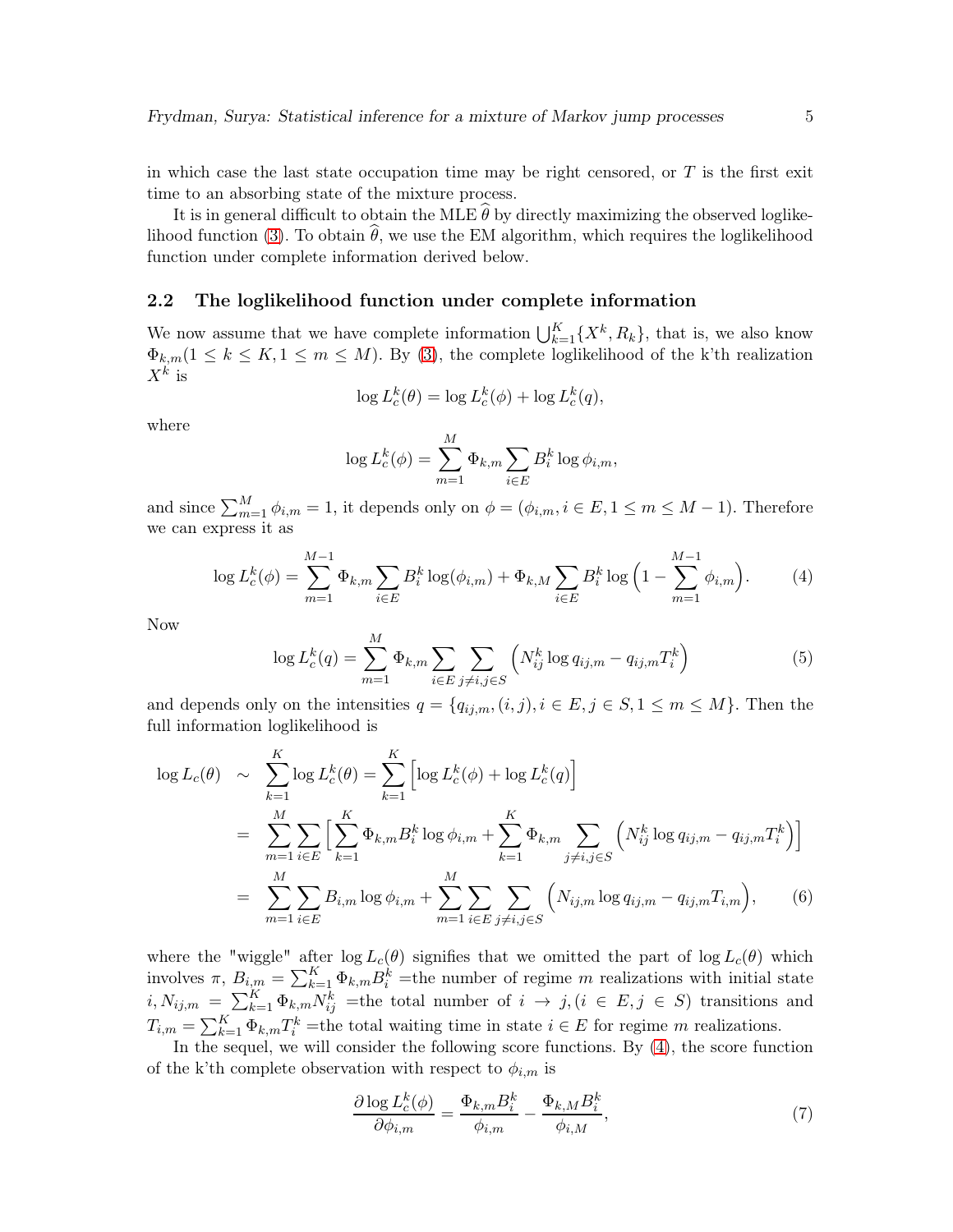and by [\(5\)](#page-4-1), the similar score function with respect to  $q_{ij,m}$  is

<span id="page-5-3"></span>
$$
\frac{\partial \log L_c^k(q)}{\partial q_{ij,m}} = \frac{\Phi_{k,m} N_{ij}^k}{q_{ij,m}} - \Phi_{k,m} T_i^k.
$$
\n(8)

Finally, the score function for all complete observations with respect to  $\phi_{i,m}$  is

<span id="page-5-0"></span>
$$
\frac{\partial \log L_c(\phi)}{\partial \phi_{i,m}} = \frac{B_{i,m}}{\phi_{i,m}} - \frac{B_{i,M}}{\phi_{i,M}}, \ m = 1, \cdots, M-1.
$$
 (9)

and with respect to  $q_{ij,m}$  is

<span id="page-5-2"></span>
$$
\frac{\partial \log L_c(\phi)}{\partial q_{ij,m}} = \frac{N_{ij,m}}{q_{ij,m}} - T_{i,m}, \ m = 1, \cdots, M. \tag{10}
$$

## 3 Maximum likelihood estimation of the parameter  $\theta$

The following result relates the score function of  $\bigcup_{k=1}^K \{X^k, R_k\}$  and that of incomplete information  $\mathcal{D} = \bigcup_{k=1}^K X^k$ . It is used to derive the MLE  $\widehat{\theta}$ , its asymptotic properties and, in Sec-tion [4,](#page-10-0) an explicit form of the observed Fisher information matrix  $I(\theta) = -\partial^2 \log L(\theta) / \partial \theta^2$ .

<span id="page-5-1"></span>**Lemma 1** For any  $\theta \in \Theta$ , the incomplete-information score function of D is given by

$$
\frac{\partial \log L(\theta)}{\partial \theta} = \mathbb{E}_{\theta} \Big[ \frac{\partial \log L_c(\theta)}{\partial \theta} \Big| \mathcal{D} \Big].
$$

Proof. By the first line in [\(6\)](#page-4-2),

$$
\mathbb{E}_{\theta}\left[\frac{\partial \log L_{c}(\theta)}{\partial \theta}|\mathcal{D}\right] = \sum_{k=1}^{K} \mathbb{E}_{\theta}\left[\frac{\partial \log L_{c}^{k}(\theta)}{\partial \theta}\Big|X^{k}\right]
$$
  
\n
$$
= \sum_{k=1}^{K} \mathbb{E}_{\theta}\left[\frac{\partial \log \mathbb{P}_{\theta}(X^{k}, R_{k})}{\partial \theta}\Big|X^{k}\right]
$$
  
\n
$$
= \sum_{k=1}^{K} \sum_{m=1}^{M} \frac{\partial \log \mathbb{P}_{\theta}(X^{k}, R_{k} = m)}{\partial \theta} \mathbb{P}_{\theta}(R_{k} = m|X^{k})
$$
  
\n
$$
= \sum_{k=1}^{K} \frac{1}{\mathbb{P}_{\theta}(X^{k})} \sum_{m=1}^{M} \frac{\partial}{\partial \theta} \mathbb{P}_{\theta}(X^{k}, R_{k} = m),
$$

where the last equality follows from applying the Bayes formula for conditional probability. Noting that  $\mathbb{P}_{\theta}(X^k) = \sum_{m=1}^M \mathbb{P}_{\theta}(X^k, R_k = m)$  completes the proof.

Define  $\widehat{B}_{i,m}(\theta) = \mathbb{E}_{\theta}\big[B_{i,m}|\mathcal{D}\big], \widehat{N}_{ij,m}(\theta) = \mathbb{E}_{\theta}\big[N_{ij,m}|\mathcal{D}\big]$  and  $\widehat{T}_{i,m}(\theta) = \mathbb{E}_{\theta}\big[T_{i,m}|\mathcal{D}\big].$  The MLE  $\widehat{\theta}$  as the solution of the following systems of equations is presented below

$$
\frac{\partial \log L(\theta)}{\partial \theta} = 0.
$$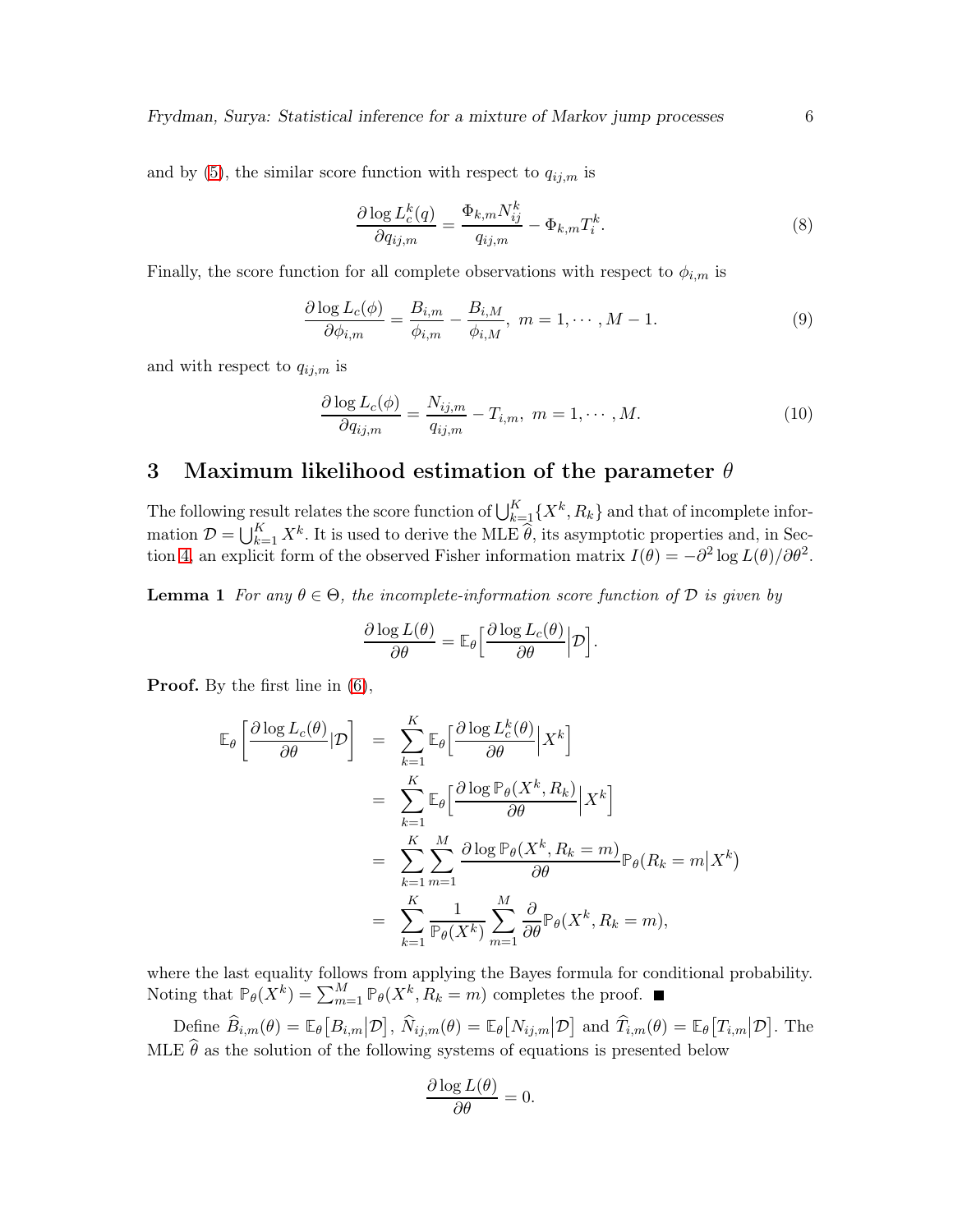**Proposition 1** For  $1 \leq m \leq M$ , the maximum likelihood estimates of  $\phi_{i,m}$  and  $q_{ij,m}$  are

<span id="page-6-0"></span>
$$
\widehat{\phi}_{i,m} = \frac{\widehat{B}_{i,m}(\widehat{\theta})}{B_i} \quad (i \in E), \tag{11}
$$

$$
\widehat{q}_{ij,m} = \frac{\widehat{N}_{ij,m}(\widehat{\theta})}{\widehat{T}_{i,m}(\widehat{\theta})} \quad (j \neq i, i \in E, j \in S). \tag{12}
$$

**Proof.** Using the score function of  $\phi_{i,m}$  in [\(9\)](#page-5-0) and Lemma [1,](#page-5-1) the MLE  $\phi_{i,m}$  is obtained by setting  $\mathbb{E}_{\theta} \left[ \frac{\partial \log L_c(\phi)}{\partial \phi_{i,m}} \right]$  $\frac{\partial g L_c(\phi)}{\partial \phi_{i,m}}$   $[\mathcal{D}] = 0$ , which yields  $\hat{\phi}_{i,m} = \frac{\hat{B}_{i,m}(\hat{\theta})}{\hat{B}_{i,M}(\hat{\theta})}$  $\frac{B_{i,m}(0)}{\widehat{B}_{i,M}(\widehat{\theta})}\phi_{i,M}$ . Using the constraint  $\sum_{m=1}^{M} \hat{\phi}_{i,m} = 1$  and  $\sum_{m=1}^{M} \hat{B}_{i,m}(\theta) = B_i$  for any  $\theta \in \Theta$ , we have  $\hat{\phi}_{i,M} = \frac{\hat{B}_{i,M}(\hat{\theta})}{B_i}$  $\frac{M(V)}{B_i}$  and  $\widehat{\phi}_{i,m} = \frac{\widehat{B}_{i,m}(\widehat{\theta})}{B_i}$  $\frac{d^m(v)}{B_i}$ . The estimator  $\hat{q}_{ij,m}$  is obtained by using the score function for  $q_{ij,m}$  from [\(10\)](#page-5-2) and setting the equation  $\mathbb{E}_{\theta}(\frac{\partial \log L_c(q)}{\partial q_{ijm}})$  $\frac{\log L_c(q)}{\partial q_{ij,m}}|\mathcal{D})=0.$ 

In the next section, the EM algorithm is employed to find  $\phi_{i,m}$  and  $\hat{q}_{ij,m}$ . The results  $(11)-(12)$  $(11)-(12)$  $(11)-(12)$  will be used in the M-step of the EM-algorithm.

#### 3.1 The EM algorithm

We now use the EM algorithm to obtain the MLE of  $\theta = (\theta_m, 1 \leq m \leq M)$  from K realizations. Following Dempster *et al.* (1977), the MLE of  $\theta$  is found iteratively so that the  $(p+1)$ -th estimate  $\theta^{p+1}$  of  $\theta$  maximizes the random function

$$
\mathbb{E}_{\theta^p} \big[ \log L_c(\theta) \big| \mathcal{D} \big],
$$

where  $\mathbb{E}_{\theta^p}[\bullet|\mathcal{D}]$  refers to the conditional expectation evaluated using the current estimate  $\theta^p$  after p steps of the algorithm. This is the maximization step (M-step) of the algorithm. The evaluation of the above conditional expectation forms the E-step.

**Proposition 2** The EM algorithm for the finite g-mixture of Markov jump processes  $X =$  $\{X_m, 1 \leq m \leq M\}$  based on K realizations for a fixed  $M > 1$  goes as follows.

**Step 1 (Initial step)** For  $1 \le m \le M$ , choose initial value  $\theta_m^0 \equiv (q_{ij,m}^0, i \ne j, \phi_{i,m}^0, i \in$  $E, j \in S$ ) of  $\theta_m$ .

**Step 2 (E-step)** At the p'th iteration  $(p = 0, 1, 2...)$ , for  $1 \le m \le M$ ,  $i \in E$ ,  $1 \le k \le K$ , compute the probability of observing  $X^k$  under  $\theta_m^p$ 

$$
L^k(\theta_m^p) \sim \phi_{i_k,m}^p \prod_{i \in E} \left\{ \prod_{j \neq i,j \in S} (q_{ij,m}^p)^{N_{ij}^k} \exp[(-\sum q_{ij,m}^p) T_i^k] \right\}, 1 \leq m \leq M.
$$

and then the probability that the path  $X^k$  comes from regime m

$$
\mathbb{E}_{\theta^p}[\Phi_{k,m}|X^k] = \frac{L^k(\theta_m^p)}{\sum_{\ell=1}^M L^k(\theta_\ell^p)}.
$$

For  $i \in E, j \in S$ , and  $1 \leq m \leq M$ , compute

$$
\mathbb{E}_{\theta^p}[N_{ij,m}|\mathcal{D}] \equiv \sum_{k=1}^K N_{ij}^k \mathbb{E}_{\theta^p}[\Phi_{k,m}|X^k], \ j \neq i
$$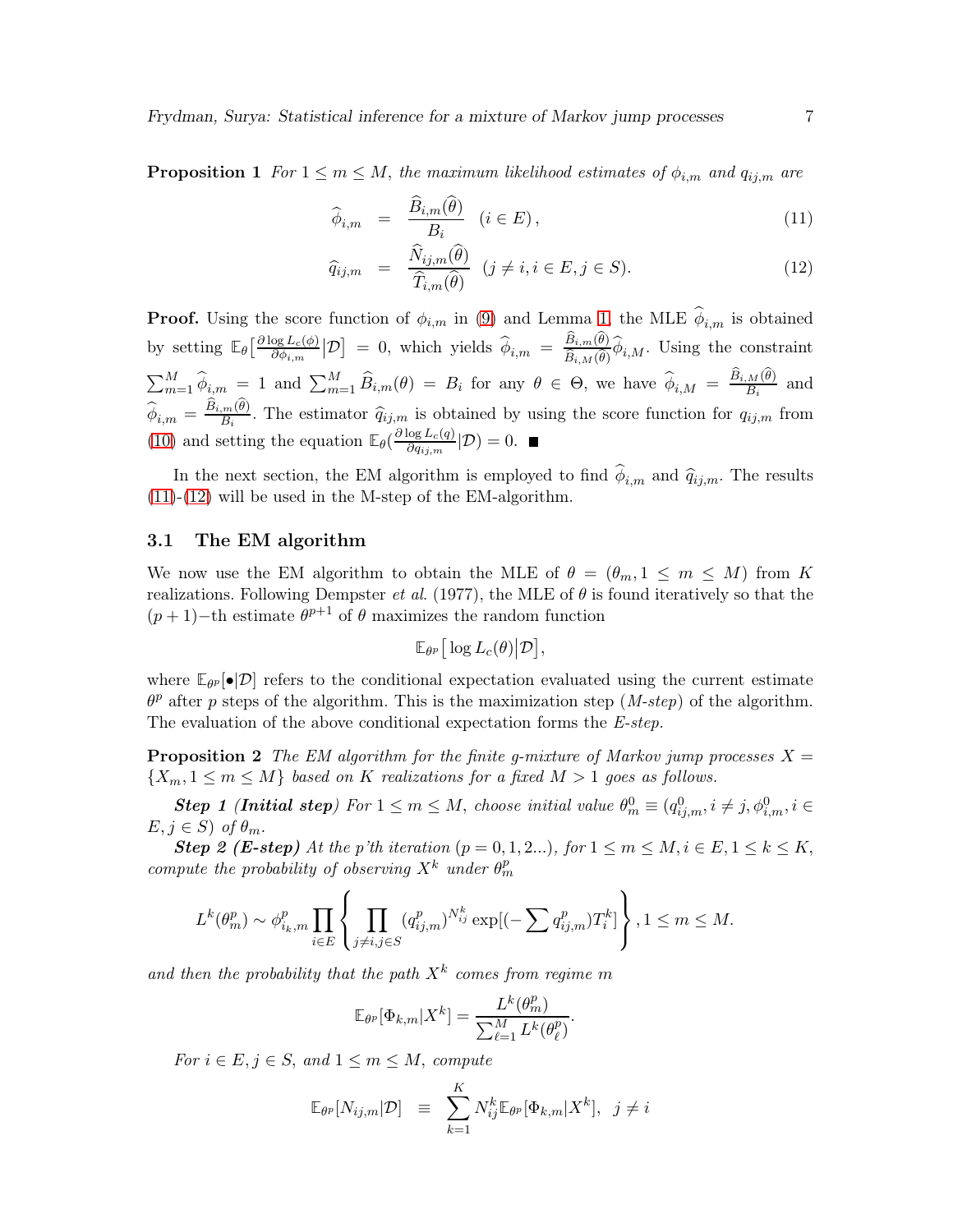$$
\mathbb{E}_{\theta^p}[T_{i,m}|\mathcal{D}] \equiv \sum_{k=1}^K T_i^k \mathbb{E}_{\theta^p}[\Phi_{k,m}|X^k],
$$
  

$$
\mathbb{E}_{\theta^p}[B_{i,m}|\mathcal{D}] \equiv \sum_{k=1}^K B_i^k \mathbb{E}_{\theta^p}[\Phi_{k,m}|X^k].
$$

**Step 3 (M-step)** For  $1 \le m \le M$ , compute, using [\(11\)](#page-6-0) and [\(12\)](#page-6-0), the values  $\theta_m^{p+1} \equiv$  $(q_{ij,m}^{p+1}, i \neq j, \, \phi_{i,m}^{p+1}, i \in E, j \in S)$  by

<span id="page-7-0"></span>
$$
\phi_{i,m}^{p+1} = \frac{\mathbb{E}_{\theta^p}[B_{i,m}|\mathcal{D}]}{B_i},\tag{13}
$$

$$
q_{ij,m}^{p+1} = \frac{\mathbb{E}_{\theta^p}[N_{ij,m}|\mathcal{D}]}{\mathbb{E}_{\theta^p}[T_{i,m}|\mathcal{D}]}.
$$
\n(14)

**Step 4** Stop if convergence criterion is achieved, that is, if the Euclidean norm  $||\theta^{p+1} - \theta^{p+1}||$  $\|\theta^p\| < \varepsilon$ , where  $\varepsilon$  is a desired small value. Otherwise, return to step 2 and replace  $\theta^p_m$  by  $\theta_m^{p+1}$ .

For the choice of mixture model, repeat the EM algorithm for different values of  $M > 1$ until the fitted model has the lowest Akaike information criterion (AIC), see Akaike (1973). This method is applied in Section [6](#page-15-0) to the ventICU dataset.

The EM algorithm described above converges to  $\hat{\theta}_m$ , the MLE of  $\theta_m$ . To be more precise, at convergence, the equations in [\(13\)](#page-7-0) and [\(14\)](#page-7-0) take the form [\(11\)](#page-6-0) and [\(12\)](#page-6-0) respectively, that is

$$
\begin{array}{rcl} \widehat{\phi}_{i,m} & = & \frac{\mathbb{E}_{\widehat{\theta}}[B_{i,m}|\mathcal{D}]}{B_i} & = & \frac{\widehat{B}_{i,m}(\widehat{\theta})}{B_i}, \\ \widehat{q}_{ij,m} & = & \frac{\mathbb{E}_{\widehat{\theta}}[N_{ij,m}|\mathcal{D}]}{\mathbb{E}_{\widehat{\theta}}[T_{i,m}|\mathcal{D}]} & = & \frac{\widehat{N}_{ij,m}(\widehat{\theta})}{\widehat{T}_{i,m}(\widehat{\theta})}. \end{array}
$$

#### Initialization of the EM algorithm

Suppose we have K sample paths from the mixture with  $M$  regimes obtained from the simulation or real data. For the initial distribution  $\pi_i, i \in E$  of the g-mixture, we use the estimate  $\hat{\pi}_i$ . For each  $i \in E$ , we set the initial value of  $(\phi_{i,m}, m \in M)$  to be a uniform distribution:  $(\phi_{i,m}^0, m \in M) = (1/M, \cdots, 1/M)$ . The initial value  $Q_m^0$  for the intensity matrix  $Q_m$  is obtained by first randomly dividing K sample paths into M subsets with the first  $(M-1)$  subsets having size  $|K/M|$  each, and the M-th subset being of size  $K - (M - 1) \lfloor K/M \rfloor$ . Then, treating the m'th subset,  $m \in M$ , as if it contained realizations from a single Markov process  $X_m$  with intensity matrix  $Q_m$ ,  $Q_m^0$  was set to be the MLE of the intensity matrix  $Q_m$ .

#### 3.2 Consistency and asymptotic normality of the MLEs

Below we state the results about consistency and asymptotic distribution of the MLE  $\theta$  when the number of sample paths K increases. The results are valid for a fixed T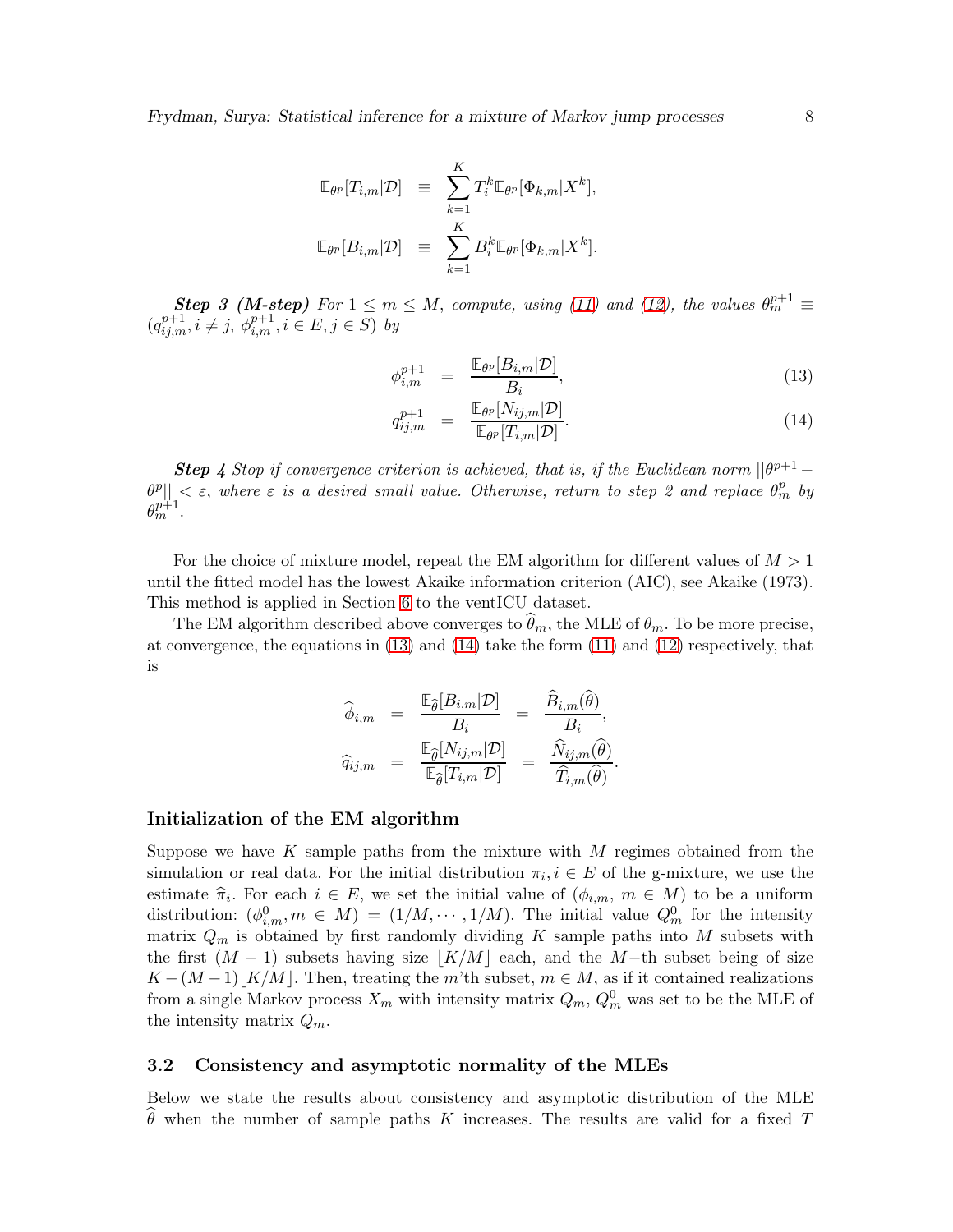and T being the absorption time. They generalize the results from Theorem 6.1 in Albert (1962) about the asymptotic properties of the MLE of an intensity matrix of a single Markov process. Due to the presence of the term  $\widehat{\Phi}_{k,m} = E_{\theta^0}[\Phi_{k,m}|X^k]$  in the estimator  $\hat{\theta}$ , the proofs require a different approach compared to the simpler proofs of the analogous results in Theorem 6.1. For example, consider the estimator  $\hat{q}_{ij,m} = \sum_{k=1}^{K} q_{ij,m}$  $k=1$  $\widehat{\Phi}_{k,m} N_{ij}^k / \sum_{k=1}^K \widehat{\Phi}_{k,m} T_i^k$  of  $q_{ij,m}$ . By iid property of all K realizations  $\{X^k\}$ , which were generated under the probability measure  $P_{\theta^0}$ ,  $\hat{q}_{ij,m}$  converges by LLN as  $K \to \infty$  to  $E_{\theta^0}\big[E_{\widehat{\theta}}[\Phi_{k,m}N_{ij}^k|X^k]\big]/E_{\theta^0}\big[E_{\widehat{\theta}}[\Phi_{k,m}T_i^k|X^k]\big]$ . However, the law of iterated expectation does

not simplify the latter to  $E_{\theta^0} \big[ \Phi_{k,m} N_{ij}^k \big] / E_{\theta^0} \big[ \Phi_{k,m} T_i^k \big]$ , which by Lemma A.1 in SM is equal to  $q_{ij,m}^0$ . But, for the estimator  $\hat{q}_{ij} = \sum_{k=1}^K N_{ij}^k / \sum_{k=1}^K T_k^k$  of  $q_{ij}$  considered in Albert, it immediately follows by LLN that  $\hat{q}_{ij}$  converges to  $E_{\theta^0}[N_{ij}^k]/E_{\theta^0}[T_i^k]$  as  $K \to \infty$ .

To establish consistency of  $\hat{\theta}$ , we use the Shanon-Kolmogorov information inequality, see p. 113 in Ferguson (1996): for any  $\theta \neq \theta^0$  and generic paths  $X^k$ ,

$$
R(\theta^0, \theta) := \mathbb{E}_{\theta^0} \left[ \log \left( \frac{L^k(\theta^0)}{L^k(\theta)} \right) \right] > 0,
$$

which in turn implies that  $\theta^0$  is the global maximum of  $M(\theta) := \mathbb{E}_{\theta^0} [\log L^k(\theta)].$ 

**Proposition 3 (Consistency of**  $\widehat{\theta}$ **)** By independence of  $\{X^k\}$ ,  $\widehat{\theta} \stackrel{\mathbb{P}_{\theta^0}}{\Longrightarrow} \theta^0$ .

**Proof.** We have assumed that the parameter space  $\Theta$  is a compact set of any positive values of  $\theta$ . The MLE  $\theta$  is defined as the global maximizer of the sample loglikelihood  $M_K(\theta) = \frac{1}{K} \sum_{k=1}^K \log L^k(\theta)$ . By independence of  $\{X^k\}$  and the law of large numbers,  $M_K(\theta) \stackrel{\mathbb{P}_{\theta^0}}{\Longrightarrow} M(\theta) = \mathbb{E}_{\theta^0} [\log L(\theta)].$  Meanwhile, from the Shanon-Kolmogorov information inequality we have  $\sup_{\theta \in \Theta \setminus \theta^0} M(\theta) < M(\theta) \iff \theta^0 = \arg \max_{\theta \in \Theta} M(\theta)$ . Since  $\widehat{\theta}$  is the global maximizer of  $\overrightarrow{M}_{K}(\theta)$  and the latter converges with probability one to  $M(\theta)$ , it follows that  $\hat{\theta}$  gets closer and closer to the global maximizer  $\theta^0$  of  $M(\theta)$  as the sample size K increases, which implies that  $\widehat{\theta} \stackrel{\mathbb{P}_{\theta^0}}{\Longrightarrow} \theta^0$ .

<span id="page-8-0"></span>To establish asymptotic property of the MLE  $\hat{\theta}$ , the following result is required.

Lemma 2 For any  $\theta \in \Theta$ ,

$$
\mathbb{E}_{\theta}\Big[\frac{\partial \log L^k(\phi)}{\partial \phi_{i,m}}\Big] = 0 \quad and \quad \mathbb{E}_{\theta}\Big[\frac{\partial \log L^k(q)}{\partial q_{ij,m}}\Big] = 0.
$$

**Proof.** From [\(7\)](#page-4-3) and  $\mathbb{E}_{\theta}[\Phi_{k,m}B_{i}^{k}] = \phi_{i,m}\pi_{i}$  for  $i \in E, 1 \leq m \leq M$ , we have by Lemma [1,](#page-5-1)  $\mathbb{E}_{\theta} \left[ \frac{\partial \log L^k(\phi)}{\partial \phi_{i,m}} \right]$  $\left[ \frac{\log L^k(\phi)}{\partial \phi_{i,m}} \right] = \mathbb{E}_{\theta} \Big[ \mathbb{E}_{\theta} \big[ \frac{\partial \log L^k_c(\phi)}{\partial \phi_{i,m}} \Big]$  $\frac{\log L_c^k(\phi)}{\partial \phi_{i,m}}$   $[\mathcal{D}]$  = 0, which gives the first result. Similarly, by [\(8\)](#page-5-3) and Lemma A.1 in SM,  $\mathbb{E}_{\theta}[\Phi_{k,m}N_{ij}^k] = q_{ij,m} \int_0^T \pi^{\top} D_m e^{Q_m u} e_i du$  and  $\mathbb{E}_{\theta}[\Phi_{k,m}T_i^k] =$  $\int_0^T \pi^{\top} D_m e^{Q_m u} e_i du$ , implying that  $\mathbb{E}_{\theta} \left[ \frac{\partial \log L_c^k(\phi)}{\partial q_{i,j,m}} \right]$  $\frac{\log L_c^k(\phi)}{\partial q_{i,j,m}}$  = 0, which is the second result.

**Theorem 1** As the sample size K increases,  $\sqrt{K}(\widehat{\theta} - \theta^0) \stackrel{d}{\Longrightarrow} N(0, J^{-1}(\theta^0))$  with

$$
J(\theta^0) = \mathbb{E}_{\theta} \Big[ -\frac{\partial^2 \log L(\theta)}{\partial \theta^2} \Big],
$$

being Fisher information matrix.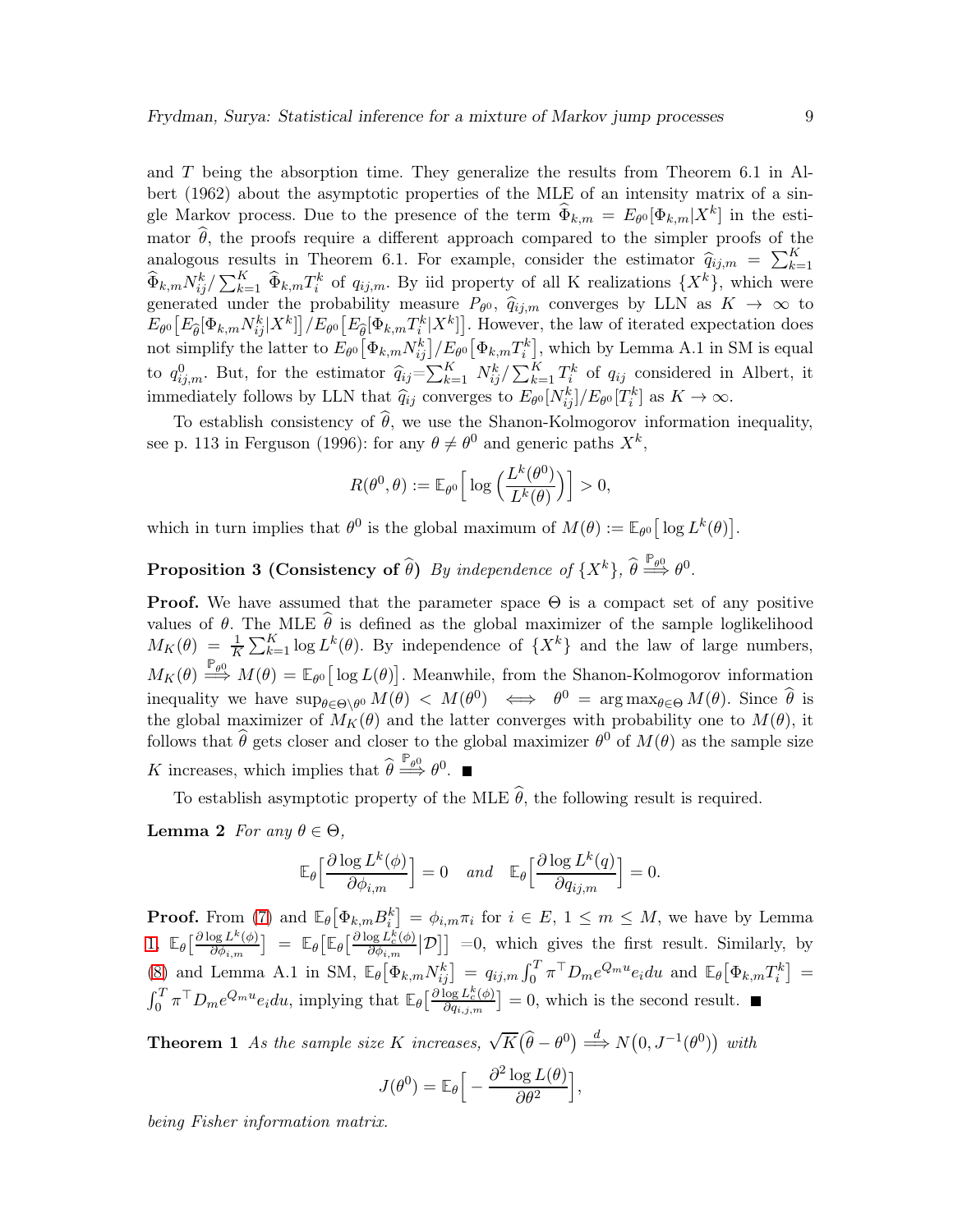**Proof.** From Lemma [1,](#page-5-1) it is readily verified that the loglikelihood function  $\log L(\theta)$  is twice continuously differentiable. By the Mean Value Theorem applied to the score function  $\frac{\partial \log L(\hat{\theta})}{\partial \theta}$  at the true value  $\theta^0$ , see Feng et al. (2013) and p.20 in Ferguson (1996), we have

$$
0 = \frac{1}{K} \frac{\partial \log L(\widehat{\theta})}{\partial \theta} = \frac{1}{K} \sum_{k=1}^{K} \frac{\partial \log L^{k}(\theta^{0})}{\partial \theta} + \left( \int_{0}^{1} \frac{1}{K} \sum_{k=1}^{K} \frac{\partial^{2} \log L^{k}(\theta_{0} + \lambda(\widehat{\theta} - \theta^{0}))}{\partial \theta^{2}} d\lambda \right) (\widehat{\theta} - \theta^{0}).
$$

By consistency of  $\hat{\theta}$  and the fact that  $\theta^0$  is maximizer of the function  $M(\theta)$  for which  $M''(\theta^0) = \mathbb{E}_{\theta^0} \left[ \frac{\partial^2 \log L^k(\theta^0)}{\partial \theta^2} \right]$  $\partial \theta^2$  $\vert$  < 0, hence is invertible<sup>[1](#page-9-0)</sup>, we have by Slutsky's and CLT theorem

$$
\sqrt{K}(\hat{\theta} - \theta^0) = \left( -\int_0^1 \frac{1}{K} \sum_{k=1}^K \frac{\partial^2 \log L^k(\theta_0 + \lambda(\hat{\theta} - \theta^0))}{\partial \theta^2} d\lambda \right)^{-1}
$$

$$
\frac{1}{\sqrt{K}} \sum_{k=1}^K \left( \frac{\partial \log L^k(\theta^0)}{\partial \theta} - \mathbb{E}_{\theta^0} \left[ \frac{\partial \log L^k(\theta^0)}{\partial \theta} \right] \right) \stackrel{d}{\implies} N(0, J^{-1}(\theta^0)),
$$

where by Lemma,  $2 \mathbb{E}_{\theta^0} \left[ \frac{\partial \log L^k(\theta^0)}{\partial \theta} \right] = 0$ , which completes the proof.

Following the above theorem, estimates of standard errors of the MLE  $\widehat{\theta}$  are calculated in Section [4](#page-10-0) using the inverse of the observed Fisher information  $I(\theta)$ .

However, it is difficult to derive an explicit form of the asymptotic information matrix  $J(\theta)$ , see Theorem [3](#page-10-1) in Section [4.](#page-10-0) Instead, in the following section we derive a lower bound for the asymptotic matrix.

#### 3.3 Lower bound for the asymptotic variance of the MLEs

To state the corresponding lower bound for asymptotic variance of  $\hat{\theta}$ , for  $1 \leq n \leq M-1$ , let  $D_n$  be a  $(w \times w)$  diagonal matrix with diagonal elements  $\phi_{i,n}$ ,  $i \in E$ , and  $e_i = (0, ...1, ...0)$ a  $(w \times 1)$  unit vector with value one on the ith component and zero otherwise. Denote by  $\theta_0 = (\phi^0, q^0)$  the true value of  $\theta = (\phi, q)$  where  $\phi = (\phi_{i,m}, i \in E, 1 \leq m \leq M - 1)$  and  $q = (q_{ij,m}, j \neq i, i \in E, j \in S, 1 \leq m \leq M)$ , and define an indicator function

$$
\delta_q(z) = \begin{cases} 1, & q = z \\ 0, & \text{otherwise.} \end{cases}
$$

**Theorem 2** Let T be either a fixed time or the absorption time. Then, as  $K \to \infty$ ,

<span id="page-9-1"></span>
$$
J^{-1}(\theta^0) \ge \Sigma(\theta^0), \tag{15}
$$

where  $\Sigma(\theta^0) := Cov(\hat{\theta} - \theta^0, \hat{\theta}_0 - \theta^0)$  is a  $(w(Mw - 1) \times w(Mw - 1))$  block-diagonal matrix with

<span id="page-9-2"></span>
$$
\Sigma(\theta^0) = \begin{cases}\n\text{Cov}(\widehat{\phi}_{r,n} - \phi_{r,n}^0, \widehat{\phi}_{i,m} - \phi_{i,m}^0) & = \frac{\phi_{r,m}^0}{\pi_r} \delta_i(r) (\delta_m(n) - \phi_{r,n}^0), \\
\text{Cov}(\widehat{\phi}_{r,n} - \phi_{r,n}^0, \widehat{q}_{ij,m} - q_{ij,m}^0) & = 0 \\
\text{Cov}(\widehat{q}_{rv,n} - q_{rv,n}^0, \widehat{q}_{ij,m} - q_{ij,m}^0) & = \frac{q_{rv,n}^0 \delta_m(n) \delta_i(r) \delta_j(v)}{\mathbb{E}_{\theta^0}(\Phi_{k,n} T_i^k)},\n\end{cases} (16)
$$

<span id="page-9-0"></span><sup>&</sup>lt;sup>1</sup> on account of Theorem 7.2.1 on p. 438 of Horn and Johnson (2013) that every positive definite matrix is invertible and the inverse itself is positive definite.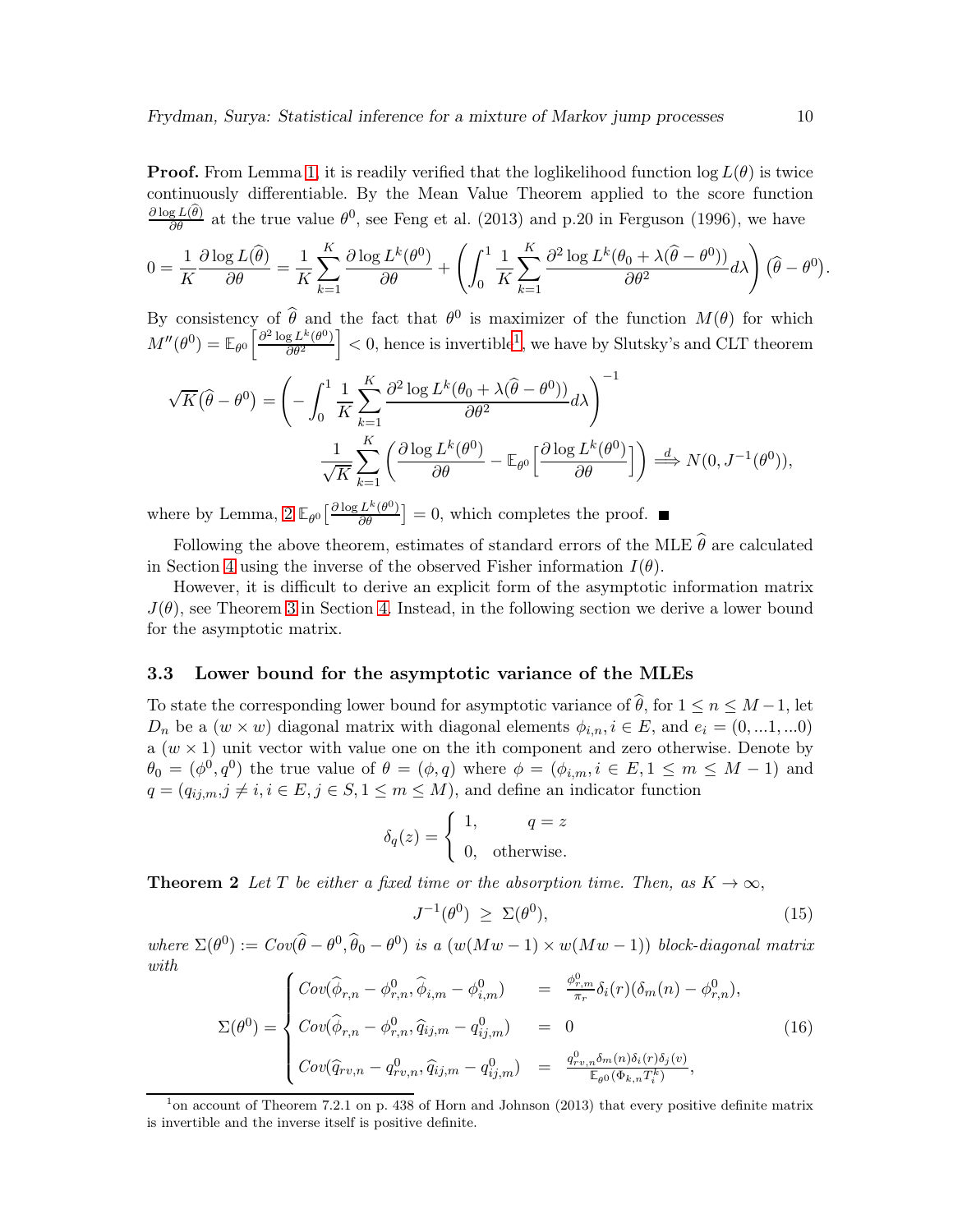Frydman, Surya: Statistical inference for a mixture of Markov jump processes 11

where for  $D_n^0 = diag(\phi_{1,n}^0, \dots, \phi_{w,n}^0), Q_n^0 = [q_{ij,n}^0]_{ij}$ , and  $\pi = (\pi_1, \dots, \pi_w)$ ,

$$
\mathbb{E}_{\theta^0}[\Phi_{k,n}T_i^k] = \left\{ \begin{array}{ll} \int_0^T \pi^\top D_n^0 e^{uQ_n^0} e_i du, & \text{for fixed } T \\[1mm] \int_0^\infty \pi^\top D_n^0 e^{uQ_n^0} e_i du, & \text{for absorption time } T. \end{array} \right.
$$

**Proof.** See part A in the Supplementary material.  $\blacksquare$ 

The inequality [\(15\)](#page-9-1) corresponds to the resulting information loss presented in incomplete data, see Schervish (1995). In the absence of heterogeneity  $(\delta_m(n) = 1 \text{ and } D_m = I)$ , hence for the case of complete information, the result in [\(16\)](#page-9-2) coincides with that of Theorem 6.1 in Albert (1962). In the presence of heterogeneity with complete information, estimators of transition rates for different regimes have zero covariances. There is also zero covariance between estimators of regime memberships across different states and transition rates.

## <span id="page-10-0"></span>4 The finite sample covariance matrix for the MLEs

We will use the following vectors for the computation of the estimated variances of  $\widehat{\phi}$  and  $\widehat{q}$  and covariances. Define

$$
\phi_m = (\phi_{1,m}, \cdots, \phi_{w,m}), \quad 1 \leq m \leq M-1.
$$

We form the row vector  $\phi$  of dimension  $(1 \times (M - 1)w)$ , which combines the vectors  $\phi_m$ , i.e.,  $\phi = (\phi_1, \dots, \phi_{M-1})$ . Similarly, let  $q_m$  be a  $(1 \times w(w-1))$ -vector formed by combining the E-row vectors of  $Q_m$ , with diagonal element  $q_{ii,m}$  removed, i.e.,

$$
q_m = (q_{12,m}, \cdots, q_{1w,m}, q_{21,m}, q_{23,m}, \cdots, q_{2w,m}, \cdots, q_{w1,m}, \cdots, q_{w(w-1),m}),
$$

for  $1 \leq m \leq M$ . Next, we form a row vector q of dimension  $(1 \times Mw(w-1))$ , when there are no absorbing states, which combines the vectors  $q_m$ , i.e.,  $q = (q_1, \dots, q_M)$ . The g-mixture parameters to be estimated are defined by the  $(1 \times w(Mw - 1))$  –vector  $\theta = (\phi, q)$ .

#### 4.1 Observed Fisher information matrix

<span id="page-10-1"></span>Based on continuous observation of the sample paths  $\mathcal{D} = \bigcup_{k=1}^K X^k$ , the observed Fisher information matrix  $I(\theta) := -\frac{\partial^2 \log L(\theta)}{\partial \theta^2}$  can be derived using the identity of Lemma [1.](#page-5-1)

**Theorem 3** For any  $(\theta_i, \theta_j) \in \theta$ , the  $(i, j)$  component  $-\frac{\partial^2 \log L(\theta)}{\partial \theta_i \partial \theta_j}$  $\frac{\log L(\theta)}{\partial \theta_i \partial \theta_j}$  of  $I(\theta)$  is given by

<span id="page-10-2"></span>
$$
I(\theta_i, \theta_j) = \sum_{k=1}^K \mathbb{E}_{\theta} \Big[ -\frac{\partial^2 \log L_c^k(\theta)}{\partial \theta_i \partial \theta_j} \Big| X^k \Big] - \sum_{k=1}^K \mathbb{E}_{\theta} \Big[ \Big( \frac{\partial \log L_c^k(\theta)}{\partial \theta_i} \Big) \Big( \frac{\partial \log L_c^k(\theta)}{\partial \theta_j} \Big) \Big| X^k \Big] + \sum_{k=1}^K \mathbb{E}_{\theta} \Big[ \frac{\partial \log L_c^k(\theta)}{\partial \theta_i} \Big| X^k \Big] \mathbb{E}_{\theta} \Big[ \frac{\partial \log L_c^k(\theta)}{\partial \theta_j} \Big| X^k \Big].
$$
 (17)

Notice that the information matrix [\(17\)](#page-10-2) is slightly different from Louis (1982) general matrix formula. In its new form, the information matrix [\(17\)](#page-10-2) simplifies the conditional expectation of outer product of the complete-data score function in the Louis' matrix formula.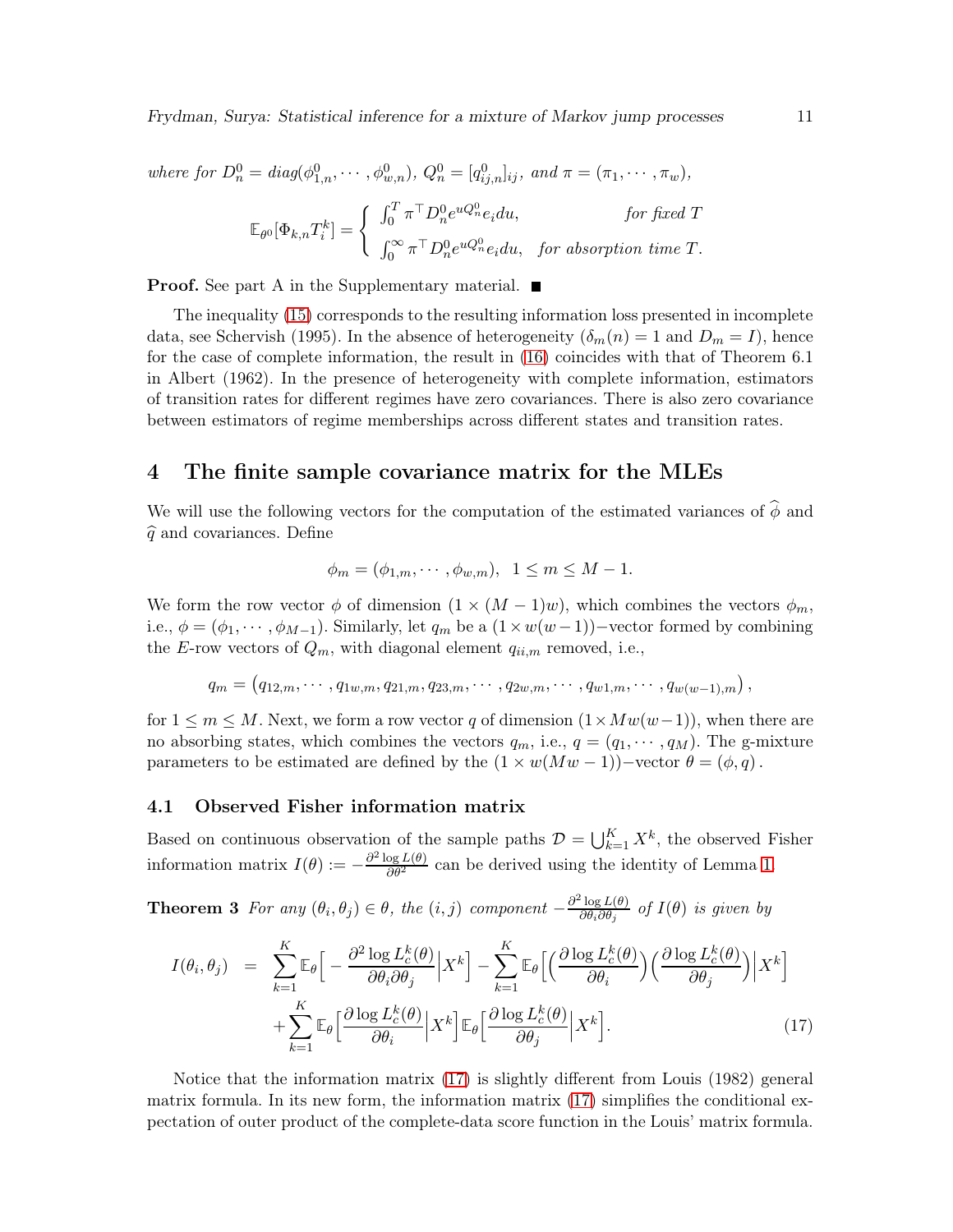The convergence of  $K^{-1}I(\theta_i, \theta_j)$  to the respective element  $J(\theta_i, \theta_j)$  of the Fisher information matrix  $J(\theta)$  is more immediate from [\(17\)](#page-10-2) than from the Louis formula. The first term in [\(17\)](#page-10-2) is the expected complete data observed information and the other two terms combined is the variance of complete data score, conditional on D.

**Proof.** Following the third equality in the proof of Lemma [1,](#page-5-1) we have

$$
\frac{\partial \log L(\theta)}{\partial \theta_j} = \sum_{k=1}^K \sum_{m=1}^M \left( \frac{\partial \log \mathbb{P}_{\theta}(X^k, R_k = m)}{\partial \theta_j} \right) \mathbb{P}_{\theta}(R_k = m | X^k).
$$

Differentiating with respect to variable  $\theta_i$  on both sides of the above equality gives

$$
-\frac{\partial^2 \log L(\theta)}{\partial \theta_i \partial \theta_j} = \sum_{k=1}^K \sum_{m=1}^M \left( -\frac{\partial^2 \log \mathbb{P}_{\theta}(X^k, R_k = m)}{\partial \theta_i \partial \theta_j} \right) \mathbb{P}_{\theta}(R_k = m | X^k)
$$

$$
- \sum_{k=1}^K \sum_{m=1}^M \left( \frac{\partial \log \mathbb{P}_{\theta}(X^k, R_k = m)}{\partial \theta_j} \right) \frac{\partial \mathbb{P}_{\theta}(R_k = m | X^k)}{\partial \theta_i}
$$

$$
= \sum_{k=1}^K \mathbb{E}_{\theta} \left[ -\frac{\partial^2 \log L_c^k(\theta)}{\partial \theta_i \partial \theta_j} | X^k \right]
$$

$$
- \sum_{k=1}^K \sum_{m=1}^M \left( \frac{\partial \log \mathbb{P}_{\theta}(X^k, R_k = m)}{\partial \theta_j} \right) \frac{\partial \mathbb{P}_{\theta}(R_k = m | X^k)}{\partial \theta_i}.
$$

The final result is obtained after replacing the derivative  $\frac{\partial \mathbb{P}_{\theta}(R_k=m|X^k)}{\partial \theta_i}$  by

$$
\mathbb{P}_{\theta}(R_k = m | X^k) \left( \frac{\partial \log \mathbb{P}_{\theta}(X^k, R_k = m)}{\partial \theta_i} - \mathbb{E}_{\theta} \left[ \frac{\partial \log L_c^k(\theta)}{\partial \theta_i} | X^k \right] \right),
$$

leading to the information matrix  $(17)$ .

Using the results of Proposition A.1 in SM, one can show for any  $(\theta_i, \theta_j) \in \theta$ ,  $\mathbb{E}_{\theta}$   $\left[ -\frac{1}{\sqrt{2\pi}} \right]$  $\partial^2 \log L_c^k(\theta)$  $\frac{\log L_c^k(\theta)}{\partial \theta_i \partial \theta_j}$   $= \mathbb{E}_{\theta}\big[\big(\frac{\partial \log L_c^k(\theta)}{\partial \theta_i}$  $\frac{\partial g}{\partial \theta_i}^{L_{\mathcal{C}}^k(\theta)}\big)\big(\frac{\partial \log L_{\mathcal{C}}^k(\theta)}{\partial \theta_j}$  $\left(\frac{g L_c^k(\theta)}{\partial \theta_j}\right)$  which by Lemma [1](#page-5-1) and LLN leads to the convergence of  $K^{-1}I(\theta_i, \theta_j)$  to  $J(\theta_i, \theta_j)$ , the  $(i, j)$ -element of the Fisher information  $J(\theta)$ .

Below we derive the explicit expressions for  $I(\widehat{\phi}), I(\widehat{q})$  and  $I(\widehat{q}, \widehat{\phi})$ .

## 4.2 Elements of the matrices  $I(\widehat{\phi})$ ,  $I(\widehat{q})$ , and  $I(\widehat{\phi}, \widehat{q})$

To derive the expressions for  $I(\hat{\phi}), I(\hat{q}),$  and  $I(\hat{\phi}, \hat{q}),$  we consider the score function  $\frac{\partial \log L_c(\theta)}{\partial \theta}$ and its derivative, where we let  $\widehat{A}_{ij,m}^k = N_{ij}^k - \widehat{q}_{ij,m}T_i^k$  and  $\widehat{\Psi}_{i,m|M}^k = \widehat{\Phi}_{k,m}$  $\frac{\widehat{\phi}_{i,m}}{\widehat{\phi}_{i,M}}\widehat{\Phi}_{k,M}.$ 

<span id="page-11-0"></span>**Proposition 4** From the information matrix [\(17\)](#page-10-2), we have for  $(i, r) \in E$ ,  $(j, v) \in S$ ,

(i) and  $n, m = 1, \cdots, M - 1$ ,

$$
I(\widehat{\phi}_{j,n}, \widehat{\phi}_{i,m}) = \frac{\delta_i(j)}{\widehat{\phi}_{j,n} \widehat{\phi}_{i,m}} \sum_{k=1}^K \widehat{\Psi}_{i,m|M}^k \widehat{\Psi}_{j,n|M}^k B_j^k,
$$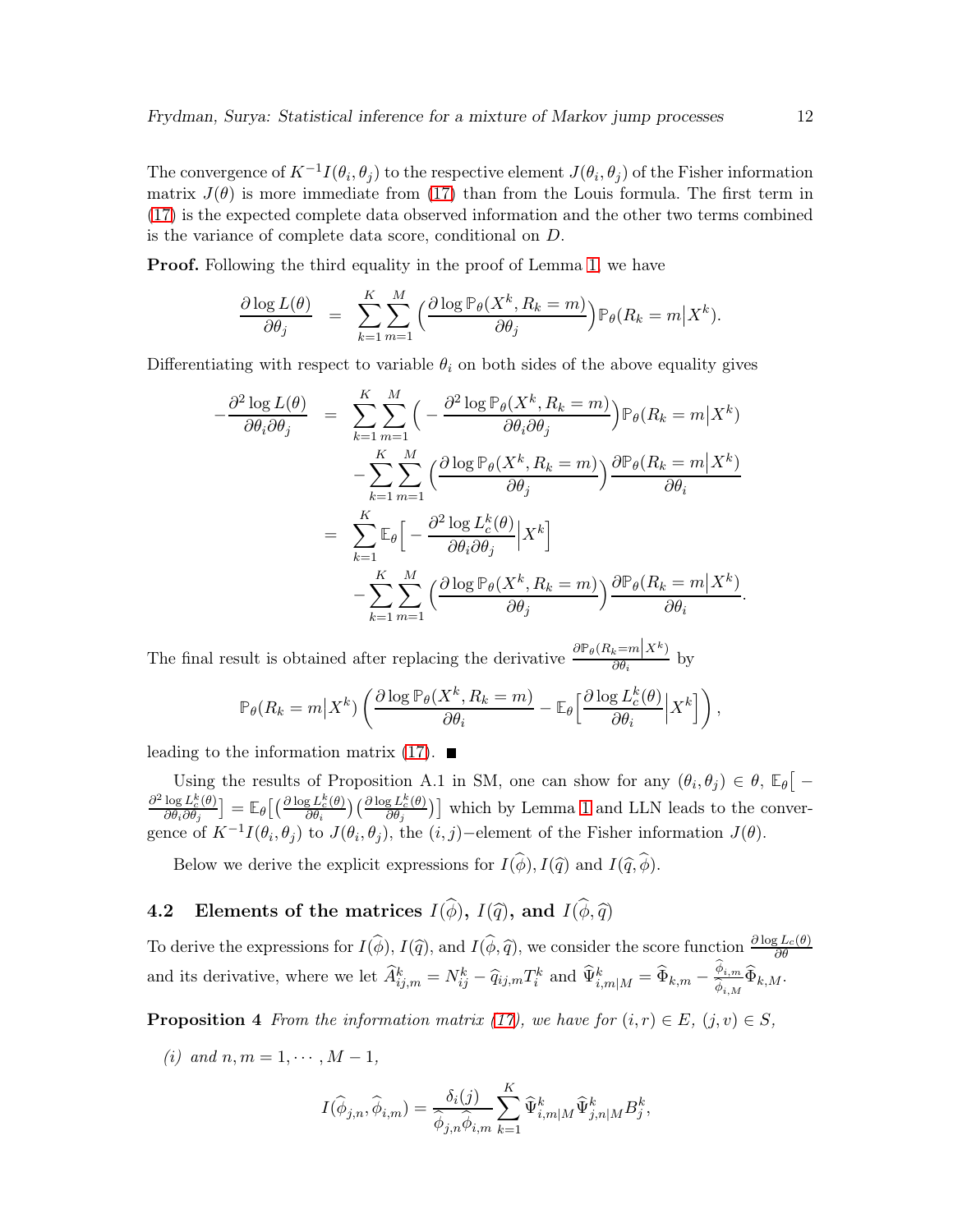Frydman, Surya: Statistical inference for a mixture of Markov jump processes 13

(ii) and for  $n, m = 1, \cdots, M$ ,

$$
I(\widehat{q}_{rv,n},\widehat{q}_{ij,m}) = \frac{\delta_i(r)\delta_j(v)\delta_m(n)}{\widehat{q}_{ij,m}\widehat{q}_{rv,n}}\widehat{N}_{rv,\ell} - \frac{1}{\widehat{q}_{rv,n}\widehat{q}_{ij,m}}\sum_{k=1}^K \widehat{\Phi}_{k,n}\left(\delta_m(n) - \widehat{\Phi}_{k,m}\right)\widehat{A}_{rv,n}^k \widehat{A}_{ij,m}^k,
$$

(iii) and for  $n = 1, \dots, M$ ;  $m = 1, \dots, M - 1$ ,

$$
I(\widehat{\phi}_{i,m},\widehat{q}_{rv,n}) = -\frac{1}{\widehat{\phi}_{i,m}\widehat{q}_{rv,n}}\sum_{k=1}^K \widehat{\Phi}_{k,n} \left(\delta_m(n) - \frac{\widehat{\phi}_{i,m}}{\widehat{\phi}_{i,M}}\delta_M(n) - \widehat{\Psi}_{i,m|M}^k\right) \widehat{A}_{rv,n}^k B_i^k.
$$

**Proof.** The proofs of above results are provided in part B of Supplementary material.  $\blacksquare$ 

Using expression  $(7)$  on p.12 in Magnus and Neudecker  $(2007)$  for inversion of block partitioned matrix, inverting the information matrix  $I(\hat{\theta})$  yields estimated covariance of  $\hat{\theta}$ exhibited in the following proposition.

**Proposition 5** The estimated covariance matrix of the MLEs  $\widehat{\theta}$  is given by

$$
\widehat{Var}(\widehat{\theta}) = \begin{pmatrix} \widehat{Var}(\widehat{\phi}) & \widehat{Cov}(\widehat{\phi}, \widehat{q}) \\ \widehat{Cov}^{\top}(\widehat{\phi}, \widehat{q}) & \widehat{Var}(\widehat{q}) \end{pmatrix},
$$

where the estimated variances for  $\widehat{q}$ ,  $\widehat{\phi}$ , and their covariance are defined by

$$
\widehat{Var}(\widehat{q}) = [I(\widehat{q}) - I(\widehat{q}, \widehat{\phi})I^{-1}(\widehat{\phi})I(\widehat{\phi}, \widehat{q})]^{-1},
$$
  

$$
\widehat{Cov}(\widehat{\phi}, \widehat{q}) = -I^{-1}(\widehat{\phi})I(\widehat{\phi}, \widehat{q})[I(\widehat{q}) - I(\widehat{q}, \widehat{\phi})I^{-1}(\widehat{\phi})I(\widehat{\phi}, \widehat{q})]^{-1},
$$
  

$$
\widehat{Var}(\widehat{\phi}) = I^{-1}(\widehat{\phi}) + \widehat{Cov}(\widehat{\phi}, \widehat{q})[\widehat{Var}(\widehat{q})]^{-1}\widehat{Cov}^{\top}(\widehat{\phi}, \widehat{q}).
$$
  
Thus, if  $I(\widehat{\phi}, \widehat{q}) = 0$ ,  $\widehat{Cov}(\widehat{\phi}, \widehat{q}) = 0$ ,  $\widehat{Var}(\widehat{\phi}) = I^{-1}(\widehat{\phi})$ , and  $\widehat{Var}(\widehat{q}) = I^{-1}(\widehat{q})$ .

**Remark 1** Note that in order to prevent having singularity in estimating the variance of  $\theta$  by inverting the information matrix  $I(\theta)$ , we exclude the estimators  $\phi_{i,m}$  and  $\widehat{q}_{ij,m}$  whose values are (very close) to zero.

## 4.3 Computation of  $I(\widehat{\theta})$  for a two-regime mixture model

We specialize the general results from Proposition [4](#page-11-0) to the case of two-regime mixture model defined on state space  $S = E \cup \Delta$ , where  $E = \{1, 2\}$  is a set of transient states and  $\Delta = \{3, 4\}$  is a set of two absorbing states corresponding to the ventICU dataset used in the application section with the state diagram described by Figure [1.](#page-17-0) Since  $\phi_{i,2} =$  $1 - \phi_{i,1}$ , we have  $\text{Var}(\phi_{i,2}) = \text{Var}(\phi_{i,1})$  for each  $i \in E$ , and thus consider only the vector  $\phi = (\phi_{1,1}, \phi_{2,1})^{\top}$ . The  $I(\hat{\phi})$  is a  $(2 \times 2)$ -diagonal matrix with the entries given, using Proposition [4,](#page-11-0) by

$$
I_{i1}(\widehat{\phi}) = \sum_{k=1}^K \left( \frac{\widehat{\Psi}_{i,1|2}^k}{\widehat{\phi}_{i,1}} \right)^2 B_i^k, \ i \in E.
$$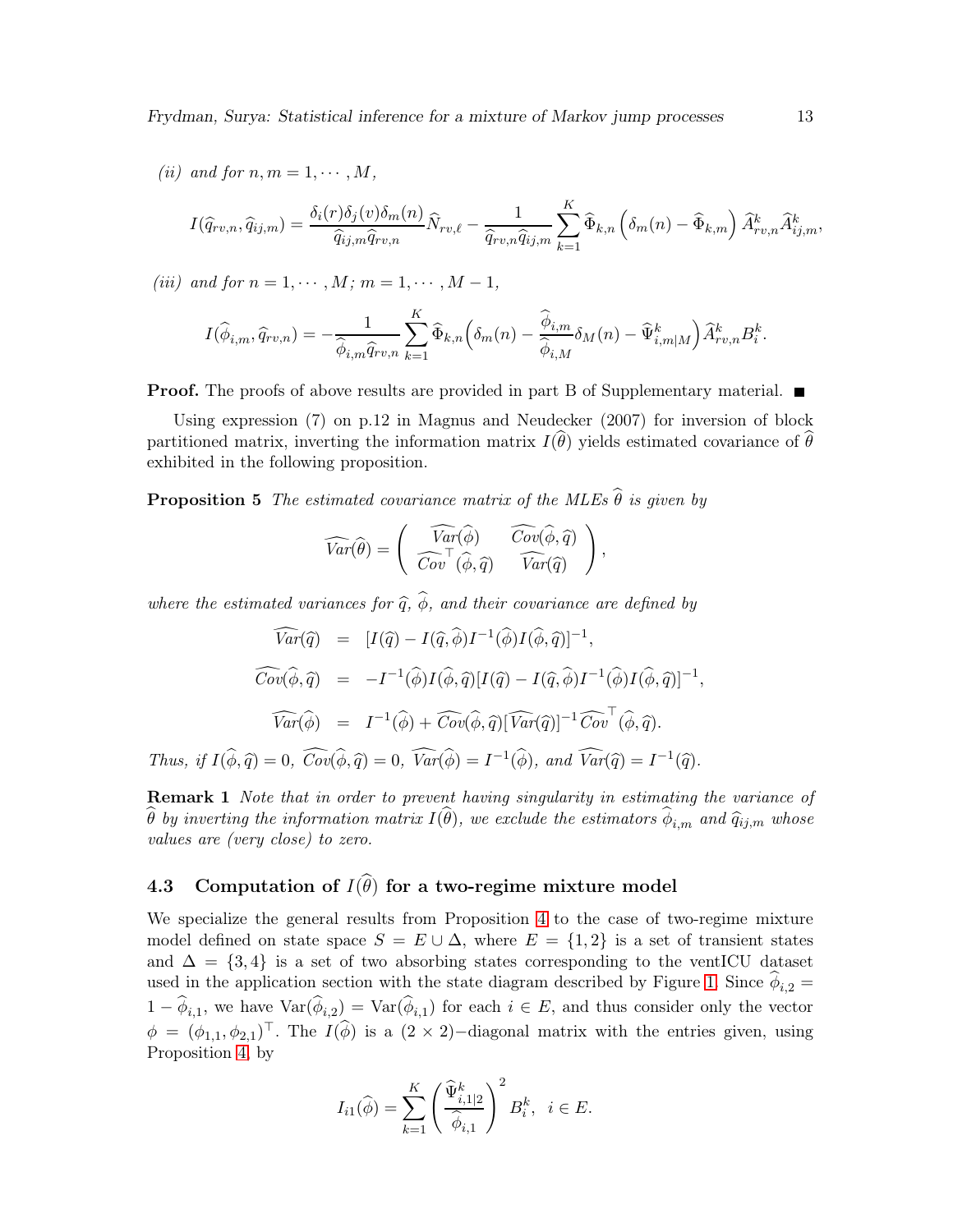To simplify the presentation of the matrix  $I(\hat{q})$ , we split it into block partitioned matrix:

$$
I(\widehat{q}) = \begin{pmatrix} I(\widehat{q}_1) & I(\widehat{q}_1, \widehat{q}_2) \\ I(\widehat{q}_2, \widehat{q}_1) & I(\widehat{q}_2) \end{pmatrix}.
$$

Note that by the symmetry property,  $I(\hat{q}_2, \hat{q}_1) = I^{\top}(\hat{q}_1, \hat{q}_2)$ . To write elements of the matrix  $I(\hat{q}_m)_{6\times 6}$ , with  $m = 1, 2$ , we use the sequence  $\hat{q}_m = (\hat{q}_{12,m}, \hat{q}_{13,m}, \hat{q}_{14,m}, \hat{q}_{21,m}, \hat{q}_{23,m}, \hat{q}_{24,m})$ and number its components from 1 to 6, so that it is read as  $\hat{q}_m = (\hat{q}_{1,m}, ..., \hat{q}_{6,m})$ . Similarly, we label the  $\ell$ −th component of the vectors  $(\widehat{N}_{12,m}, \widehat{N}_{13,m}, \widehat{N}_{14,m}, \widehat{N}_{21,m}, \widehat{N}_{23,m}, \widehat{N}_{24,m})$  and  $(\widehat{A}_{12,m}^k, \widehat{A}_{13,m}^k, \widehat{A}_{14,m}^k, \widehat{A}_{21,m}^k, \widehat{A}_{23,m}^k, \widehat{A}_{24,m}^k)$  by  $\widehat{N}_{\ell,m}$  and  $\widehat{A}_{\ell,m}^k$ .

Then, for  $1 \leq \ell \leq 6$ , the diagonal elements of the matrix  $I(\hat{q}_m)$  are

$$
I_{\ell\ell}(\widehat{q}_m) = \frac{\widehat{N}_{\ell,m}}{\widehat{q}_{\ell,m}^2} - \frac{1}{\widehat{q}_{\ell,m}^2} \sum_{k=1}^K \widehat{\Phi}_{k,m} (1 - \widehat{\Phi}_{k,m}) (\widehat{A}_{\ell,m}^k)^2,
$$

while, for  $1 \leq \ell \neq \nu \leq 6$ , the off-diagonal elements are

$$
I_{\ell\nu}(\widehat{q}_m) = -\frac{1}{\widehat{q}_{\ell,m}\widehat{q}_{\nu,m}} \sum_{k=1}^K \widehat{\Phi}_{k,m} (1 - \widehat{\Phi}_{k,m}) \widehat{A}_{\ell,m}^k \widehat{A}_{\nu,m}^k.
$$

Moreover, the  $(\ell, \nu)$ –element of the matrix  $I(\hat{q}_1, \hat{q}_2)$  is

$$
I_{\ell\nu}(\widehat{q}_1,\widehat{q}_2)=\frac{1}{\widehat{q}_{\ell,1}\widehat{q}_{\nu,2}}\sum_{k=1}^K\widehat{\Phi}_{k,1}\widehat{\Phi}_{k,2}\widehat{A}_{\ell,1}^k\widehat{A}_{\nu,2}^k.
$$

For convenience, we write  $I(\hat{\phi}, \hat{q}) = [I(\hat{\phi}, \hat{q}_1), I(\hat{\phi}, \hat{q}_2)]$ , where for  $m = 1, 2$ , each  $I(\hat{\phi}, \hat{q}_m)$  is a  $(2 \times 6)$ −matrix whose  $(\ell, \nu)$ −element is

$$
I_{\ell\nu}(\widehat{\phi}, \widehat{q}_m) = \begin{cases} \n-\frac{1}{\widehat{\phi}_{\ell,1}\widehat{q}_{\nu,1}} \sum_{k=1}^K \widehat{\Phi}_{k,1}(1 - \widehat{\Psi}_{\ell,1|2}^k) \widehat{A}_{\nu,1}^k B_{\ell}^k, & m = 1, \\
\frac{1}{\widehat{\phi}_{\ell,1}\widehat{q}_{\nu,2}} \sum_{k=1}^K \widehat{\Phi}_{k,1} \left( \frac{\widehat{\phi}_{\ell,1}}{\widehat{\phi}_{\ell,2}} + \widehat{\Psi}_{\ell,1|2}^k \right) \widehat{A}_{\nu,2}^k B_{\ell}^k, & m = 2,\n\end{cases}
$$

for  $\ell = 1, 2$  and  $1 \leq \nu \leq 6$ .

## 5 Simulation Study

We consider a mixture of two continuous-time Markov jump processes  $X_m$ ,  $m = 1, 2$ , with the intensity matrices  $Q_m$ ,  $m = 1, 2$  on state space  $\{1, 2, 3\}$ . For the purpose of simulation, we express  $Q_m$  as

$$
Q_m = \text{diag}(q_{1,m}, q_{2,m}, q_{3,m})(P_m - I), m = 1, 2
$$

where  $diag(q_{1,m}, q_{2,m}, q_{3,m})$  is the diagonal matrix with  $q_{i,m} = -q_{ii,m}$  being the exit rate of  $X_m$  from state *i*,  $P_m$  the transition matrix of a discrete time Markov chain  $Z^m$  embedded in the Markov process  $X_m$  and I an identity matrix.

For the true values of the mixture's parameters, we chose uniform initial distribution  $\pi = (1/3, 1/3, 1/3)$ , and the regime 1 and 2 probabilities as  $\phi_1 = (\phi_{1,1}, \phi_{2,1}, \phi_{3,1}) =$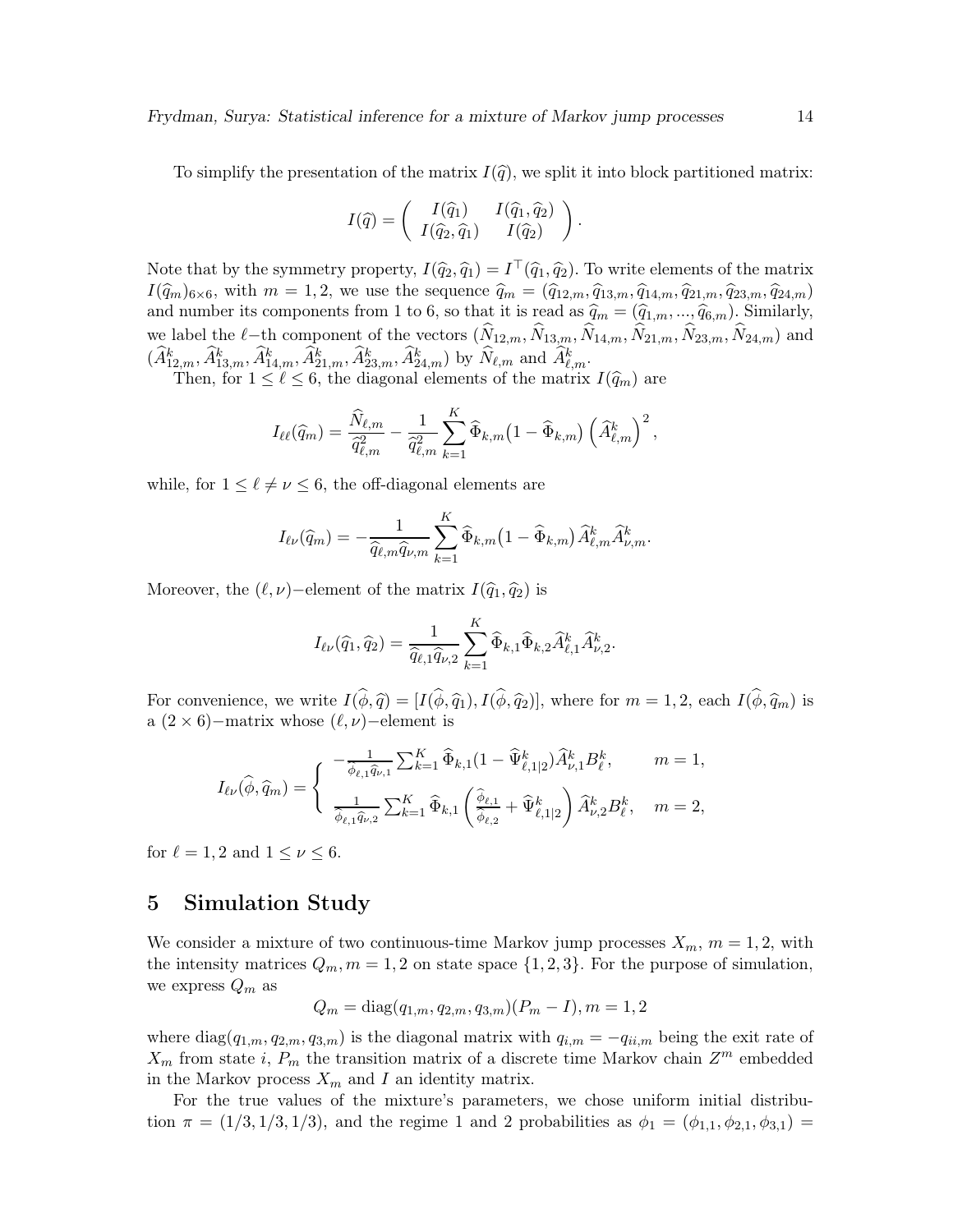$(0.5, 0.25, 1/5)$  and  $\phi_2 = (1, 1, 1) - \phi_1$ , respectively. Furthermore, we chose the true transition matrices of the embedded Markov chains  $Z^m$ ,  $m = 1, 2$ , to be

$$
P_1 = \left(\begin{array}{ccc} 0 & 0.6 & 0.4 \\ 0.5 & 0 & 0.5 \\ 0.4 & 0.6 & 0 \end{array}\right) \text{ and } P_2 = \left(\begin{array}{ccc} 0 & 0.8 & 0.2 \\ 0.5 & 0 & 0.5 \\ 0.2 & 0.8 & 0 \end{array}\right)
$$

and the true exit rates from states as  $q_1 = (1/3, 2/5, 1/5)$  and  $q_2 = (1/2, 1/4, 3/4)$  for regime 1 and 2 respectively. The elements in the true intensity matrices can be found in Table 1 below.

#### <span id="page-14-0"></span>5.1 Simulating a sample path of a two-regime mixture

We simulate a sample path of a two-regime mixture on time interval  $(0, T) = (0, 30)$ . The simulation uses Sigman's (2017) method for simulating a sample path of a discrete-time Markov chain. In the simulation,  $W_i^m$  denotes a waiting time of  $X_m$  in state i. And we write  $W_i^m \sim \exp(q_{i,m})$  to say that  $W_i^m$  has an exponential distribution with parameter  $q_{i,m}$ . We also note that  $Z_0^m = X_m(0)$  for  $m = 1, 2$ .

**Step 1** Draw at random an initial state  $i_0$  from a uniform distribution on states 1, 2, 3. **Step 2** Given  $i_0$ , draw the regime indicator m from the Bernoulli distribution with success probability equal to  $\phi_{i_0,1}$ , where success corresponds to regime  $Q_1$ .

Step 3 Set  $j = 1$ 

**Step 4** For a chosen m in Step 2, set  $Z_{j-1}^m = i_{j-1}$ , simulate waiting time  $W_{i_{j-1}}^m \sim$  $\exp(q_{i_{j-1},m})$  and compute  $S_{j-1}^m \equiv \sum_{k=0}^{j-1} W_{i_k}^m$ . Stop if  $S_{j-1}^m > T$ . If not, go to Step 5 **Step 5** Simulate  $Z_j^m = i_j$ , conditioning on state  $i_{j-1}$ 

> if  $i_{j-1}$  = 1 and  $U_j \leq p_{12,m}$ , set  $Z_j^m = 2$ if  $i_{j-1}$  = 1 and  $U_j > p_{12,m}$ , set  $Z_j^m = 3$ , if  $i_{j-1}$  = 2 and  $U_j \le p_{21,m}$ , set  $Z_j^m = 1$ if  $i_{j-1}$  = 2 and  $U_j > p_{21,m}$ , set  $Z_j^m = 3$ , if  $i_{j-1}$  = 3 and  $U_1 \leq p_{31,m}$ , set  $Z_j^m = 1$ if  $i_{j-1}$  = 3 and  $U_1 > p_{31,m}$ , set  $Z_j^m = 2$ ,

where  $U_j$  is drawn, independently from previous draws, from  $U(0, 1)$ , a uniform distribution on  $[0,1]$ . Increase j by one and go to Step 4.

Let  $J \equiv \min(j : S^m_{j-1} > T)$ . Then J is the iteration at which the simulation stops. The resulting sample path is  $\{Z_0^m = i_0, W_{i_0,}^m, Z_1^m = i_1, W_{i_1}^m, ..., Z_{J-1}^m = i_{J-1}, W_{i_{J-1}}^{m,C}\}$ , where  $W^{m,C}_{i,j}$  $i_{j-1}^{m,\text{C}}$  is a right-censored waiting time in state  $i_{J-1}$ .

#### 5.2 Simulation results

We independently obtained  $N = 200$  sets of  $K = 800, 1200$  and 2000 sample paths with each sample path generated in the way described in Section [5.1.](#page-14-0) We chose  $\phi^0 = (1/2, 1/2, 1/2)$  to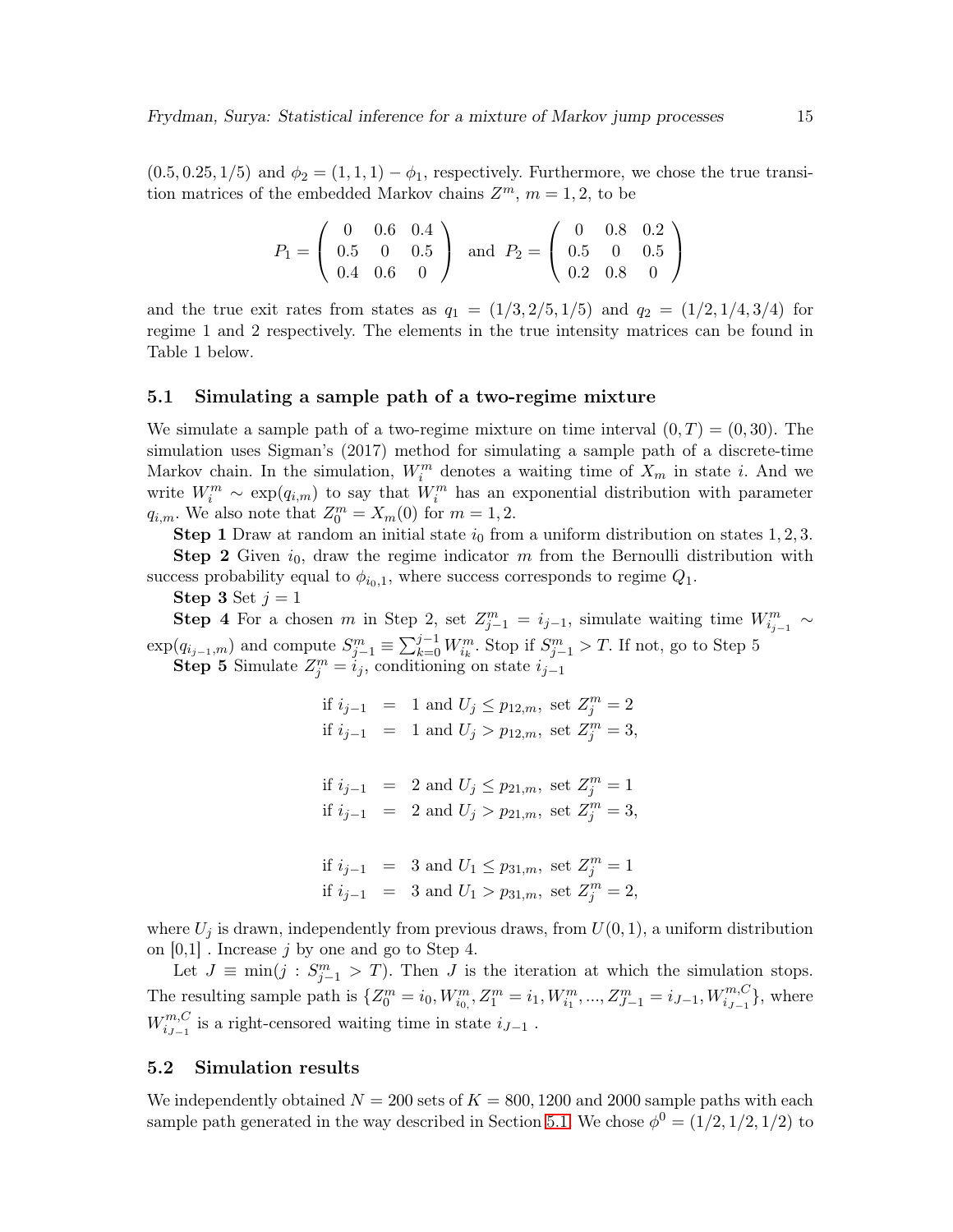| $\theta$     | True    | $(10^{-2})$<br>for $K =$<br>Bias |           |           | $(10^{-2})$<br>RMSE<br>for $K =$ |        |        |
|--------------|---------|----------------------------------|-----------|-----------|----------------------------------|--------|--------|
|              | Value   | 800                              | 1200      | 2000      | 800                              | 1200   | 2000   |
| $\phi_{1,1}$ | 0.5     | 2.0787                           | 0.8372    | $-0.1656$ | 7.4662                           | 5.1977 | 3.9595 |
| $\phi_{2,1}$ | 0.25    | 1.1391                           | 0.5739    | $-0.0389$ | 6.8112                           | 5.6301 | 3.7659 |
| $\phi_{3,1}$ | 0.75    | 0.8329                           | 0.2995    | $-0.2127$ | 6.0929                           | 5.0411 | 3.6592 |
| $q_{12,1}$   | 0.2     | 0.1579                           | 0.1187    | $-0.0432$ | 1.1507                           | 0.8344 | 0.6330 |
| $q_{13,1}$   | 0.1333  | 0.0951                           | 0.0317    | 0.00003   | 0.6299                           | 0.5779 | 0.4388 |
| $q_{21,1}$   | 0.2     | $-0.0376$                        | 0.0158    | 0.0005    | 0.8900                           | 0.6754 | 0.5373 |
| $q_{23,1}$   | 0.2     | $-0.1477$                        | 0.0950    | $-0.0508$ | 0.8984                           | 0.6626 | 0.5546 |
| $q_{31,1}$   | $0.2\,$ | $-0.1477$                        | $-0.0661$ | 0.0237    | 1.4041                           | 1.1318 | 0.8727 |
| $q_{32,1}$   | 0.3     | 0.1096                           | 0.0392    | $-0.0225$ | 1.1586                           | 1.0826 | 0.6792 |
| $q_{12,2}$   | 0.4     | 0.3652                           | 0.1250    | $-0.0200$ | 2.0643                           | 1.8367 | 1.3450 |
| $q_{13,2}$   | 0.1     | $-0.1462$                        | $-0.0235$ | 0.0060    | 0.8862                           | 0.6501 | 0.5309 |
| $q_{21,2}$   | 0.2     | 0.0485                           | 0.0394    | 0.0097    | 0.7981                           | 0.6333 | 0.4349 |
| $q_{23,2}$   | 0.2     | 0.0839                           | $-0.0486$ | $-0.0058$ | 0.8730                           | 0.6035 | 0.4763 |
| $q_{31,2}$   | 0.0667  | $-0.1083$                        | $-0.0740$ | 0.0189    | 0.7627                           | 0.6022 | 0.4026 |
| $q_{32,2}$   | 0.2667  | $-0.1751$                        | $-0.1607$ | 0.0580    | 1.0573                           | 0.9602 | 0.6445 |

<span id="page-15-1"></span>Table 1: Bias $(\widehat{\theta}) = \frac{1}{N} \sum_{n=1}^{N} (\widehat{\theta}_{n,K} - \theta)$  and  $RMSE(\widehat{\theta}) = \frac{1}{N}$  $\frac{1}{N} \sum_{n=1}^{N} (\widehat{\theta}_{n,K} - \theta)^2 \Big]^{1/2}$ , with fixed  $N = 200$ , for different number K of sample paths.

be the initial value of  $(\phi_{1,1}, \phi_{2,1}, \phi_{3,1})$ , and chose the initial values of  $Q_1$  and  $Q_2$  as described in Section 3.1. The EM algorithm was run until convergence criterion  $||\theta^{p+1} - \theta^p|| < 10^{-4}$ was achieved and was repeated 200 times for each K sample paths.

The simulation results were evaluated using Bias and the Root Mean Squared Error (RMSE) and are reported in Table [1.](#page-15-1) We observe that as the sample size  $K$  increases both Bias and RMSE decrease confirming consistency of the EM estimates. We see from Table [2](#page-16-0) that the standard errors obtained from the simulation are close to the theoretical standard errors i.e., the ones obtained from the inverse of Fisher information. We next confirmed that for  $K = 2000$  and  $N = 200$ , the distribution of  $\hat{\theta}_K$  is approximately normal using the Kolmogorov-Smirnov (KS) test as follows. For each element of  $\theta$ , the simulation yields a random sample of 200 biases, with each bias obtained from a set of sample paths of size 2000. We then standardized the biases by dividing them by their standard error. The fit of the standardized biases to the standard normal cfd was assessed using KS test. The p-value of the KS test, reported for each element in Table [2,](#page-16-0) confirms the large sample normality of its estimator.

## <span id="page-15-0"></span>6 Application to ventICU dataset

#### 6.1 Data and the choice of the mixture model

This section applies the methods developed in the paper to the ventICU dataset from Appendix D in Cook and Lawless (2018). The ventICU dataset comes from a prospective cohort study of patients in an intensive care unit (ICU), and contains information on the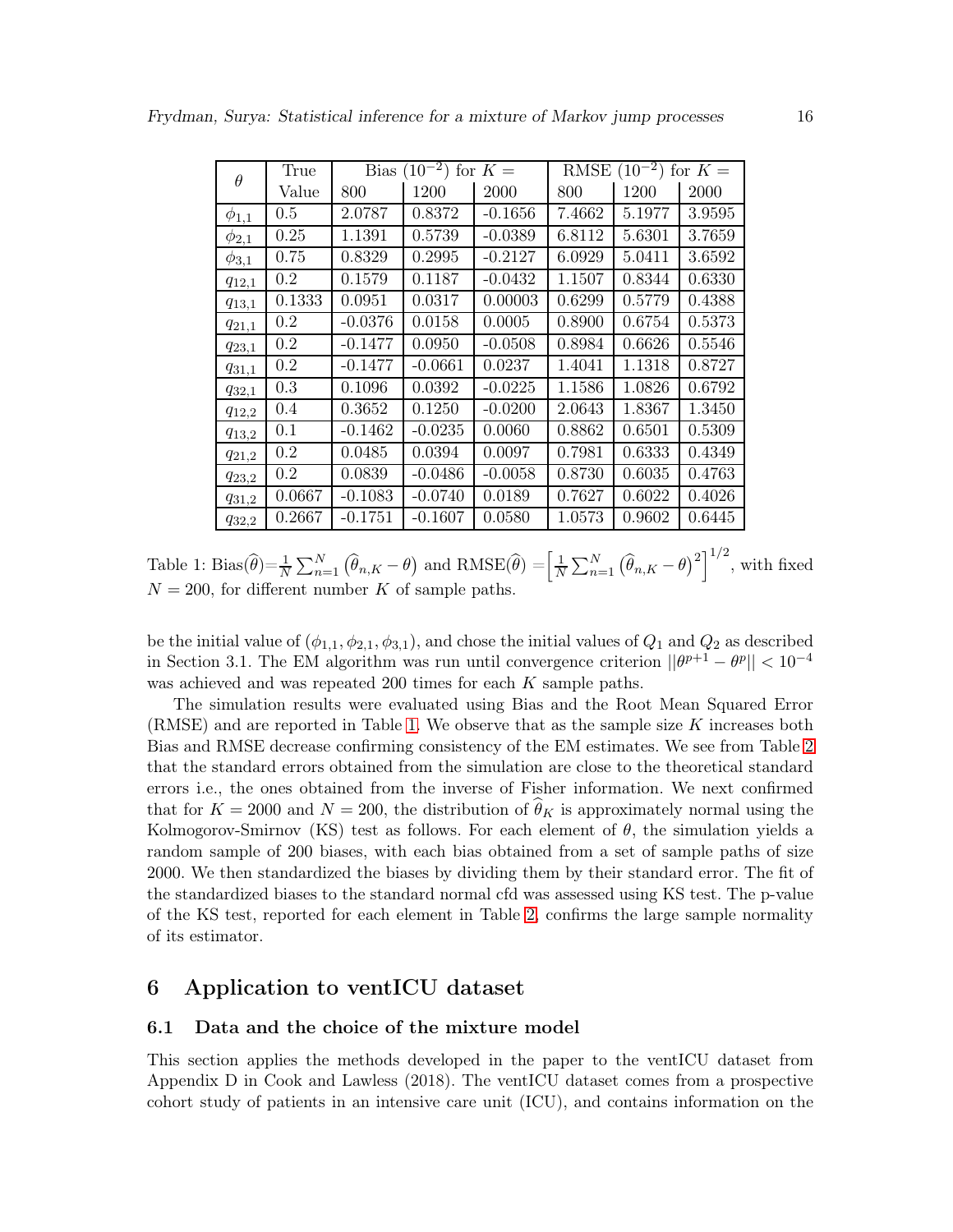| $\theta$     | True   | Estimate             |        | Std. Error $(\%)$            |                             |        |
|--------------|--------|----------------------|--------|------------------------------|-----------------------------|--------|
|              | Value  | $\widehat{\theta}_K$ | RMSE   | $I^{-1}(\widehat{\theta}_K)$ | $\sum(\overline{\theta^0})$ | KS     |
| $\phi_{1,1}$ | 0.5000 | 0.4990               | 4.1612 | 4.1559                       | 1.9365                      | 0.4340 |
| $\phi_{2,1}$ | 0.2500 | 0.2514               | 3.8424 | 3.8082                       | 1.6771                      | 0.3701 |
| $\phi_{3,1}$ | 0.7500 | 0.7484               | 3.8237 | 3.8113                       | 1.6771                      | 0.9209 |
| $q_{12,1}$   | 0.2000 | 0.1997               | 0.6322 | 0.6429                       | 0.4231                      | 0.7204 |
| $q_{13,1}$   | 0.1333 | 0.1336               | 0.4339 | 0.4153                       | 0.3455                      | 0.4850 |
| $q_{21,1}$   | 0.2000 | 0.2005               | 0.5357 | 0.5450                       | 0.4271                      | 0.1711 |
| $q_{23,1}$   | 0.2000 | 0.1999               | 0.5653 | 0.5445                       | 0.4271                      | 0.8198 |
| $q_{31,1}$   | 0.2000 | 0.2004               | 0.8134 | 0.8057                       | 0.5043                      | 0.8240 |
| $q_{32,1}$   | 0.3000 | 0.3007               | 0.7916 | 0.7717                       | 0.6176                      | 0.8679 |
| $q_{12,2}$   | 0.4000 | 0.3999               | 1.2999 | 1.2841                       | 0.7618                      | 0.5306 |
| $q_{13,2}$   | 0.1000 | 0.0996               | 0.5158 | 0.5153                       | 0.3809                      | 0.1062 |
| $q_{21,2}$   | 0.2000 | 0.1998               | 0.4977 | 0.4731                       | 0.3854                      | 0.2508 |
| $q_{23,2}$   | 0.2000 | 0.2005               | 0.4461 | 0.4744                       | 0.3854                      | 0.2041 |
| $q_{31,2}$   | 0.0667 | 0.0666               | 0.4181 | 0.4310                       | 0.2629                      | 0.8180 |
| $q_{32,2}$   | 0.2667 | 0.2670               | 0.6234 | 0.6465                       | 0.5258                      | 0.3770 |

<span id="page-16-0"></span>Table 2: Estimated standard errors of the MLEs  $\hat{\theta}_K = \frac{1}{N}$  $\frac{1}{N} \sum_{n=1}^{N} \widehat{\theta}_{n,K}$  using  $RMSE(\widehat{\theta}_{K})$  $=$  $\lceil \frac{1}{N}$  $\frac{1}{N}\sum_{n=1}^{N}(\widehat{\theta}_{n,K}-\theta)^{2}]^{1/2}$  and the inverse of Fisher information  $I(\widehat{\theta}_{K})=\frac{1}{N}\sum_{n=1}^{N}I(\widehat{\theta}_{n,K}),$ where each matrix  $I(\theta_{n,K})$  is computed using the result of Proposition [4,](#page-11-0) for  $K = 2000$  and  $N = 200$ , compared to the lower bound  $\sqrt{\Sigma(\theta^0)}$  [\(16\)](#page-9-2) of the covariance matrix  $\sqrt{I^{-1}(\hat{\theta}_K)}$ . The last column lists the p-value of Kolmogorov-Smirnov statistic for goodness-of-fit between empirical CDF of standardized biases and  $N(0,1)$  CDF.

occurrence of infections and the need for mechanical ventilation along with discharge and death times. Cook and Lawless suggest that the multi-state model in Figure [1](#page-17-0) would be suitable for examining the relation between mechanical ventilation status and risk of death or discharge for the sample of 747 patients, but do not provide any further analysis of the ventICU dataset. In Figure [1,](#page-17-0) state 1 represents being off mechanical ventilator; state 2 being on mechanical ventilator; state 3 discharge and state 4 death. The numbers of transitions between states are exhibited in Table 4 from which we see that at the end of the study 733 patients were either discharged or died, and 14 were still in the hospital. Thus, these 14 patients have right-censored times of stay in the hospital. The focus of our analysis is on identifying the subgroups of patients characterized by different relations between mechanical ventilation status and risk of death or discharge.

We use Akaike information criterion (AIC) to decide on the choice of the g-mixture for the ventICU data. We estimate six g-mixtures for the ventICU data with the number of regimes M ranging from 1 (single Markov process) to 6. Table 5 shows that  $AIC_M =$  $2|\theta_M| - 2\log L(\widehat{\theta}_M)$ , where  $|\theta_M|$  is the number of parameters in the M'th model, is the smallest for  $M = 2$ , and thus we use the 2-regime mixture in the further analysis of the ventICU data.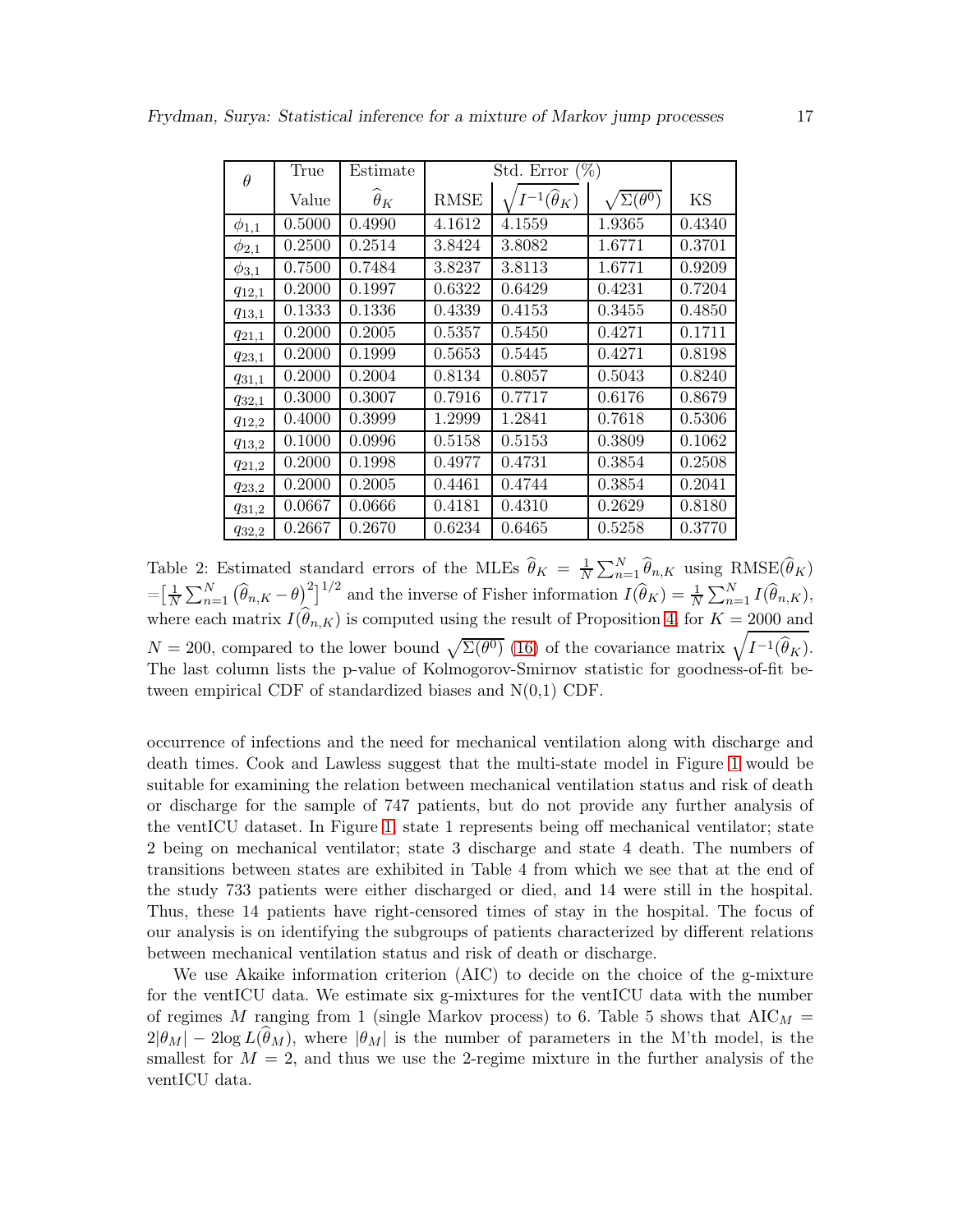

Figure 1: State diagram for the m-th regime of ventICU mixture model.

<span id="page-17-0"></span>

|     |    |     | $\overline{4}$ | Censored |
|-----|----|-----|----------------|----------|
|     | 75 | 585 | 21             |          |
| 319 |    |     | 55             |          |

Table 3: Observed transitions among different states and the numbers of patients rightcensored in states 1 and 2.

| Model     | AIC      | $\log \mathcal{L}(\hat{\theta})$ |
|-----------|----------|----------------------------------|
| Markov    | 9648.185 | $-4817.092$                      |
| 2 Mixture | 9611.868 | -4790.934                        |
| 3 Mixture | 9611.991 | -4782.996                        |
| 4 Mixture | 9618.506 | $-4778.253$                      |
| 5 Mixture | 9628.735 | $-4775.367$                      |
| 6 Mixture | 9641.453 | $-4773.727$                      |

<span id="page-17-1"></span>Table 4: Summary of model statistics AIC and  $\log \mathcal{L}(\widehat{\theta})$ .

#### 6.2 Parameter estimates of the two-regime g-mixture model

From the EM algorithm, the estimated numbers  $\widehat{B}_{i,m}$  of patients starting in the state i and making transitions according to Markov process  $X_m$ ,  $m = 1, 2$ , and the regime probabilities  $\phi_{i,m} = B_{i,m}/B_i$  with their standard errors are reported in Table [5.](#page-18-0) We will refer to the patients estimated to evolve according to  $X_m$  as  $X_m$  patients. We see from Table [5](#page-18-0) that initially there were 367 patients in state 1 and 380 in state 2. Using this information together with  $D_m = \text{diag}(\phi_{1,m}, \phi_{2,m})$ ,  $m = 1, 2$ , we obtain the estimated total number of  $X_1$  patients, by summing the elements of the vector  $C_1 \equiv (367, 380)D_1 = (230, 75, 209.16)$  to be approximately 440. Similarly summing the elements of  $C_2 \equiv (367, 380)D_2 = (136.25, 170.84)$ , we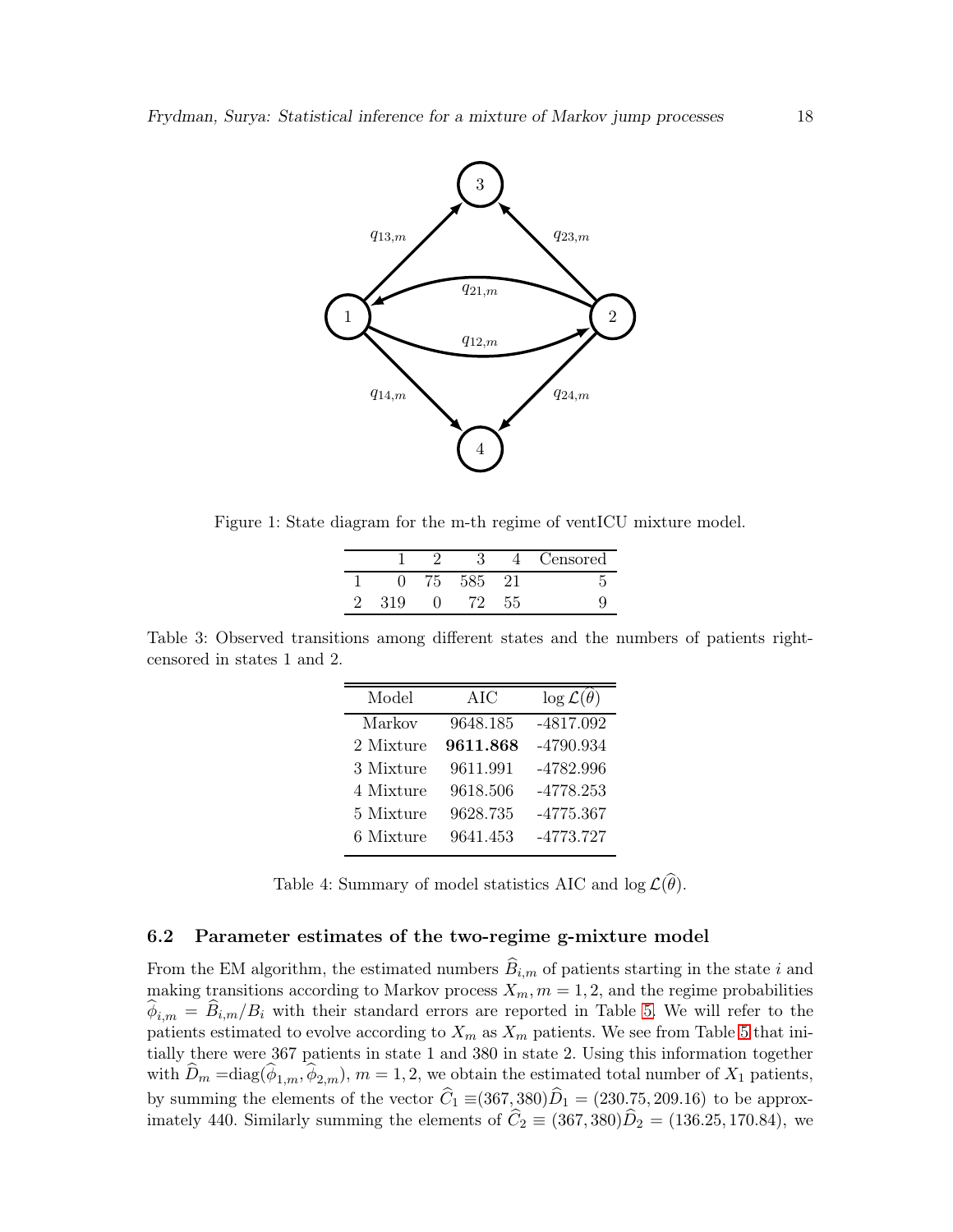| State(i) $B_i$ | $B_{i,1}$ | $B_i$ 2 | $\phi_{i,1}$ ( <i>SE</i> )                      | $\phi_{i,2}$ (SE) |
|----------------|-----------|---------|-------------------------------------------------|-------------------|
|                |           |         | 367 230.75 136.25 0.6287 (.1674) 0.3713 (.1674) |                   |
|                |           |         | 380 209.16 170.84 0.5504 (.1391) 0.4496 (.1391) |                   |

<span id="page-18-0"></span>Table 5: Estimates of  $B_{i,m}$ 's and  $\phi_{i,m}$ 's with their standard errors for the ventICU dataset.

get the estimated total number of  $X_2$  patients to be approximately 307. The estimates of the intensity matrices  $Q_1$  and  $Q_2$  of the Markov processes  $X_1$  and  $X_2$  with the standard errors (in parentheses), computed using the results in Section 4.2, are

$$
\widehat{Q}_1 = \begin{bmatrix} 1 \\ 2 \end{bmatrix} \begin{pmatrix} -0.16112 & 0.01657 & 0.14455 & 0.00000 \\ (0.0370) & (0.01045) \\ 0.12071 & -0.13832 & 0.01405 & 0.00356 \\ (0.03143) & (0.0558) & (0.0532) \end{pmatrix},
$$

and

$$
\widehat{Q}_2=\left(\begin{array}{cccc} -0.11594 & 0.01441 & 0.09102 & 0.01051 \\ (.00470) & (.01600) & (.00416) \\ 0.02309 & -0.04550 & 0.01094 & 0.01147 \\ (.00599) & (.00286) & (.00248) \end{array}\right),
$$

respectively, where we omitted the last two rows of zeros, which correspond to the two absorbing states. To prevent having singularity in the inverse of  $I(\theta)$ , we excluded  $\hat{q}_{14,1}$ from the vector  $\hat{q}_1$  in the estimation of the standard errors, and assumed that the true value of  $q_{14,1} = 0$ . We see that the regime 2 death intensities are much higher from both initial states than the regime 1 death intensites: in fact regime 1 death intensity for patients who were initially not on ventilator is zero. We also see that regime 1 discharge intensities are higher from both initial states compared to the similar regime 2 intensities. In both regimes, not being initially on ventilator results in a larger discharge intensity compared to the death intensity.

#### 6.2.1 Absorption probabilities

To gain a better understanding of the differences between the two regimes, we compare their absorption probabilities  $f_{ij,m}$ ,  $m = 1, 2$ , from state  $i = 1, 2$  into states  $j = 3, 4$ . The standard equations for these probabilities are derived based on the transition matrices of the discrete time Markov chains embedded into the Markov processes  $X_1$  and  $X_2$ , and are given in part C of Supplementary material. Here we just state the results: the absorption probability matrices for the two regimes, denoted by  $F_1$  and  $F_2$ , with entries  $f_{ij,1}$  and  $f_{ij,2}$ ,  $(i = 1, 2), (j = 3, 4),$  are

$$
\widehat{F}_1 = \begin{array}{c} 1 \\ 2 \end{array} \left( \begin{array}{ccc} 0.9971 & 0.0029 \\ 0.9717 & 0.0283 \end{array} \right) \text{ and } \widehat{F}_2 = \begin{array}{c} 1 \\ 2 \end{array} \left( \begin{array}{ccc} 0.8698 & 0.1302 \\ 0.6818 & 0.3182 \end{array} \right),
$$

respectively. Comparing  $\widehat{F}_1$  with  $\widehat{F}_2$ , we see a striking difference in the estimated probability of eventual death in the two regimes. In regime 1, the probability of death for a patient initially in state 1 (not on ventilator) is very small (0.0029), whereas this probability for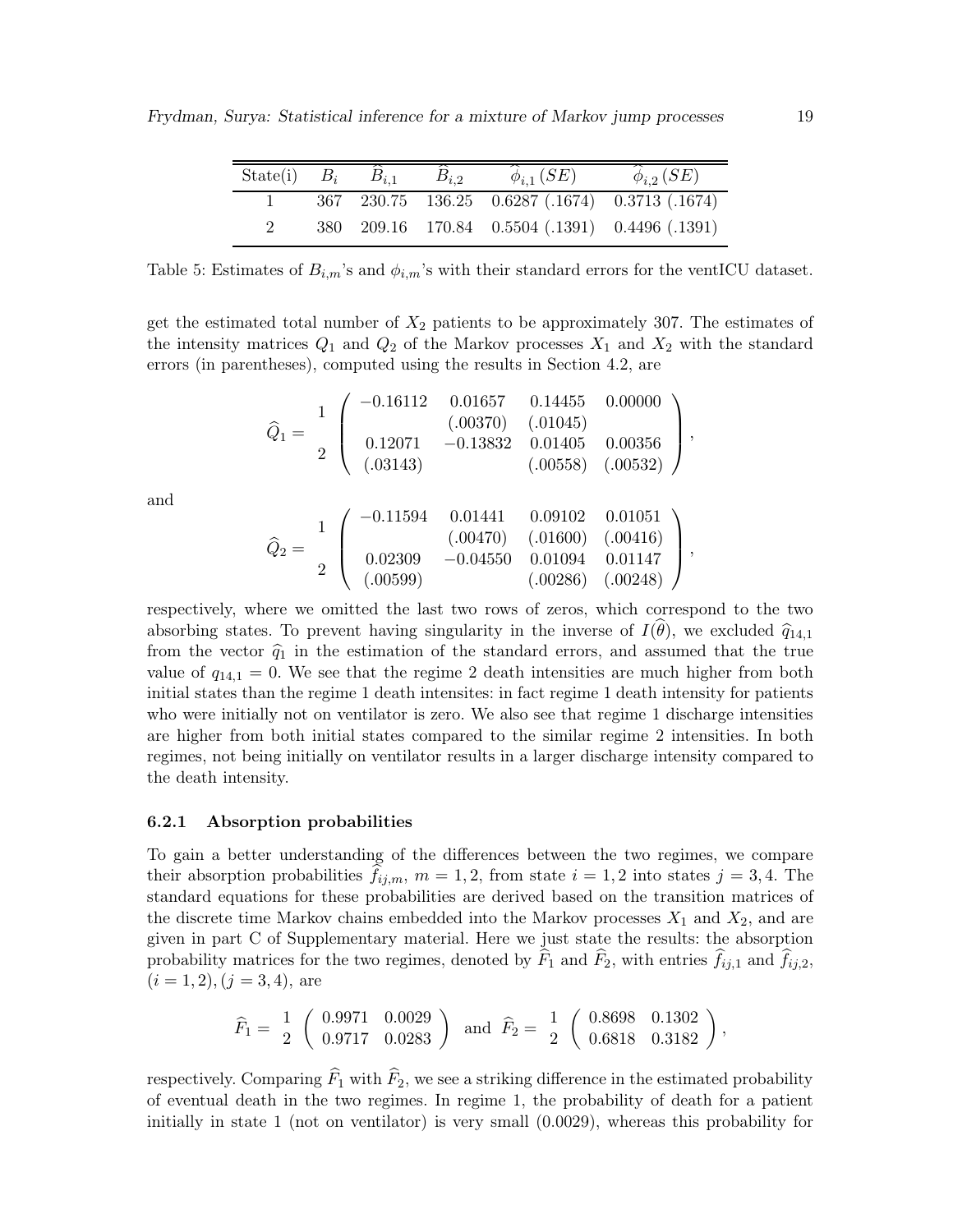a patient initially in state 1 in regime 2 is large (0.1302). For a patient initially in state 2 (on ventilator), the probability of death is about 11 times larger in regime 2 compared to regime 1. As a result of very large differences in the death probabilities between two regimes, we also observe large differences in their eventual discharge probabilities.

To translate above results into those involving patients' absorption frequencies in each regime, we would want to pre-multiply  $\widehat{F}_m$  matrix by the row vector  $\widehat{C}_m$  to obtain a row vector showing the estimated number of  $X_m$  patients who were eventually discharged, or died. By doing so we would overestimate the absorption frequencies by 14 patients who were right-censored at the end of the study. Among those patients, 5 were initially in state 1 and 9 in state 2. To compute absorption frequencies, we have to subtract the 14 patients from the  $C_m$  vectors, which we do as follows. According to  $D_m$  matrices, the 5 patients with initial state 1, contribute  $5(\phi_{11}) = 5(0.6287)$  patients to regime 1 patients and  $5(\phi_{12}) = 5(0.3713)$ to regime 2 patients. Similarly, the patients initially in state 2, contribute  $9(\phi_{21}) = 9(0.5504)$ patients to regime 1 patients and  $9(\phi_{22}) = 9(0.4496)$  to regime 2 patients. Hence, vector  $\hat{C}_1 = (230.75, 209.16)$  has to be modified to become vector  $\hat{C}_{1,U}$  describing the regime 1 uncensored patients' absorption frequencies by initial state:

$$
\widehat{C}_{1,U} = \widehat{C}_1 - [5(0.6287), 9(0.5504)] = (227.6065, 204.2064),
$$

and vector  $\hat{C}_2 = (136.25, 170.84)$  has to be modified to become vector  $\hat{C}_{2,U}$  describing the regime 2 uncensored patients' absorption frequencies by initial state:

$$
\hat{C}_{2,U} = \hat{C}_2 - [5(0.3713), 9(0.4496)] = (134.3935, 166.7936)
$$

We can now compute the regime 1 absorption frequencies:

$$
\widehat{C}_{1,U}\widehat{F}_1 \approx (226.95, 0.66) + (198.43, 5.78) = (425.38, 6.44),
$$

where the first vector shows that absorption frequencies from state 1 and the second those frequencies from state 2 among estimated  $X_1$  patients. Summing the two vectors tells us that in regime 1, about 425 patients were eventually discharged and about 6 died. For regime 2, we have

$$
\widehat{C}_{2,U}\widehat{F}_2 \approx (116.9, 17.5) + (113.72, 53.07) = (230.62, 70.57),
$$

where the interpretation of the vectors is analogous to the one for the regime 1. We see that the estimated total number of deaths is 77.01  $\approx$  77 which is one more than the observed number of deaths, see Table 5, and the estimated total number of discharges is about 656, which is one less than the observed number of discharges. This difference is likely due to the rounding errors. The regime 1 death rate is  $6.44/431.82 \approx 0.015$  or 1.5% whereas the regime 2 death rate is about  $70.57/301.2 = 0.234$  or  $23.4\%$ . Consequently, the rate of discharge from both initial states is much larger in regime 1 compared to regime 2. In both regimes most of the patients who died were initially on ventilator (state 2). The proportion of deaths when initially on ventilator is 53.07/70.57 or about 0.75 in regime 2 and 5.78/6.44  $\approx 0.9$  in regime 1.

Thus, the g-mixture model has identified two regimes corresponding to high risk (regime 2) and low (regime 1) risk of death, with the patients in the high risk regime having about 15 times higher death rate than those in the low risk regime.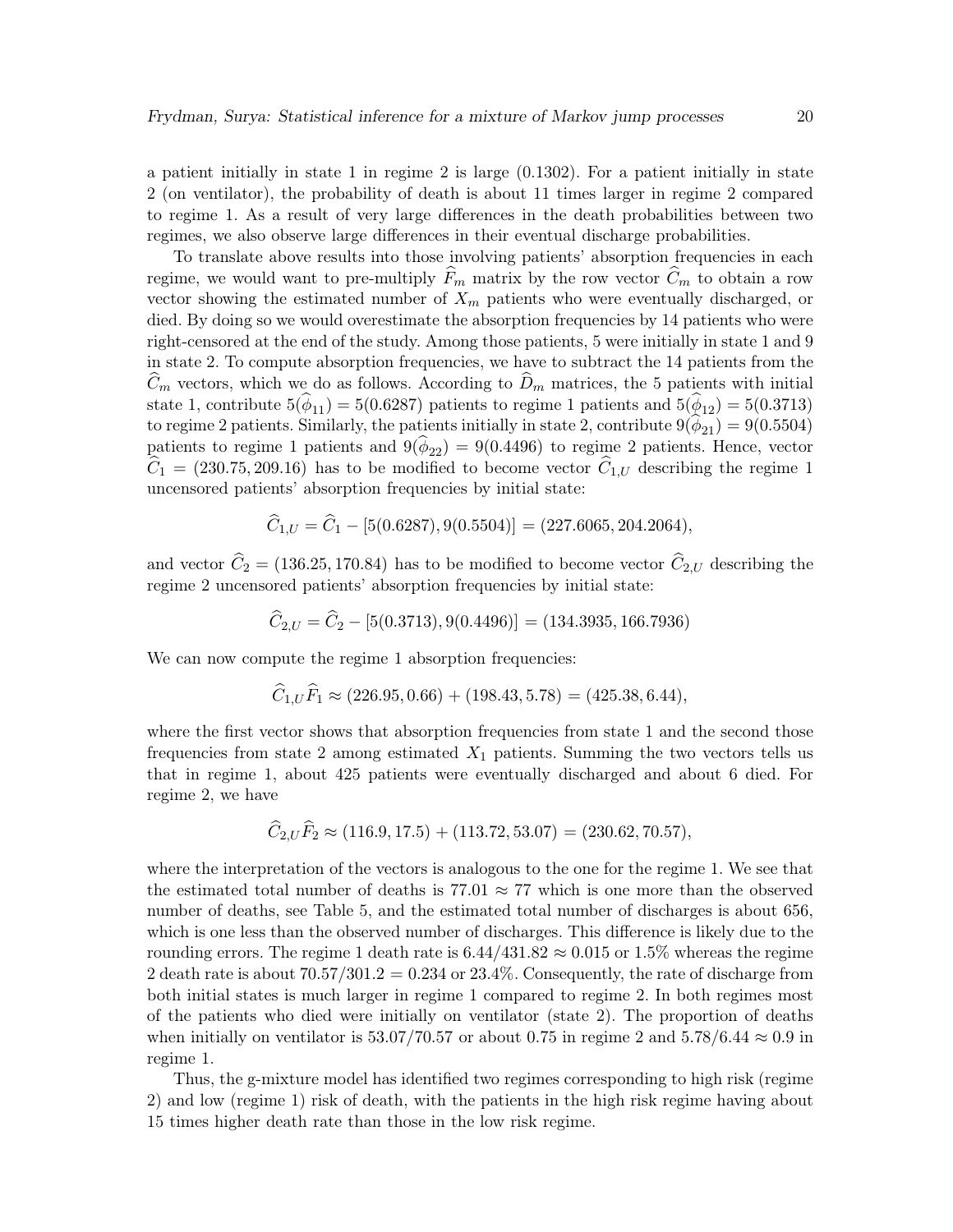#### 6.3 The likelihood ratio test of the constrained vs unconstrained mixture

We want to see, if for ventICU data, there is a benefit in using the general mixture proposed in this paper over the constrained mixture considered by Frydman (2005). In the two-regime c-mixture, the two transition intensity matrices  $Q_1$  and  $Q_2$  are constrained by assuming that  $Q_1 = \Gamma Q_2$ , where  $\Gamma = \text{diag}(\gamma_{1,1}, \gamma_{2,1})$ . This constraint implies that the two regimes have the same embedded Markov chains and thus also the same absorption probabilities. The test of c-mixture vs g-mixture can be formulated as  $H_0: Q_1 = \Gamma Q_2$  vs  $H_a: Q_1$  and  $Q_2$  are unrestricted. To carry out the test, we use the likelihood ratio statistic, -2 log  $\Lambda$ :

$$
\Lambda = \frac{\mathcal{L}_{\text{c-Mixture}}(\hat{\theta}_c)}{\mathcal{L}_{\text{g-Mixture}}(\hat{\theta}_g)},
$$

where  $\hat{\theta}_c$  and  $\hat{\theta}_g$  are the MLEs of the vector parameters  $\theta_c = {\phi_{1,1}^c, \phi_{2,1}^c} \cup {q_{ij}^c, i \in E, j \in E}$  $S, i \neq j$   $\cup$   $\{\gamma_{1,1}, \gamma_{2,1}\}$  and  $\theta_g = \{\phi_{1,1}, \phi_{2,1}\}$   $\cup$   $\{q_{ij,m}, 1 \leq m \leq 2, i \in E, j \in S, i \neq j\},$ respectively, where  $E = \{1, 2\}$  and  $\Delta = \{3, 4\}$ . We see that a general mixture has 14 parameters while the constraint one has 10, which means that, under  $H_0$ ,  $-2 \log \Lambda$  has  $\chi^2$ distribution with 4 degrees of freedom. To evaluate  $-2 \log \Lambda$ , we note that the likelihood function of a general mixture,  $L_{g-Mixture}(\theta_g)$ , is given in [\(3\)](#page-35-0) and the likelihood function of the constrained mixture is of the form

$$
\mathcal{L}_{\text{c-Mixture}}(\theta_c) = \left( \prod_{k=1}^K \prod_{i \in E} \pi_i^{B_i^k} \right) \prod_{k=1}^K \sum_{m=1}^M \left[ \prod_{i \in E} (\phi_{i,m})^{B_i^k} \right] \times \prod_{i \in E} \left\{ \prod_{j \neq i, j \in S} (\gamma_{i,m} q_{ij})^{N_{ij}^k} \exp \left( - \sum_{j \neq i, j \in S} \gamma_{i,m} q_{ij} T_i^k \right) \right\} \right],
$$

where the factor in parentheses involving  $\pi'_i s$  is the same as the factor involving  $\pi'_i s$  in  $L_{\text{g-Mixture}}(\theta_c)$  and thus  $\pi_i$ 's play no role in the evaluation of  $-2 \log \Lambda$ . From Table [4,](#page-17-1)  $\log(L_{g\text{-Mixture}}(\theta_g)) = -4790.934$ , and from the EM algorithm applied to fit the c-mixture to ventICU data,  $\log(L_{c\text{-Mixture}}(\hat{\theta}_c)) = -4797.926$ . Thus,  $-2 \log \Lambda = 13.984$  with the p-value of 0.00735 show that we can reject c-mixture in favor of g-mixture at  $\alpha = 0.01$ .

## 7 Concluding remarks

We proposed and estimated a new unconstrained mixture of Markov processes. We showed the consistency and asymptotic normality of the estimators of the mixture's parameters and obtained the finite sample standard errors of the estimates. The simulation study verified that the estimation was accurate and confirmed the asymptotic properties of the estimators. The application of the proposed mixture to VenICU illustrated its usefulness in identifying subpopulations and its dominance over the constrained mixture. We believe that the unconstrained mixture will dominate the constrained one in many other data sets arising from heterogeneous populations. We intend to extend the proposed general mixture in a number of ways which include incorporation of covariates into our continuous observation time framework, and developing estimation from observing the mixture at discrete time points in the presence of covariates. The estimation of a discretely observed Markov jump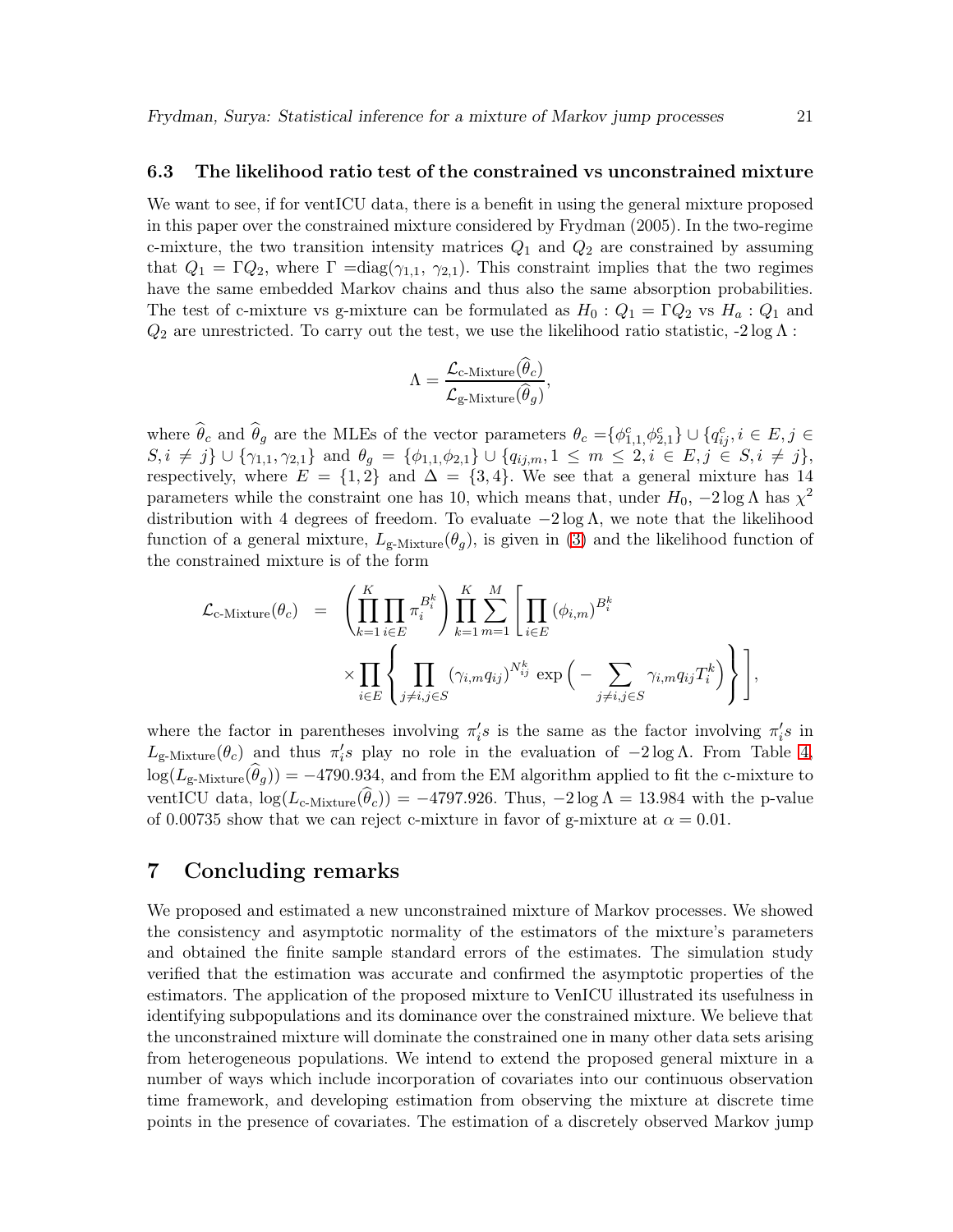process without covariates has been considered by Bladt and Sørensen (2005, 2009), Inamura (2006), Mostel et al. (2020), and Pfeuffer et. al. (2019), among others. The mixture proposed here and the mixtures of finite-state continuous-time Markov processes arising from the above potential extensions should be useful in a variety of contexts in which modeling of the population heterogeneity is important.

## Acknowledgements

Part of this work was carried out while Budhi Surya was visiting Department of Technology, Operations and Statistics at New York University Stern School of Business in September 2019. He acknowledges Faculty Strategic Research Grant No. 20859 of Victoria University of Wellington and hospitality provided by the NYU Stern.

## References

Akaike, H. (1973) Information theory and extension of the maximum likelihood principle. In Proceedings of the 2nd International Symposium on Information Theory, 267-281, eds. B.N Petrov and F Csaki, Akademia Kiado, Budapest.

Albert, A. (1962) Estimating the infinitesimal generator of a continuous time, finite state Markov process. Annals of Mathematical Statistics 38, 727-753.

Bladt, M. & Sørensen, M. (2009) Efficient estimation of transition rates between credit ratings from observations at discrete time points. Quantitative Finance 9 (2), 147-160.

Bladt, M. & Sørensen, M. (2005) Statistical inference for discretely observed Markov jump processes. Journal of the Royal Statistical Society Series B 67 (3), 395-410.

Blumen, I., Kogan, M. & McCarthy, P.J. (1955) The industrial mobility of labor as a probability process. Cornell Studies in Industrial and Labor Relations, Vol. 6, Ithaca, N.Y., Cornell University Press.

Cipollini, F., Ferretti, C. & Ganugi, P. (2012) Firm size dynamics in an industrial district: The mover-stayer model in action. Advanced Statistical Methods for the Analysis of Large Data-Sets, ed. A. Di Ciaccio, M. Coli, and J. M. Angulo Ibanez,443–452. Berlin: Springer.

Cook, R.J. & Lawless, J.F. (2018) Multistate Models for the Analysis of Life History Data. CRC Press, Taylor & Francis.

Cook, R.J., Kalbfleisch, J.D., & Yi, G.Y. (2002) A generalized mover–stayer model for panel data. Biostatistics 3 (3), 407-420.

Dempster, A.P., Laird, N.M., & Rubin, D.B. (1977) Maximum likelihood from incomplete data via the EM algorithm (with discussion). Journal of the Royal Statistical Society Series B 39, 1-38.

Feng, C., Wang, H., Han, Y., Xia, Y., & Tu, X.M. (2013) The mean value theorem and Taylor's expansion in statistics. The American Statistician 67(4), p. 245-248.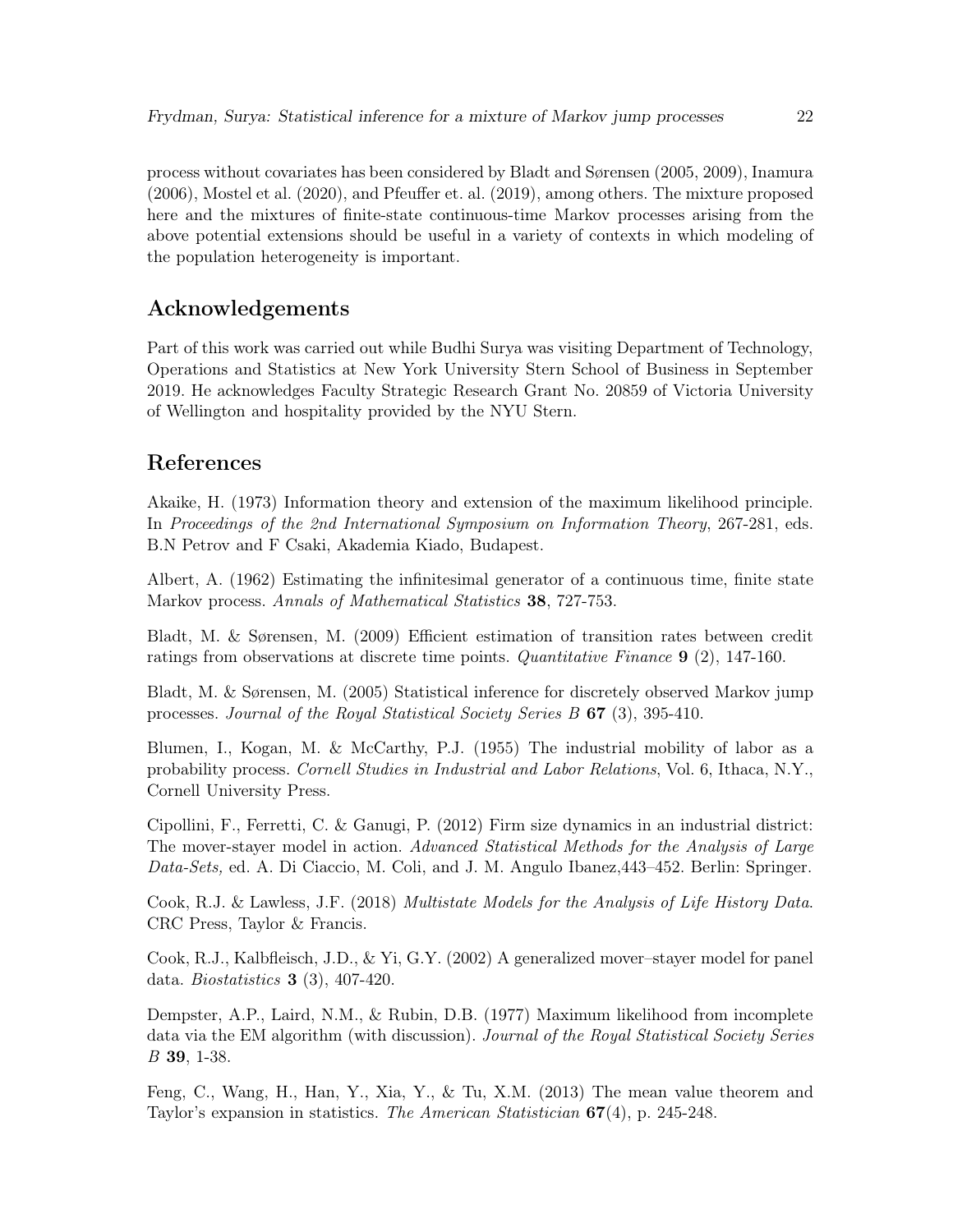Ferguson, T.S. (1996) A Course in Large Sample Theory. Chapman & Hall.

Ferretti, C., Gabbi, G., Ganugi, P., Sist, F. & Vozzella, P. (2019) Credit Risk Migration and Economic Cycles. Risks 7 (4).

Fougére, D. & Kamionka, T. (2003) Bayesian inference for the mover-stayer model in continuous time with an application to labour market transition data. Journal of Applied Econometrics 18 (6), 697-723.

Frydman, H., Matuszyk, A., Li, C., & Zhu, W. (2019) Mover-stayer model with covariate effects on stayer's probability and mover's transitions. Applied Stochastic Models in Business and Industry 35 (5), 1171-1184.

Frydman, H. & Matuszyk, A. (2018). Estimation and status prediction in a discrete moverstayer model with covariate effects on stayer's probability. Applied Stochastic Models in Business and Industry 34  $(2)$ , 196-205.

Frydman, H. & Schuermann, T. (2008) Credit rating dynamics and Markov mixture models. Journal of Banking and Finance 32, 1062-1075.

Frydman, H. (2005). Estimation in the mixture of Markov chains moving with different speeds. Journal of the American Statistical Association 100, 1046-1053.

Frydman, H. & Kadam, A. (2004) Estimation in the continuous time mover-stayer model with an application to bond ratings migration. Applied Stochastic Models in Business and Industry 20 (2), 155-170.

Frydman, H. (1984) Maximum likelihood estimation in the mover stayer model. Journal of the American Statistical Association 79 (387), 632-638.

Horn, R.A. & Johnson, C.R. (2013) Matrix Analysis. Cambridge University Press.

Inamura, Y. (2006) Estimating continuous time transition matrices from discretely observed data. Bank of Japan Working Paper Series. [www.boj.or.jp/en/research/wps\\_rev/wps\\_2006/data/wp06e07.pdf](www.boj.or.jp/en/research/wps_rev/wps_2006/data/wp06e07.pdf)

Jiang, S. & Cook, R.J. (2019) Score tests based on a finite mixture model of Markov processes under intermittent observation. Statistics in Medicine 38 (16), 3013-3025.

Louis, T. A. (1982) Finding the observed information matrix when using the EM algorithm. Journal of the Royal Statistical Society Series B 44, 226-233.

Magnus, J.R. & Neudecker, H. (2007) Matrix Differential Calculus with Applications in Statistics and Econometrics, 3rd Ed, John Willey & Sons.

Mostel, L., Pfeuffer, M., & Fischer, M. (2020) Statistical inference for Markov chains with applications to credit risk. Computational Statistics 35, 1659-1684.

Pamminger, C. & Fruhwirth-Schnatter, S. (2010) Model-based clustering of categorical time series. *Bayesian Analysis* **5** (2), 345-368.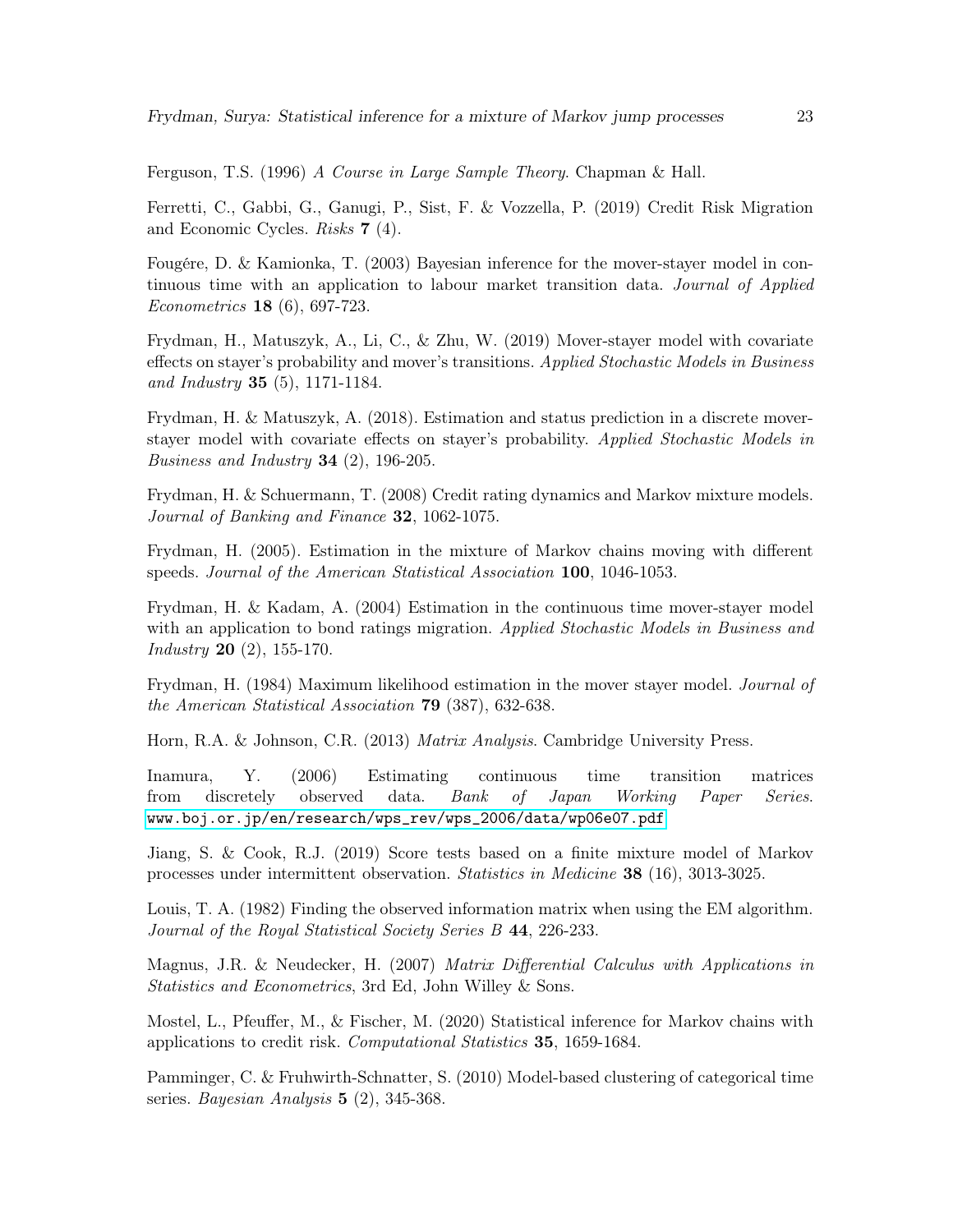Pfeuffer, M., Mostel, L., & Fischer, M. (2019) An extended likelihood framework for modelling discretely observed credit rating transitions. Quantitative Finance 19 (1), 93-104.

Saint-Cyr, L. D. F., & Piet, L. (2017) Movers and stayers in the farming sector: Accounting for unobserved heterogeneity in structural change. Journal of the Royal Statistical Society Series C 66, 777–795.

Schervish, M.J. (1995) Theory of Statistics. Springer.

Shen, H. & Cook, R.J. (2014) A dynamic Mover–Stayer model for recurrent event processes subject to resolution. Life time data analysis 20, 404-423.

Sigman K. (2007) Simulation of Markov Chains. Lecture Notes. <www.columbia.edu/~ks20/4703-Sigman/4703-07-Notes-MC.pdf>

Surya, B.A. (2018) Distributional properties of the mixture of continuous-time absorbing Markov chains moving at different speeds. Stochastic Systems 8, 29-44.

Tabar, L. Fagerberg, G. & Chen, H. (1996) Tumor development, histology and grade of breast cancers: Prognosis and progression. Journal of Cancer 66, 413-419.

Wu, C.F.J. (1983) On the convergence properties of the EM algorithm. The Annals of Statistics 11 (1), 95-103.

Yi, G.Y., He, W. & He, F. (2017) Analysis of panel data under hidden mover–stayer models. Statistics in Medicine 36 (20), 3231-3243.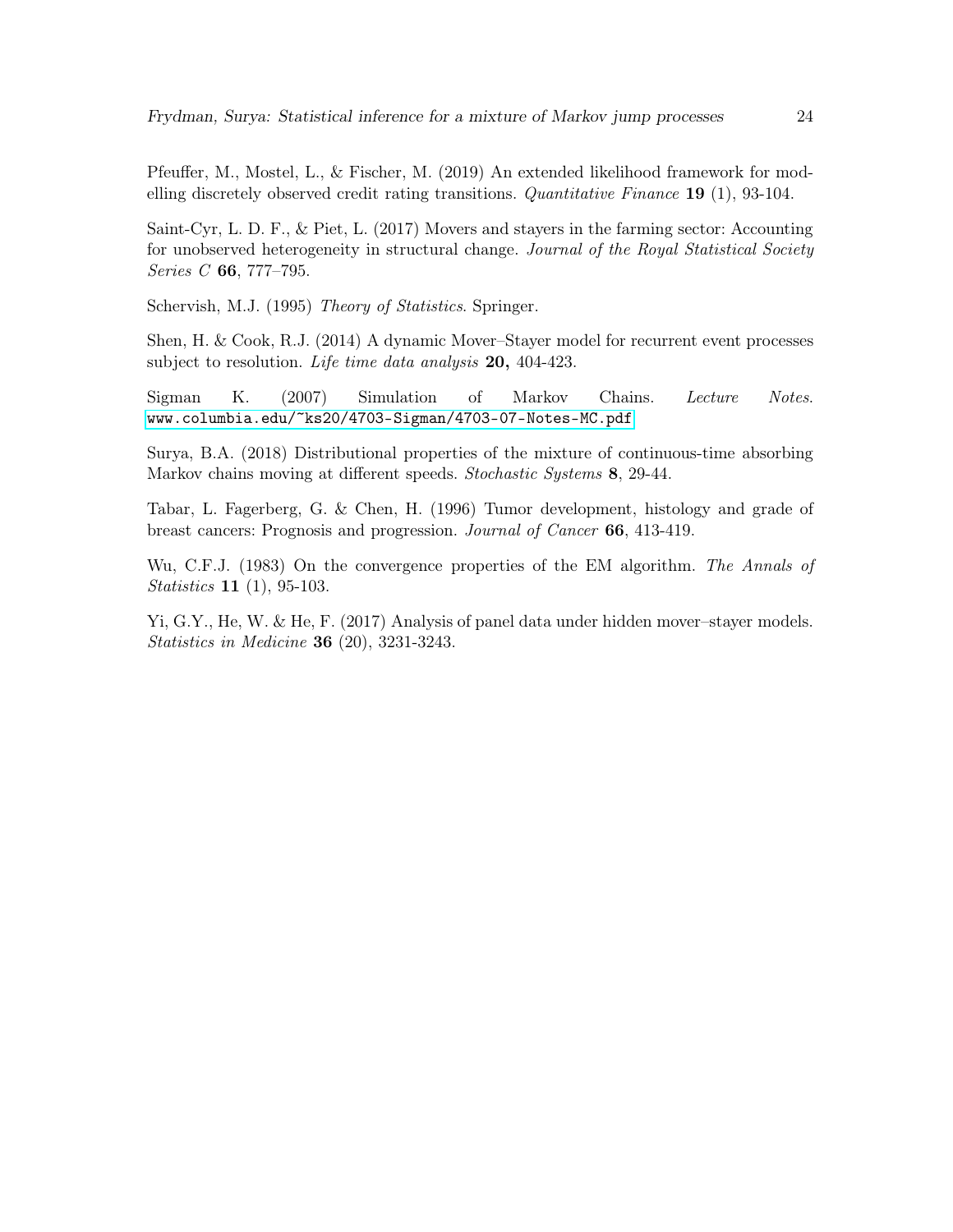# Supplementary material for : Statistical inference for a mixture of Markov jump processes

Halina Frydman <sup>∗</sup> Budhi Surya †‡

10 April 2022

## A Proof of Theorem 2

#### **A.1** Unconditional moments of  $B_{i,m}$ ,  $N_{ij,m}$  and  $T_{i,m}$

<span id="page-24-0"></span>For the assertion of the theorem, we need the unconditional moments of  $B_{i,m}$ ,  $N_{ij,m}$  and  $T_{i,m}$ .

**Lemma A.1** For  $i \in E$ ,  $j \in S$ , and  $1 \leq m \leq M$ , we have for a fixed  $T > 0$ ,

$$
\mathbb{E}_{\theta} \left[ \Phi_{k,m} N_{ij}^k \right] = q_{ij,m} \int_0^T \pi^{\top} D_m e^{Q_m u} e_i du,
$$
  

$$
\mathbb{E}_{\theta} \left[ \Phi_{k,m} T_i^k \right] = \int_0^T \pi^{\top} D_m e^{Q_m u} e_i du,
$$

while for  $T$  being the absorption time of  $X$ ,

$$
\mathbb{E}_{\theta} \left[ \Phi_{k,m} N_{ij}^k \right] = q_{ij,m} \int_0^{\infty} \pi^{\top} D_m e^{Q_m u} e_i du,
$$
  

$$
\mathbb{E}_{\theta} \left[ \Phi_{k,m} T_i^k \right] = \int_0^{\infty} \pi^{\top} D_m e^{Q_m u} e_i du.
$$

#### For a fixed time  $T > 0$

The proofs are based on adapting similar arguments to the proof of Theorem 5.1 in Albert (1962) by dividing the interval  $[0, T]$  into n equal parts of length  $h = T/n$ . Then, by dominated convergence theorem,

$$
\mathbb{E}_{\theta}\!\left[\Phi_{k,m}N_{ij}^k\right] \quad = \quad \mathbb{E}_{\theta}\!\left[\,\sum_{\ell=0}^{\infty}\mathbf{1}_{\{\Phi_{k,m}=1,X_{\ell h}^k=i,X_{(\ell+1)h}^k=j, \, (\ell+1)h\leq T\}}\right]
$$

<sup>∗</sup>Department of Technology, Operations and Statistics, Stern School of Business, New York University, New York, NY 10012, USA, email: hfrydman@stern.nyu.edu

<sup>†</sup>School of Mathematics and Statistics, Victoria University of Wellington, Gate 6, Kelburn PDE, Wellington 6140, New Zealand, email: budhi.surya@vuw.ac.nz

<sup>‡</sup>The author acknowledges financial support through PBRF research grant No. 220859.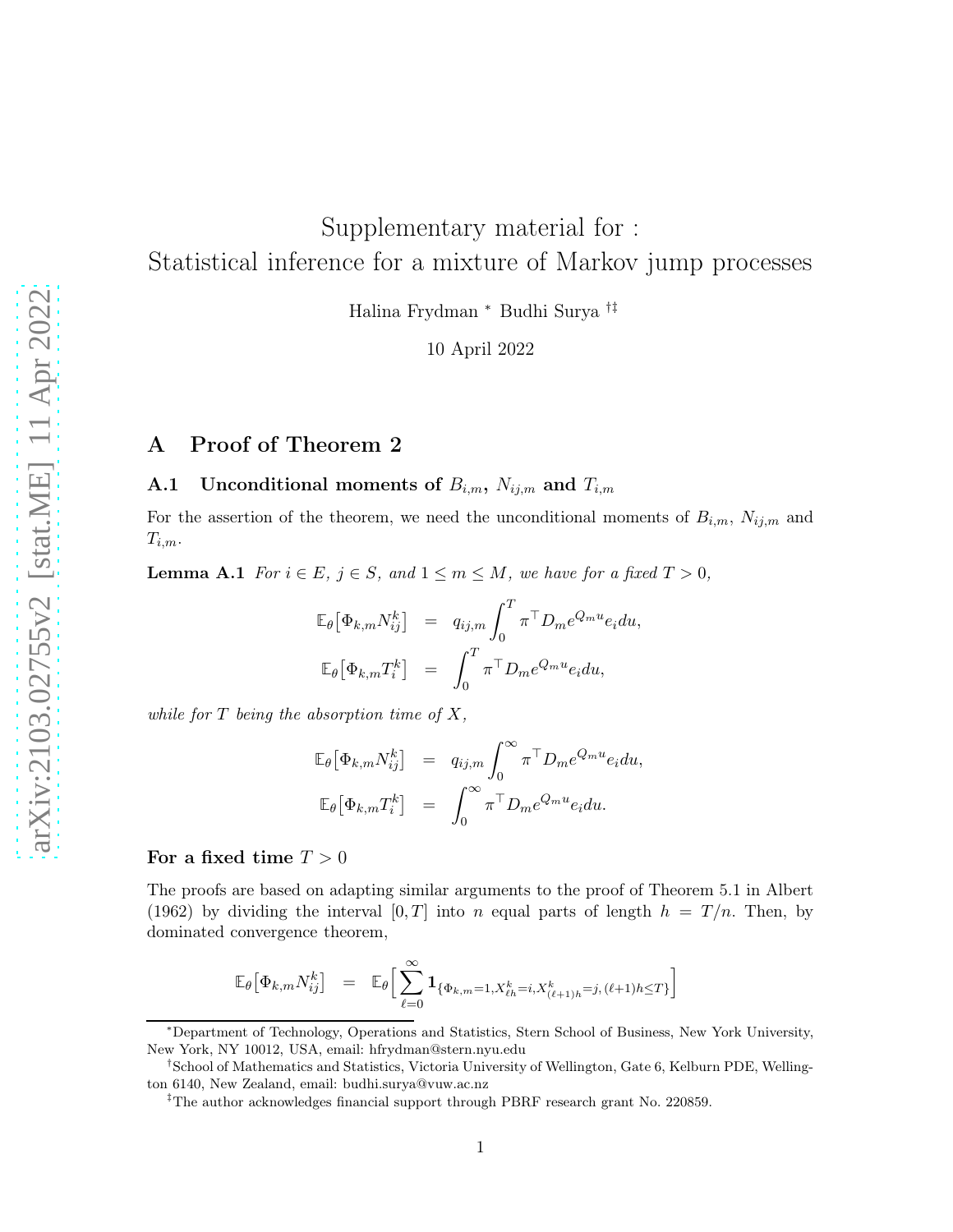$$
= \sum_{\ell=0}^{n-1} \sum_{v \in \mathbb{S}} \mathbb{P}_{\theta} \{ X_{\ell h}^k = i, X_{(\ell+1)h}^k = j, \Phi_{k,m} = 1, X_0^k = v \}
$$
  
\n
$$
= \sum_{\ell=0}^{n-1} \sum_{v \in \mathbb{S}} \mathbb{P}_{\theta} \{ X_0^k = v \} \mathbb{P}_{\theta} \{ \Phi_{k,m} = 1 | X_0^k = v \}
$$
  
\n
$$
\times \mathbb{P}_{\theta} \{ X_{\ell h}^k = i | \Phi_{k,m} = 1, X_0^k = v \}
$$
  
\n
$$
\times \mathbb{P}_{\theta} \{ X_{(\ell+1)h}^k = j | \Phi_{k,m} = 1, X_{\ell h}^k = i, X_0^k = v \}
$$
  
\n
$$
= \sum_{\ell=0}^{n-1} \sum_{v \in \mathbb{S}} \pi_v \phi_{v,m} e_v^{\top} e^{Q_m \ell h} e_i q_{ij,m} h
$$
  
\n
$$
= \sum_{\ell=0}^{n-1} \pi^{\top} D_m e^{Q_m \ell h} e_i q_{ij,m} h \stackrel{h \to 0}{\longrightarrow} q_{ij,m} \int_0^T \pi^{\top} D_m e^{Q_m u} e_i du.
$$

For the second statement, let  $Y_i^k(u) = \mathbf{1}_{\{X_u^k=i\}}$ . Then by Fubini's theorem,

$$
\mathbb{E}_{\theta}[\Phi_{k,m}T_{i}^{k}] = \mathbb{E}_{\theta}\Big[\int_{0}^{T} \Phi_{k,m}Y_{i}^{k}(u)du\Big]
$$
  
\n
$$
= \int_{0}^{T} \mathbb{P}_{\theta}\big\{X_{u}^{k} = i, \Phi_{k,m} = 1\big\} du
$$
  
\n
$$
= \int_{0}^{T} \sum_{v \in \mathbb{S}} \mathbb{P}_{\theta}\big\{X_{u}^{k} = i, \Phi_{k,m} = 1, X_{0}^{k} = v\big\} du
$$
  
\n
$$
= \int_{0}^{T} \sum_{v \in \mathbb{S}} \mathbb{P}_{\theta}\{X_{0}^{k} = v\} \mathbb{P}_{\theta}\{\Phi_{k,m} = 1 | X_{0}^{k} = v\}
$$
  
\n
$$
\times \mathbb{P}_{\theta}\{X_{u}^{k} = i | \Phi_{k,m} = 1, X_{0}^{k} = v\}
$$
  
\n
$$
= \int_{0}^{T} \sum_{v \in \mathbb{S}} \pi_{v} \phi_{v,m} e_{v}^{\top} e^{Q_{m}u} e_{i} du
$$
  
\n
$$
= \int_{0}^{T} \pi^{\top} D_{m} e^{Q_{m}u} e_{i} du,
$$

which completes the proof of the claim for fixed  $T>0.$   $\blacksquare$ 

### For an absorption time  $T$

Since T is the absorption time of X, there are no  $i \to j$  transitions from state  $i \in E$  to  $j \in S$  after T. Therefore, for a given  $h > 0$ , we have

$$
\mathbb{E}_{\theta} \big[ \Phi_{k,m} N_{ij}^k \big] = \mathbb{E}_{\theta} \bigg[ \sum_{\ell=0}^{\lfloor T/h \rfloor - 1} \Phi_{k,m} X_{\ell}^k(i,j) \bigg]
$$
  

$$
= \mathbb{E}_{\theta} \bigg[ \sum_{\ell=0}^{\lfloor T/h \rfloor - 1} \Phi_{k,m} X_{\ell}^k(i,j) \bigg] + \mathbb{E}_{\theta} \bigg[ \sum_{\ell=\lfloor T/h \rfloor}^{\infty} \Phi_{k,m} X_{\ell}^k(i,j) \bigg]
$$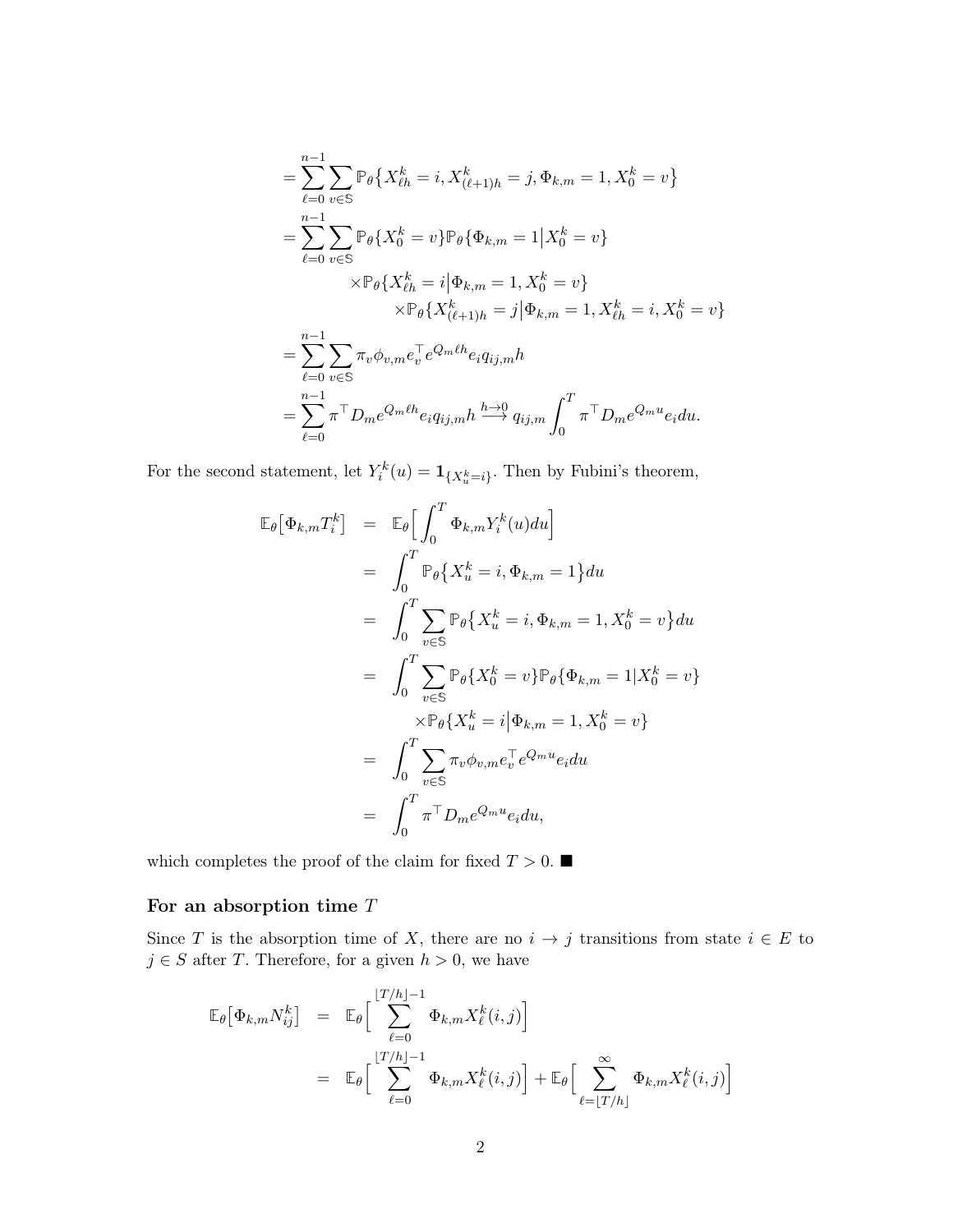$$
= \mathbb{E}_{\theta} \Big[ \sum_{\ell=0}^{\infty} \Phi_{k,m} X_{\ell}^{k}(i,j) \Big] \n= \sum_{\ell=0}^{\infty} \mathbb{P}_{\theta} \{ \Phi_{k,m} = 1, X_{\ell h}^{k} = i, X_{(\ell+1)h}^{k} = j \} \n= \sum_{\ell=0}^{\infty} \sum_{v \in S} \mathbb{P}_{\theta} \{ X_{0}^{k} = v, \Phi_{k,m} = 1, X_{\ell h}^{k} = i, X_{(\ell+1)h}^{k} = j \} \n= \sum_{\ell=0}^{\infty} \sum_{v \in S} \mathbb{P}_{\theta} \{ X_{0}^{k} = v \} \mathbb{P}_{\theta} \{ \Phi_{k,m} = 1 | X_{0}^{k} = v \} \n\times \mathbb{P}_{\theta} \{ X_{\ell h}^{k} = i | \Phi_{k,m} = 1, X_{0}^{k} = v \} \n= \sum_{\ell=0}^{\infty} \sum_{v \in S} \pi_{v} \phi_{v,m} e_{v}^{\top} e^{Q_{m} \ell h} e_{i} q_{ij,m} h \n= q_{ij,m} \sum_{\ell=0}^{\infty} \pi^{\top} D_{m} e^{Q_{m} \ell h} e_{i} h \stackrel{h \to 0}{\longrightarrow} q_{ij,m} \int_{0}^{\infty} \pi^{\top} D_{m} e^{Q_{m} u} e_{i} du,
$$

which establishes the assertion of the first statement.

To prove the second statement, recall that since  $T$  is the absorption time, there is zero total occupation time of X in state  $i \in E$  after T. Thus,

$$
\mathbb{E}_{\theta}[\Phi_{k,m}T_{i}^{k}] = \mathbb{E}_{\theta}\Big[\int_{0}^{T} \mathbf{1}_{\{\Phi_{k,m}=1,X_{u}^{k}=i\}} du\Big]
$$
  
\n
$$
= \mathbb{E}_{\theta}\Big[\int_{0}^{T} \mathbf{1}_{\{\Phi_{k,m}=1,X_{u}^{k}=i\}} du + \int_{T}^{\infty} \mathbf{1}_{\{\Phi_{k,m}=1,X_{u}^{k}=i\}} du\Big]
$$
  
\n
$$
= \mathbb{E}_{\theta}\Big[\int_{0}^{\infty} \mathbf{1}_{\{\Phi_{k,m}=1,X_{u}^{k}=i\}} du\Big]
$$
  
\n
$$
= \int_{0}^{\infty} \mathbb{P}_{\theta}\{\Phi_{k,m}=1,X_{u}^{k}=i\} du
$$
  
\n
$$
= \int_{0}^{\infty} \sum_{v \in S} \mathbb{P}_{\theta}\{X_{0}^{k}=v,\Phi_{k,m}=1,X_{u}^{k}=i\} du
$$
  
\n
$$
= \int_{0}^{\infty} \sum_{v \in S} \mathbb{P}_{\theta}\{X_{0}^{k}=v\} \mathbb{P}_{\theta}\{\Phi_{k,m}=1|X_{0}^{k}=v\}
$$
  
\n
$$
\times \mathbb{P}_{\theta}\{X_{u}^{k}=i|\Phi_{k,m}=1,X_{0}^{k}=v\} du
$$
  
\n
$$
= \int_{0}^{\infty} \pi^{T} D_{m} e^{Q_{m} u} e_{i} du,
$$

which establishes the second claim for absorption time.  $\blacksquare$ 

## A.2 Unconditional second moments of  $N_{ij,m}$ ,  $T_{i,m}$  and  $B_{i,m}$

<span id="page-26-0"></span>This part will have a proposition with its proof. It generalizes the results of Theorem 5.1 of Albert (1962) to a mixture of Markov jump processes.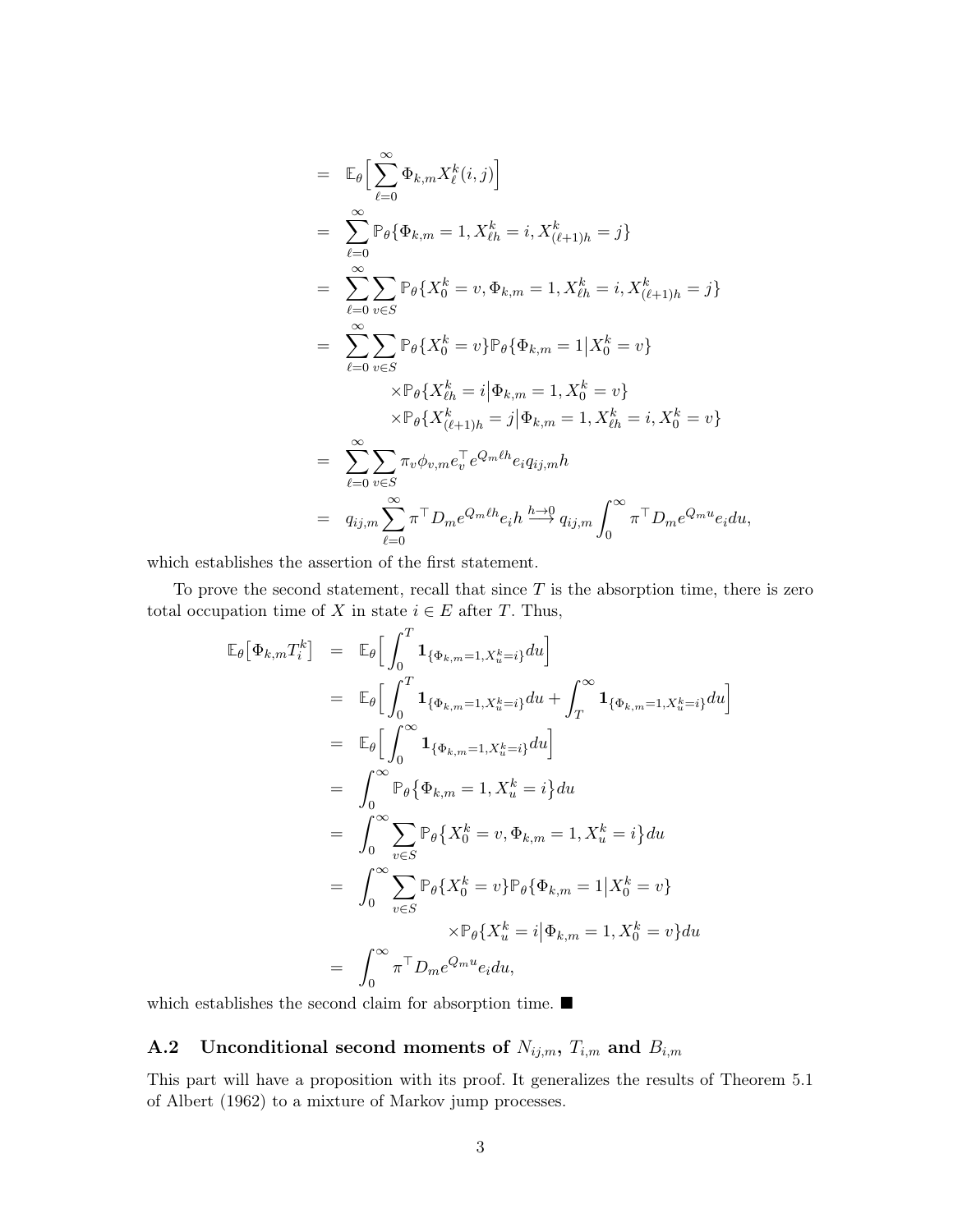**Proposition A.1** Let  $D_m$  be a  $(w \times w)$  diagonal matrix with diagonal elements  $\phi_{i,m}$ ,  $i \in E$ . The unconditional moments of  $B_i^k$ ,  $N_{ij}^k$ , and  $T_i^k$  are

<span id="page-27-4"></span><span id="page-27-3"></span><span id="page-27-2"></span><span id="page-27-1"></span><span id="page-27-0"></span> $+$ 

$$
\mathbb{E}_{\theta}\left[\Phi_{k,m}B_{i'}^{k}N_{ij}^{k}\right] = q_{ij,m}\pi_{i'}\phi_{i',m}e_{i'}^{\top}\int_{0}^{T}e^{Q_{m}u}e_{i}du,
$$
\n(a)

$$
\mathbb{E}_{\theta}\left[\Phi_{k,m}B_{i'}^{k}T_{i}^{k}\right] = \pi_{i'}\phi_{i',m}e_{i'}^{\top}\int_{0}^{T}e^{Q_{m}u}e_{i}du,
$$
\n(b)

$$
\mathbb{E}_{\theta}\Big[\Phi_{k,m}N_{ij}^{k}N_{i'j'}^{k}\Big] = q_{ij,m}\delta_{i}(i')\delta_{j}(j')\pi^{\top}D_{m}\Big(\int_{0}^{T}e^{Q_{m}u}du\Big)e_{i}
$$
  
+  $q_{ij,m}q_{i'j',m}\pi^{\top}D_{m}\Big[\int_{0}^{T}\int_{0}^{u}e^{Q_{m}t}e_{i'}e_{j'}^{\top}e^{Q_{m}(u-t)}e_{i}dtdu$   
+  $\int_{0}^{T}\int_{0}^{u}e^{Q_{m}t}e_{i}e_{j}^{\top}e^{Q_{m}(u-t)}e_{i'}dtdu\Big],$  (c)

$$
\mathbb{E}_{\theta} \left[ \Phi_{k,m} T_i^k T_{i'}^k \right] = \pi^{\top} D_m \left[ \int_0^T \int_0^u e^{Q_m t} e_i e_i^{\top} e^{Q_m(u-t)} e_{i'} dt du \right] + \int_0^T \int_u^u e^{Q_m t} e_{i'} e_{i'}^{\top} e^{Q_m(u-t)} e_i dt du \right],
$$
\n(d)

$$
\mathbb{E}_{\theta}\left[\Phi_{k,m}N_{ij}^{k}T_{i'}^{k}\right] = q_{ij,m}\pi^{\top}D_{m}\left[\int_{0}^{T}\int_{0}^{u}e^{Q_{m}t}e_{i'}e_{i'}^{\top}e^{Q_{m}(u-t)}e_{i}dtdu + \int_{0}^{T}\int_{0}^{u}e^{Q_{m}t}e_{i}e_{j}^{\top}e^{Q_{m}(u-t)}e_{i'}dtdu\right],
$$
\n
$$
(e)
$$

where we have denoted by  $e_i = (0, \dots, 1, \dots, 0)$  a  $(w \times 1)$  unit vector with value one on the ith element and zero otherwise.

#### Proof of [\(a\)](#page-27-0)

The proofs are based on adapting similar arguments to that of Theorem 5.1 in Albert (1962) by dividing the interval  $[0, T]$  into n equal parts of length  $h = T/n$ . Then, by dominated convergence theorem,  $N_{ij}^k = \sum_{\ell=0}^{n-1} X_{\ell}^k(i,j)$  with  $X_{\ell}^k(i,j) = I(X_{\ell h}^k = i, X_{(\ell+1)h}^k = j)$ ,  $(i, j) \in$ S. Thus,

$$
\mathbb{E}_{\theta} \Big[ \Phi_{k,m} B_{i'}^{k} N_{ij}^{k} \Big] = \mathbb{E}_{\theta} \Big[ \sum_{\ell=0}^{n-1} \Phi_{k,m} B_{i'}^{k} X_{\ell}^{k}(i, j) \Big]
$$
  
\n
$$
= \sum_{\ell=0}^{n-1} \mathbb{P}_{\theta} \Big\{ X_{\ell h}^{k} = i, X_{(\ell+1)h}^{k} = j, X_{0}^{k} = i', \Phi_{k,m} = 1 \Big\}
$$
  
\n
$$
= \sum_{\ell=0}^{n-1} \mathbb{P}_{\theta} \Big\{ X_{0}^{k} = i' \Big\} \mathbb{P}_{\theta} \Big\{ \Phi_{k,m} = 1 \Big| X_{0}^{k} = i' \Big\} \mathbb{P}_{\theta} \Big\{ X_{\ell h}^{k} = i \Big| \Phi_{k,m} = 1, X_{0}^{k} = i' \Big\}
$$
  
\n
$$
\times \mathbb{P}_{\theta} \Big\{ X_{(\ell+1)h}^{k} = j \Big| \Phi_{k,m} = 1, X_{\ell h}^{k} = i, X_{0}^{k} = i' \Big\}
$$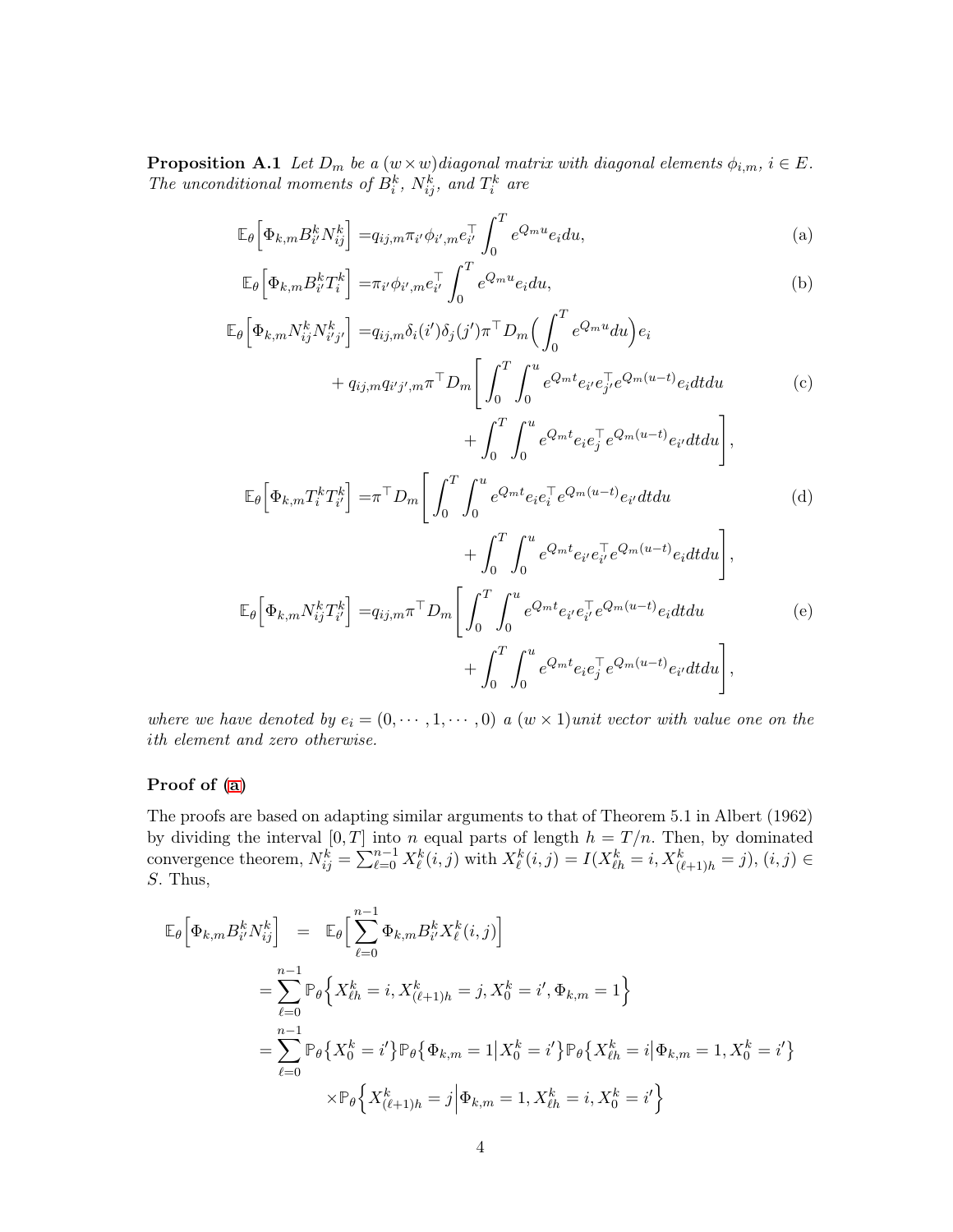$$
= \sum_{\ell=0}^{n-1} \pi_{i'} \phi_{i',n} e_{i'}^\top e^{Q_n \ell h} e_i q_{ij,n} h,
$$

which converges by dominated convergence to the one claimed.  $\blacksquare$ 

#### Proof of [\(b\)](#page-27-1)

By Fubini's theorem, Bayes' formula, and Markov property of  $X_m$ ,

$$
\mathbb{E}_{\theta} \left[ \Phi_{k,m} B_{i'}^{k} T_{i}^{k} \right] = \mathbb{E}_{\theta} \left[ \Phi_{k,m} B_{i'}^{k} \int_{0}^{T} \mathbf{1}_{\{X_{u}^{k}=i\}} du \right]
$$
  
\n
$$
= \int_{0}^{T} \mathbb{P}_{\theta} \{ X_{u}^{k} = i, X_{0}^{k} = i', \Phi_{k,m} = 1 \} du
$$
  
\n
$$
= \int_{0}^{T} \mathbb{P}_{\theta} \{ X_{0}^{k} = i' \} \mathbb{P}_{\theta} \{ \Phi_{k,m} = 1 | X_{0}^{k} = i' \} \mathbb{P}_{\theta} \{ X_{u}^{k} = i | \Phi_{k,m} = 1, X_{0}^{k} = i' \} du,
$$

which indeed gives the second statement.  $\blacksquare$ 

## Proof of [\(c\)](#page-27-2)

Using representation  $N_{ij}^k = \sum_{\ell=0}^{n-1} X_{\ell}^k(i,j)$ , one can write

$$
\Phi_{k,m} N_{ij}^{k} N_{i'j'}^{k} = \sum_{\ell=0}^{n-1} \Phi_{k,m} X_{\ell}^{k}(i,j) X_{\ell}^{k}(i',j')
$$
\n
$$
+ \sum_{\ell=1}^{n-1} \sum_{r<\ell} \Phi_{k,m} X_{\ell}^{k}(i,j) X_{r}^{k}(i',j') + \sum_{\ell=0}^{n-2} \sum_{r>\ell} \Phi_{k,m} X_{\ell}^{k}(i,j) X_{r}^{k}(i',j')
$$
\n
$$
= \sum_{\ell=0}^{n-1} \Phi_{k,m} X_{\ell}^{k}(i,j) X_{\ell}^{k}(i',j')
$$
\n
$$
+ \sum_{\ell=1}^{n-1} \sum_{r=0}^{n-1} \Phi_{k,m} X_{\ell}^{k}(i,j) X_{r}^{k}(i',j') + \sum_{r=1}^{n-1} \sum_{\ell=0}^{n-1} \Phi_{k,m} X_{\ell}^{k}(i,j) X_{r}^{k}(i',j').
$$

Therefore,

<span id="page-28-0"></span>
$$
\mathbb{E}_{\theta} \left[ \Phi_{k,m} N_{ij}^{k} N_{i'j'}^{k} \right] = \mathbb{E}_{\theta} \Big[ \sum_{\ell=0}^{n-1} \Phi_{k,m} X_{\ell}^{k}(i,j) X_{\ell}^{k}(i',j') \Big] \n+ \mathbb{E}_{\theta} \Big[ \sum_{\ell=1}^{n-1} \sum_{r=0}^{\ell-1} \Phi_{k,m} X_{\ell}^{k}(i,j) X_{r}^{k}(i',j') \Big] + \mathbb{E}_{\theta} \Big[ \sum_{r=1}^{n-1} \sum_{\ell=0}^{r-1} \Phi_{k,m} X_{\ell}^{k}(i,j) X_{r}^{k}(i',j') \Big].
$$
\n(1)

Since an initial state is chosen randomly using probability  $\pi$ , the first expectation is obtained using Bayes' formula and the law of total probability,

$$
\mathbb{E}_{\theta}\Big[\sum_{\ell=0}^{n-1} \Phi_{k,m} X_{\ell}^{k}(i,j) X_{\ell}^{k}(i',j')\Big] = \sum_{\ell=0}^{n-1} \mathbb{E}_{\theta}\Big[\Phi_{k,m} X_{\ell}^{k}(i,j) X_{\ell}^{k}(i',j')\Big]
$$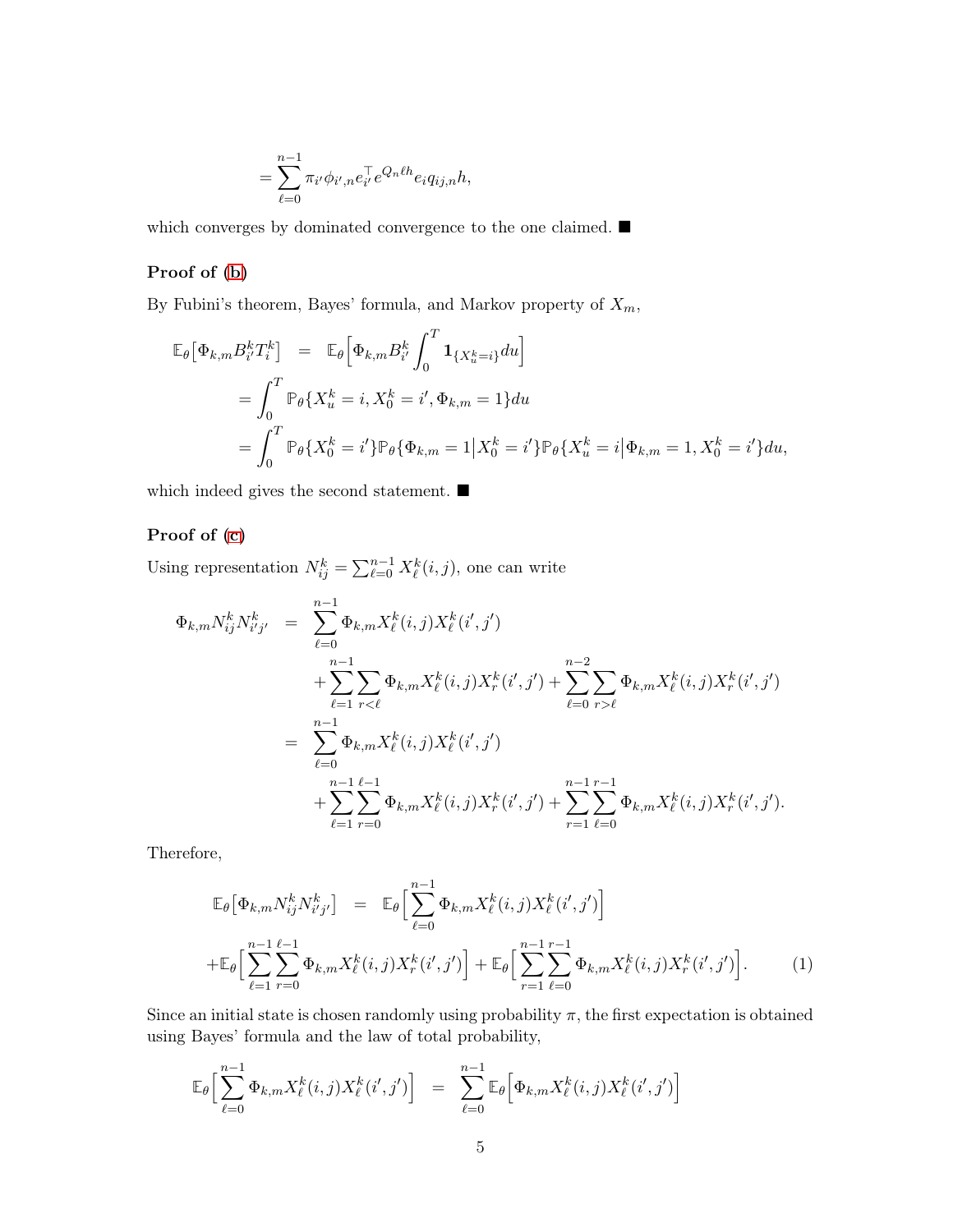$$
= \sum_{\ell=0}^{n-1} \mathbb{P}_{\theta} \{ X_{\ell h}^{k} = i, X_{(\ell+1)h}^{k} = j, X_{\ell h}^{k} = i', X_{(\ell+1)h}^{k} = j', \Phi_{k,m} = 1 \}
$$
  
\n
$$
= \delta_{i}(i') \delta_{j}(j') \sum_{\ell=0}^{n-1} \mathbb{P}_{\theta} \{ X_{\ell h}^{k} = i', X_{(\ell+1)h}^{k} = j', \Phi_{k,m} = 1 \}
$$
  
\n
$$
= \delta_{i}(i') \delta_{j}(j') \sum_{\ell=0}^{n-1} \sum_{v \in S} \mathbb{P}_{\theta} \{ X_{\ell h}^{k} = i', X_{(\ell+1)h}^{k} = j', \Phi_{k,m} = 1, X_{0}^{k} = v \}
$$
  
\n
$$
= \delta_{i}(i') \delta_{j}(j') \sum_{\ell=0}^{n-1} \sum_{v \in S} \mathbb{P}_{\theta} \{ X_{0}^{k} = v \} \mathbb{P}_{\theta} \{ \Phi_{k,m} = 1 | X_{0}^{k} = v \}
$$
  
\n
$$
\times \mathbb{P}_{\theta} \{ X_{\ell h}^{k} = i' | \Phi_{k,m} = 1, X_{0}^{k} = v \}
$$
  
\n
$$
\times \mathbb{P}_{\theta} \{ X_{(\ell+1)h}^{k} = j' | \Phi_{k,m} = 1, X_{\ell h}^{k} = i', X_{0}^{k} = v \}
$$
  
\n
$$
= \delta_{i}(i') \delta_{j}(j') \sum_{\ell=0}^{n-1} \sum_{v \in S} \pi_{v} \phi_{v,m} e_{v}^{\top} e^{Q_{m} \ell h} e_{i'} q_{i'j',m} h
$$
  
\n
$$
= q_{i'j',m} \delta_{i}(i') \delta_{j}(j') \sum_{\ell=0}^{n-1} \pi^{\top} D_{m} e^{Q_{m} \ell h} e_{i'} h,
$$

which by dominated convergence theorem the last sum converges:

$$
q_{i'j',m}\delta_i(i')\delta_j(j')\sum_{\ell=0}^{n-1}\pi^{\top}D_me^{Q_m\ell}e_{i'}h \stackrel{h\to 0}{\longrightarrow} q_{i'j',m}\delta_i(i')\delta_j(j')\int_0^T\pi^{\top}D_me^{Q_mu}e_{i'}du.
$$

The second sum in [\(1\)](#page-28-0) can be worked out as follows.

$$
\mathbb{E}_{\theta}\Big[\sum_{\ell=1}^{n-1}\sum_{r=0}^{\ell-1}\Phi_{k,m}X_{\ell}^{k}(i,j)X_{r}^{k}(i',j')\Big] = \sum_{\ell=1}^{n-1}\sum_{r=0}^{\ell-1}\mathbb{E}_{\theta}\Big[\Phi_{k,m}X_{\ell}^{k}(i,j)X_{r}^{k}(i',j')\Big]
$$
\n
$$
= \sum_{\ell=1}^{n-1}\sum_{r=0}^{\ell-1}\mathbb{P}_{\theta}\Big\{X_{\ell h}^{k} = i, X_{(\ell+1)h}^{k} = j, X_{rh}^{k} = i', X_{(r+1)h}^{k} = j', \Phi_{k,m} = 1\Big\}
$$
\n
$$
= \sum_{\ell=1}^{n-1}\sum_{r=0}^{\ell-1}\sum_{v\in S}\mathbb{P}_{\theta}\Big\{X_{\ell h}^{k} = i, X_{(\ell+1)h}^{k} = j, X_{rh}^{k} = i', X_{(r+1)h}^{k} = j', \Phi_{k,m} = 1, X_{0}^{k} = v\Big\}
$$
\n
$$
= \sum_{\ell=1}^{n-1}\sum_{r=0}^{\ell-1}\sum_{v\in S}\mathbb{P}_{\theta}\Big\{X_{0}^{k} = v\Big\}\mathbb{P}_{\theta}\Big\{\Phi_{k,m} = 1|X_{0}^{k} = v\Big\}\mathbb{P}_{\theta}\Big\{X_{rh}^{k} = i'\Big|\Phi_{k,m} = 1, X_{0}^{k} = v\Big\}
$$
\n
$$
\times\mathbb{P}_{\theta}\Big\{X_{(r+1)h}^{k} = j'\Big|\Phi_{k,m} = 1, X_{rh}^{k} = i', X_{0}^{k} = v\Big\}
$$
\n
$$
\times\mathbb{P}_{\theta}\Big\{X_{\ell h}^{k} = i|\Phi_{k,m} = 1, X_{\ell h}^{k} = i, X_{(\ell+1)h}^{k} = j', X_{rh}^{k} = i', X_{0}^{k} = v\Big\}
$$
\n
$$
= \sum_{\ell=1}^{n-1}\sum_{r=0}^{\ell-1}\sum_{v\in S}\pi_{v}\phi_{v,m}e_{v}^{\top}e^{Q_{m}rh}e_{i'}he_{j'}^{\top}e^{Q
$$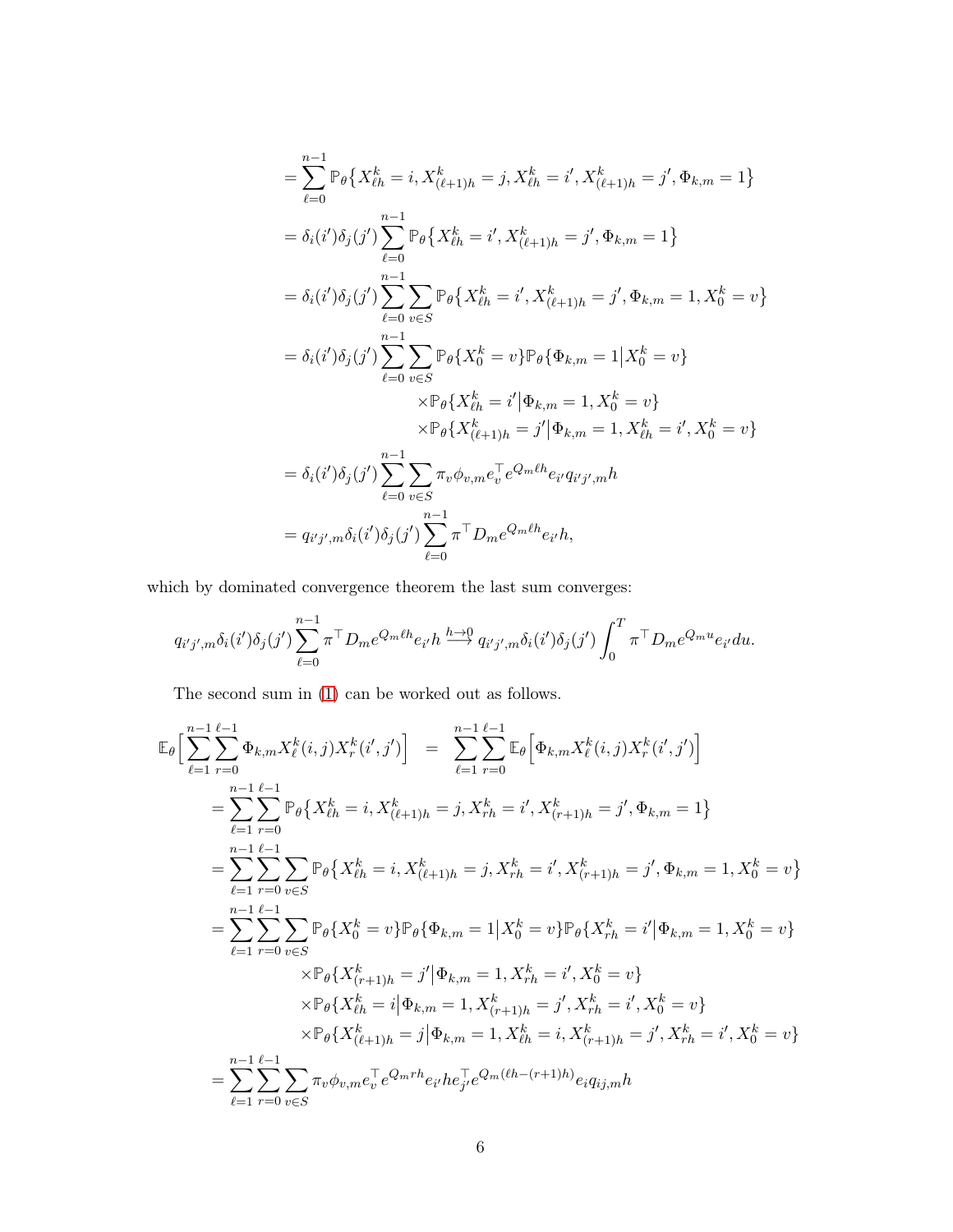$$
= q_{ij,m} q_{i'j',m} \sum_{\ell=1}^{n-1} \sum_{r=0}^{\ell-1} \pi^{\top} D_m e^{Q_m rh} e_{i'} h e_{j'}^{\top} e^{Q_m (\ell h - (r+1)h)} e_i h
$$

which by dominated convergence theorem the last sum converges:

$$
q_{ij,m} q_{i'j',m} \sum_{\ell=1}^{n-1} \sum_{r=0}^{\ell-1} \pi^{\top} D_m e^{Q_m rh} e_{i'} h e_{j'}^{\top} e^{Q_m(\ell h - (r+1)h)} e_i h
$$
  

$$
\xrightarrow{h \to 0} q_{ij,m} q_{i'j',m} \int_0^T \int_0^u \pi^{\top} D_m e^{Q_m t} e_{i'} e_{j'}^{\top} e^{Q_m(u-t)} e_i dt du.
$$

Similarly, following the same arguments, one can show that the third sum in [\(1\)](#page-28-0)

$$
\mathbb{E}_{\theta}\Big[\sum_{r=1}^{n-1}\sum_{\ell=0}^{r-1}\Phi_{k,m}X_{\ell}^{k}(i,j)X_{r}^{k}(i',j')\Big] \xrightarrow{h\to 0} q_{ij,m}q_{i'j',m}\int_{0}^{T}\int_{0}^{u}\pi^{\top}D_{m}e^{Q_{m}t}e_{i}e_{j}^{\top}e^{Q_{m}(u-t)}e_{i'}dtdu.
$$

Putting the three limiting integrals together yields the third statement.  $\blacksquare$ 

## Proof of [\(d\)](#page-27-3)

Applying Fubini's theorem we get

$$
\mathbb{E}_{\theta} \left[ \Phi_{k,m} T_i^k T_{i'}^k \right] = \int_0^T \int_0^T \mathbb{P}_{\theta} \{ X_t^k = i, X_u^k = i', \Phi_{k,m} = 1 \} dt du
$$
  

$$
= \int_0^T \int_0^u \mathbb{P}_{\theta} \{ X_t^k = i, X_u^k = i', \Phi_{k,m} = 1 \} dt du
$$
  

$$
+ \int_0^T \int_u^T \mathbb{P}_{\theta} \{ X_t^k = i, X_u^k = i', \Phi_{k,m} = 1 \} dt du.
$$

The first double integral can be worked out as follows

$$
\int_{0}^{T} \int_{0}^{u} \mathbb{P}_{\theta} \{ X_{t}^{k} = i, X_{u}^{k} = i', \Phi_{k,m} = 1 \} dt du
$$
\n
$$
= \int_{0}^{T} \int_{0}^{u} \sum_{v \in S} \mathbb{P}_{\theta} \{ X_{t}^{k} = i, X_{u}^{k} = i', \Phi_{k,m} = 1, X_{0}^{k} = v \} dt du
$$
\n
$$
= \int_{0}^{T} \int_{0}^{u} \sum_{v \in S} \mathbb{P}_{\theta} \{ X_{0}^{k} = v \} \mathbb{P}_{\theta} \{ \Phi_{k,m} = 1 | X_{0}^{k} = v \} \mathbb{P}_{\theta} \{ X_{t}^{k} = i | \Phi_{k,m} = 1, X_{0}^{k} = v \}
$$
\n
$$
\times \mathbb{P}_{\theta} \{ X_{u}^{k} = i' | \Phi_{k,m} = 1, X_{t}^{k} = i, X_{0}^{k} = v \} dt du
$$
\n
$$
= \int_{0}^{T} \int_{0}^{u} \sum_{v \in S} \pi_{v} \phi_{v,m} e_{v}^{-} e^{Q_{m} t} e_{i} e_{i}^{-} e^{Q_{m}(u-t)} e_{i'} dt du
$$
\n
$$
= \int_{0}^{T} \int_{0}^{u} \pi^{T} D_{m} e^{Q_{m} t} e_{i} e_{i}^{-} e^{Q_{m}(u-t)} e_{i'} dt du.
$$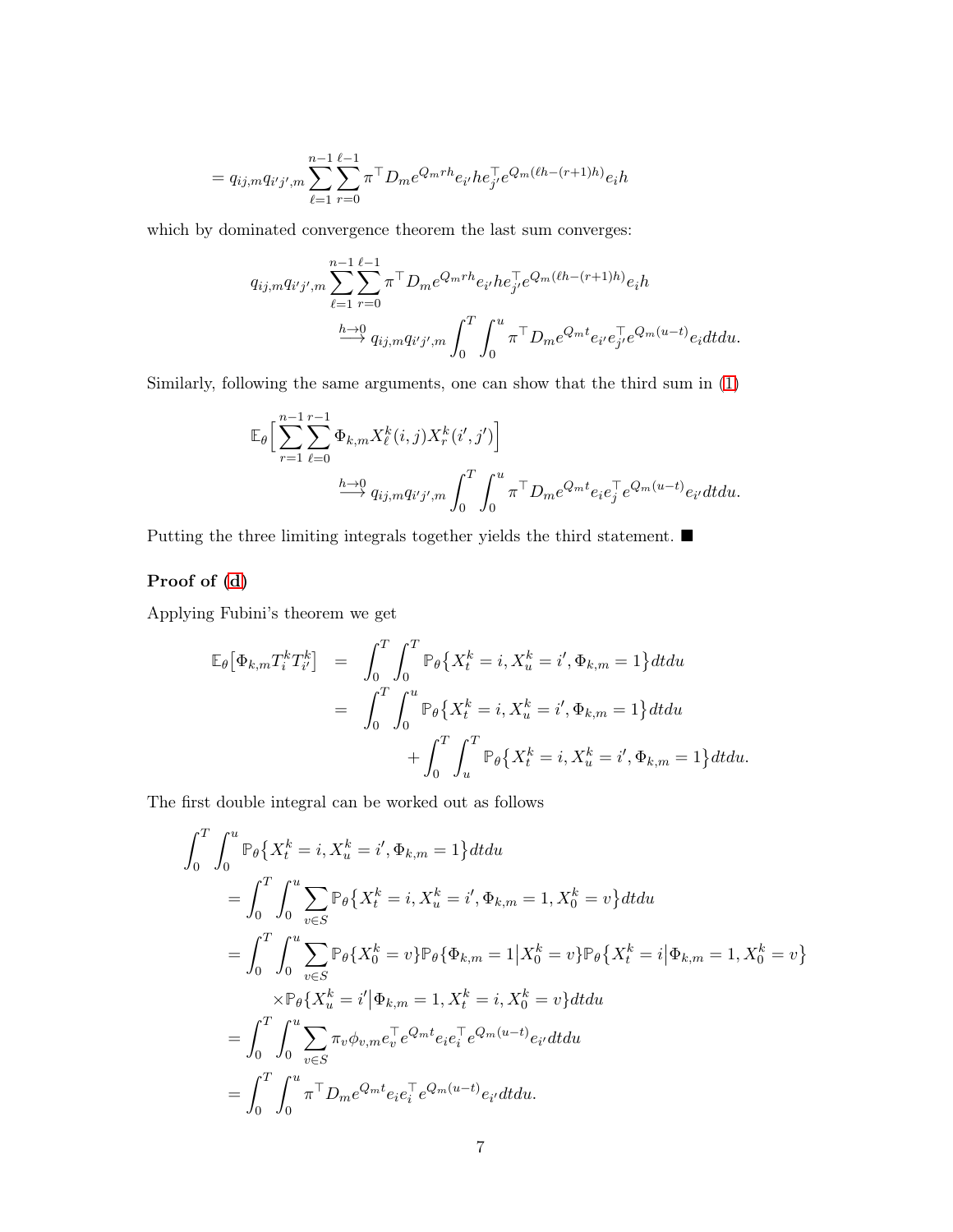By the same lines of arguments, we get

$$
\int_0^T \int_u^T \mathbb{P}_{\theta} \{ X_t^k = i, X_u^k = i', \Phi_{k,m} = 1 \} dt du
$$
  
= 
$$
\int_0^T \int_u^T \pi^{\top} D_m e^{Q_m t} e_{i'} e_{i'}^{\top} e^{Q_m (u-t)} e_i dt du
$$
  
= 
$$
\int_0^T \int_0^t \pi^{\top} D_m e^{Q_m u} e_{i'} e_{i'}^{\top} e^{Q_m (t-u)} e_i du dt,
$$

where the last integral was due to using change of variable. Thus, the claim on the fourth statement is established.  $\blacksquare$ 

## Proof of [\(e\)](#page-27-4)

For notational convenience, define for  $j \in S$ ,  $u > 0$ ,  $Y_j^k(u) = \mathbf{1}_{\{X_w^k = j\}}$ .

$$
\mathbb{E}_{\theta}[\Phi_{k,m}N_{ij}^{k}T_{i'}^{k}] = \mathbb{E}_{\theta}\Big[\sum_{\ell=0}^{n-1}\int_{0}^{T}\Phi_{k,m}Y_{i'}^{k}(u)X_{\ell}^{k}(i,j)du\Big]
$$
\n
$$
= \sum_{\ell=0}^{n-1}\int_{0}^{T}\mathbb{P}_{\theta}\{X_{\ell h}^{k} = i, X_{(\ell+1)h}^{k} = j, X_{u}^{k} = i', \Phi_{k,m} = 1\}du
$$
\n
$$
= \sum_{\ell=0}^{n-1}\int_{0}^{T}\sum_{v\in S}\mathbb{P}_{\theta}\{X_{\ell h}^{k} = i, X_{(\ell+1)h}^{k} = j, X_{u}^{k} = i', \Phi_{k,m} = 1, X_{0}^{k} = v\}du
$$
\n
$$
= \sum_{\ell=0}^{n-1}\int_{0}^{\ell h}\sum_{v\in S}\mathbb{P}_{\theta}\{X_{\ell h}^{k} = i, X_{(\ell+1)h}^{k} = j, X_{u}^{k} = i', \Phi_{k,m} = 1, X_{0}^{k} = v\}du
$$
\n
$$
+ \sum_{\ell=0}^{n-1}\int_{\ell h}^{(\ell+1)h}\sum_{v\in S}\mathbb{P}_{\theta}\{X_{\ell h}^{k} = i, X_{(\ell+1)h}^{k} = j, X_{u}^{k} = i', \Phi_{k,m} = 1, X_{0}^{k} = v\}du
$$
\n
$$
+ \sum_{\ell=0}^{n-1}\int_{(\ell+1)h}^{T}\sum_{v\in S}\mathbb{P}_{\theta}\{X_{\ell h}^{k} = i, X_{(\ell+1)h}^{k} = j, X_{u}^{k} = i', \Phi_{k,m} = 1, X_{0}^{k} = v\}du.
$$

We evaluate each term in the last equality one by one. For the first term,

$$
\sum_{\ell=0}^{n-1} \int_{0}^{\ell h} \sum_{v \in S} \mathbb{P}_{\theta} \{ X_{\ell h}^{k} = i, X_{(\ell+1)h}^{k} = j, X_{u}^{k} = i', \Phi_{k,m} = 1, X_{0}^{k} = v \} du
$$
  
= 
$$
\sum_{\ell=0}^{n-1} \int_{0}^{\ell h} \sum_{v \in S} \mathbb{P}_{\theta} \{ X_{0}^{k} = v \} \mathbb{P}_{\theta} \{ \Phi_{k,m} = 1 | X_{0}^{k} = v \} \mathbb{P}_{\theta} \{ X_{u}^{k} = i' | \Phi_{k,m} = 1, X_{0}^{k} = v \}
$$
  

$$
\times \mathbb{P}_{\theta} \{ X_{\ell h}^{k} = i | \Phi_{k,m} = 1, X_{u}^{k} = i', X_{0}^{k} = v \}
$$
  

$$
\times \mathbb{P}_{\theta} \{ X_{(\ell+1)h}^{k} = j | \Phi_{k,m} = 1, X_{\ell h}^{k} = i, X_{u}^{k} = i', X_{0}^{k} = v \}
$$
  
= 
$$
\sum_{\ell=0}^{n-1} \int_{0}^{\ell h} \sum_{v \in S} \pi_{v} \phi_{v,m} e_{v}^{\top} e^{Q_{m} u} e_{i'} e_{i'}^{\top} e^{Q_{m}(\ell h - u)} e_{i} q_{ij,m} h du
$$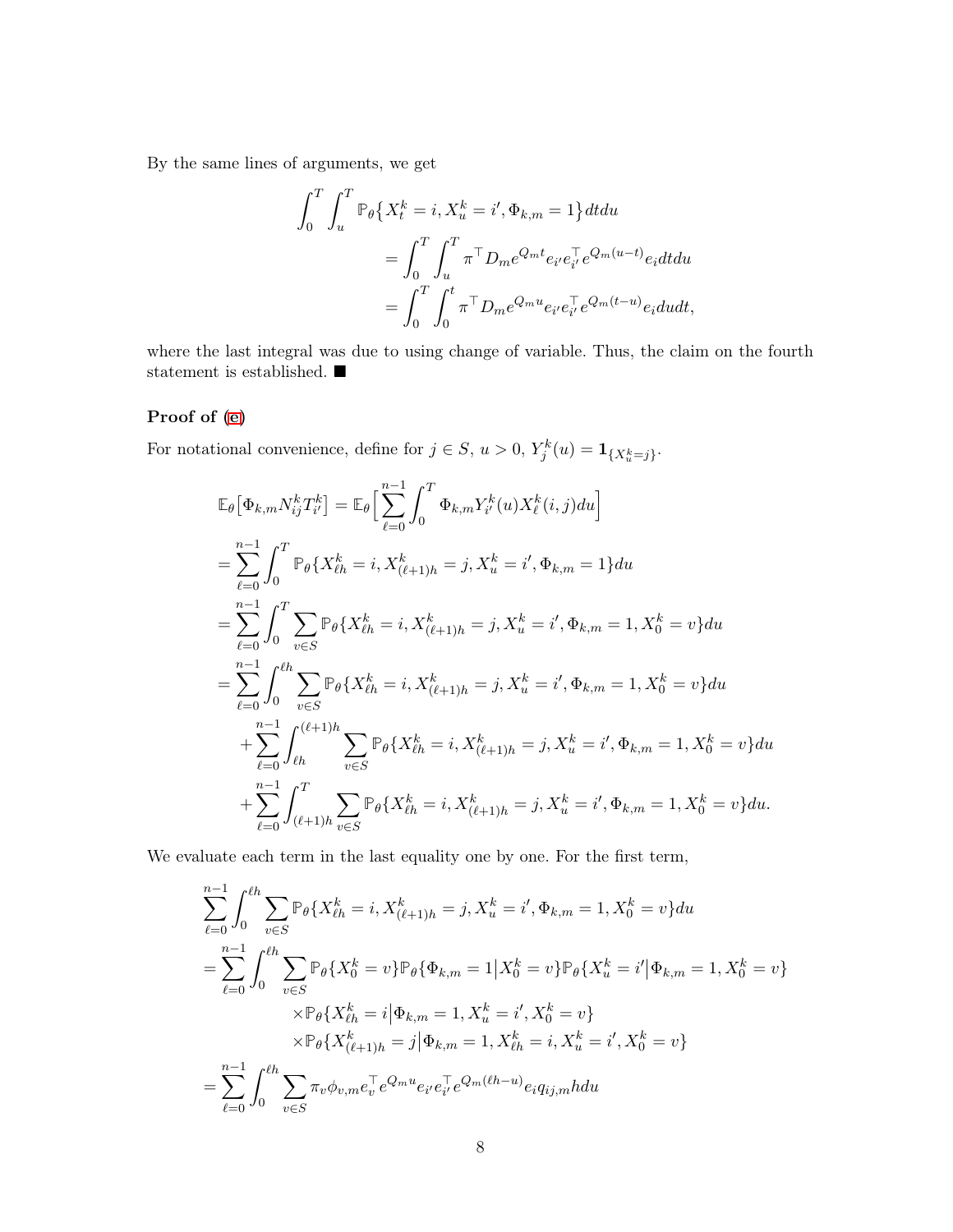$$
= \sum_{\ell=0}^{n-1} \int_0^{\ell h} \pi^{\top} D_m e^{Q_m u} e_{i'} e_{i'}^{\top} e^{Q_m(\ell h - u)} e_i q_{ij,m} h du
$$
  

$$
\xrightarrow{h \to 0} q_{ij,m} \int_0^T \int_0^t \pi^{\top} D_m e^{Q_m u} e_{i'} e_{i'}^{\top} e^{Q_m(t-u)} e_i du dt,
$$

where the convergence is due to dominated convergence theorem. Furthermore,

$$
\sum_{\ell=0}^{n-1} \int_{\ell h}^{(\ell+1)h} \sum_{v \in S} \mathbb{P}_{\theta} \{ X_{\ell h}^{k} = i, X_{(\ell+1)h}^{k} = j, X_{u}^{k} = i', \Phi_{k,m} = 1, X_{0}^{k} = v \} du
$$
  
\n
$$
= \sum_{\ell=0}^{n-1} \int_{\ell h}^{(\ell+1)h} \sum_{v \in S} \mathbb{P}_{\theta} \{ X_{0}^{k} = v \} \mathbb{P}_{\theta} \{ \Phi_{k,m} = 1 | X_{0}^{k} = v \}
$$
  
\n
$$
\times \mathbb{P}_{\theta} \{ X_{\ell h} = i | \Phi_{k,m} = 1, X_{0}^{k} = i \}
$$
  
\n
$$
\times \mathbb{P}_{\theta} \{ X_{u}^{k} = i' | \Phi_{k,m} = 1, X_{\ell h}^{k} = i, X_{0}^{k} = v \}
$$
  
\n
$$
\times \mathbb{P}_{\theta} \{ X_{(\ell+1)h}^{k} = j | \Phi_{k,m} = 1, X_{u}^{k} = i', X_{\ell h}^{k} = i, X_{0}^{k} = v \} du
$$
  
\n
$$
= \sum_{\ell=0}^{n-1} \int_{\ell h}^{(\ell+1)h} \sum_{v \in S} \pi_{v} \phi_{v,m} e_{i}^{\top} e^{Q_{m} \ell h} e_{i} e_{i}^{\top} e^{Q_{m} \left(u - \ell h\right)} e_{i'} e_{i'}^{\top} e^{Q_{m} \left(\left(\ell + 1\right)h - u\right)} e_{j} du
$$
  
\n
$$
= \sum_{\ell=0}^{n-1} \int_{\ell h}^{(\ell+1)h} \pi^{\top} D_{m} e^{Q_{m} \ell h} e_{i} e_{i}^{\top} e^{Q_{m} \left(u - \ell h\right)} e_{i'} e_{i'}^{\top} e^{Q_{m} \left(\left(\ell + 1\right)h - u\right)} e_{j} du
$$
  
\n
$$
= O(h).
$$

The last equality is due to fact that for  $\ell h \leq u < (\ell+1)h$ ,  $e_i^{\top}e^{Q_m(u-\ell h)}e_{i'} \approx e_i^{\top} [I +$  $[Q_m h]e_{i'} = q_{ii',m}h$  for small  $h > 0$ . Similarly,  $e_{i'}^{\top}e^{Q_m((\ell+1)h-u)}e_j \approx q_{i'j,m}h$ . Thus, the contribution of the second term in the decomposition of  $\mathbb{E}_{\theta}[\Phi_{k,m}N_{ij}^kT_{i'}^k]$  is negligible. Finally, the third term is evaluated as follows.

$$
\sum_{\ell=0}^{n-1} \int_{(\ell+1)h}^{T} \sum_{v \in S} \mathbb{P}_{\theta} \{ X_{\ell h}^{k} = i, X_{(\ell+1)h}^{k} = j, X_{u}^{k} = i', \Phi_{k,m} = 1, X_{0}^{k} = v \} du
$$
  
\n
$$
= \sum_{\ell=0}^{n-1} \int_{(\ell+1)h}^{T} \sum_{v \in S} \mathbb{P}_{\theta} \{ X_{0}^{k} = v \} \mathbb{P}_{\theta} \{ \Phi_{k,m} = 1 | X_{0}^{k} = v \}
$$
  
\n
$$
\times \mathbb{P}_{\theta} \{ X_{\ell h}^{k} = i | \Phi_{k,m} = 1, X_{0}^{k} = v \}
$$
  
\n
$$
\times \mathbb{P}_{\theta} \{ X_{(\ell+1)h}^{k} = j | \Phi_{k,m} = 1, X_{\ell h}^{k} = i, X_{0}^{k} = v \}
$$
  
\n
$$
\times \mathbb{P}_{\theta} \{ X_{u}^{k} = i' | \Phi_{k,m} = 1, X_{(\ell+1)h}^{k} = j, X_{\ell h}^{k} = i, X_{0}^{k} = v \}
$$
  
\n
$$
= \sum_{\ell=0}^{n-1} \int_{(\ell+1)h}^{T} \sum_{v \in S} \pi_{v} \phi_{v,m} e_{v}^{\top} e^{Q_{m} \ell h} e_{i} q_{ij,m} h e_{j}^{\top} e^{Q_{m} (u - (\ell+1)h)} e_{i'} du
$$
  
\n
$$
= q_{ij,m} \sum_{\ell=0}^{n-1} \int_{(\ell+1)h}^{T} \pi^{\top} D_{m} e^{Q_{m} \ell h} e_{i} e_{j}^{\top} e^{Q_{m} (u - (\ell+1)h)} e_{i'} du
$$
  
\n
$$
\xrightarrow{h \to 0} q_{ij,m} \int_{0}^{T} \int_{t}^{T} \pi^{\top} D_{m} e^{Q_{m} t} e_{i} e_{j}^{\top} e^{Q_{m} (u - t)} e_{i'} du dt
$$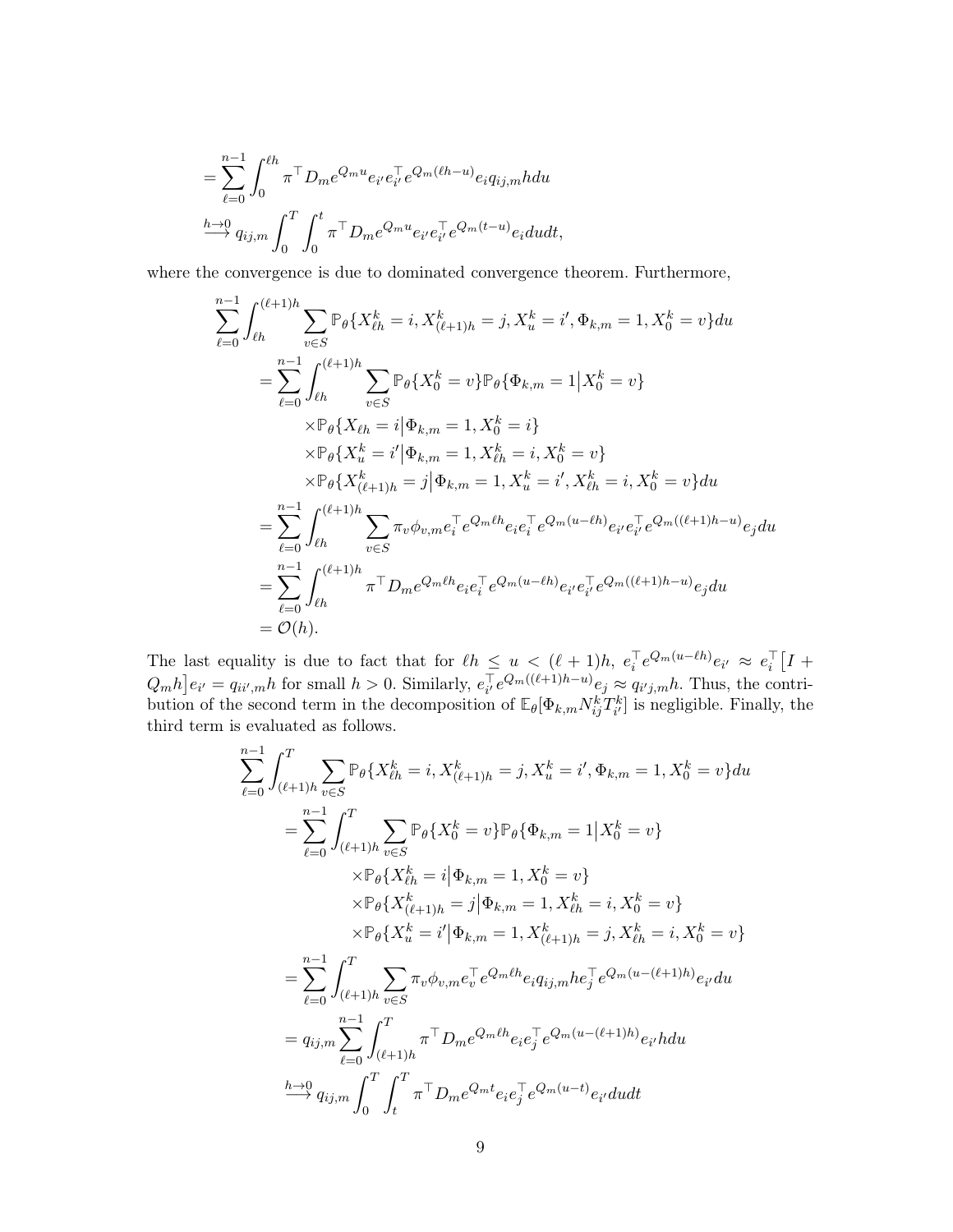$$
= q_{ij,m} \int_0^T \int_0^u \pi^\top D_m e^{Q_m t} e_i e_j^\top e^{Q_m(u-t)} e_{i'} dt du,
$$

which in turn establishes the claim for the fifth statement.  $\blacksquare$ 

## A.3 Derivation of the covariance matrix  $\Sigma(\theta^0)$

If the EM estimator  $\hat{\theta}$  converges to the true value  $\theta$ , it follows from Chernoff (1956) and Cramer (1946) p. 254 that for each  $(i, j) \in S$  and  $1 \leq m \leq M$  the random variable  $\widehat{N}_{ij,m}/K - N_{ij,m}/K$ , which is equal to  $\frac{1}{K} \sum_{k=1}^{K} \widehat{\Phi}_{k,m} N_{ij}^k - \frac{1}{K}$  $\frac{1}{K} \sum_{k=1}^{K} \Phi_{k,m} N_{ij}^k$ , converges to zero in probability as  $K \to \infty$ . It follows, by independence of  $\{X^k\}$ , and above references, 1  $\frac{1}{K}\sum_{k=1}^K \mathbb{E}_{\theta}\big[\Phi_{k,m}\big|X^k\big]N_{ij}^k = \frac{1}{K}$  $\frac{1}{K} \sum_{k=1}^K \mathbb{E}_{\theta} \left[ \Phi_{k,m} N_{ij}^k | X^k \right] \stackrel{\mathbb{P}_{\theta}}{\Longrightarrow} \mathbb{E}_{\theta} \left[ \Phi_{k,m} N_{ij}^k \right]$  which is the same convergence as  $\frac{1}{K} \sum_{k=1}^K \Phi_{k,m} N_{ij}^k$ . This implies that  $\widehat{N}_{ij,m}/K$  and  $N_{ij,m}/K$  have the same distributional convergence. See van der Vaart (2000), Ch. 2 on stochastic convergence of random variables. The same reasoning applies to  $\widehat{T}_{i,m}/K - T_{i,m}/K$  and  $\widehat{B}_{i,m}/K - B_{i,m}/K$ . As  $\widehat{\theta} \to \theta$ , it follows from the statement above that

$$
\sqrt{K}(\widehat{q}_{ij,m} - q_{ij,m}) = \frac{\sqrt{K}}{\widehat{T}_{i,m}/K} (\widehat{N}_{ij,m}/K - q_{ij,m}\widehat{T}_{i,m}/K)
$$

has the same asymptotic distribution as the random variable

$$
\frac{\sqrt{K}}{\mathbb{E}_{\theta} \left[\Phi_{k,m} T_i^k\right]} \Big(N_{ij,m}/K - q_{ij,m} T_{i,m}/K\Big).
$$

By the multivariate central limit theorem, the above has asymptotic multivariate normal distribution with mean zero and the covariance matrix

$$
\frac{\mathbb{E}_{\theta}\Big[\Big(\Phi_{k,n}N_{i'j'}^k-q_{i'j',n}\Phi_{k,n}T_{i'}^k\Big)\Big(\Phi_{k,m}N_{ij}^k-q_{ij,m}\Phi_{k,m}T_{i}^k\Big)\Big]}{\mathbb{E}_{\theta}[\Phi_{k,n}T_{i'}^k]\mathbb{E}_{\theta}[\Phi_{k,m}T_{i}^k]}.
$$

Notice that we have used the fact that  $\mathbb{E}_{\theta} \left[ \Phi_{k,n} N_{i'j'}^{k} - q_{ij,m} \Phi_{k,n} T_{i'}^{k} \right] = 0$ , see Lemma [A.1.](#page-24-0) By Proposition [A.1](#page-26-0) we have

$$
\mathbb{E}_{\theta}\Big[\Big(\Phi_{k,n}N_{i'j'}^{k} - q_{i'j',n}\Phi_{k,n}T_{i'}^{k}\Big)\Big(\Phi_{k,m}N_{ij}^{k} - q_{ij,m}\Phi_{k,m}T_{i}^{k}\Big)\Big] \n= \delta_{m}(n)\mathbb{E}_{\theta}\Big[\Phi_{k,m}N_{ij}^{k}N_{i'j'}^{k}\Big] - \delta_{m}(n)q_{i'j',n}\mathbb{E}_{\theta}\Big[\Phi_{k,n}N_{ij}^{k}T_{i'}^{k}\Big] \n+ \delta_{m}(n)q_{ij,m}\mathbb{E}_{\theta}\Big[\Phi_{k,n}N_{i'j'}^{k}T_{i}^{k}\Big] + q_{ij,m}q_{i'j',n}\delta_{m}(n)\mathbb{E}_{\theta}\Big[\Phi_{k,n}T_{i'}^{k}T_{i}^{k}\Big] \n= \delta_{m}(n)\delta_{i}(i')\delta_{j}(j')q_{ij,n}\int_{0}^{T}\pi^{T}D_{n}e^{Q_{n}u}e_{i}du,
$$

which establishes the assertion about  $Cov(\hat{q}_{i'j',n} - q_{i'j',n}, \hat{q}_{ij,m} - q_{ij,m})$  noting that

$$
\mathbb{E}_{\theta} \big[ \Phi_{k,n} T_i^k \big] = \int_0^T \pi^\top D_n e^{Q_n u} e_i du.
$$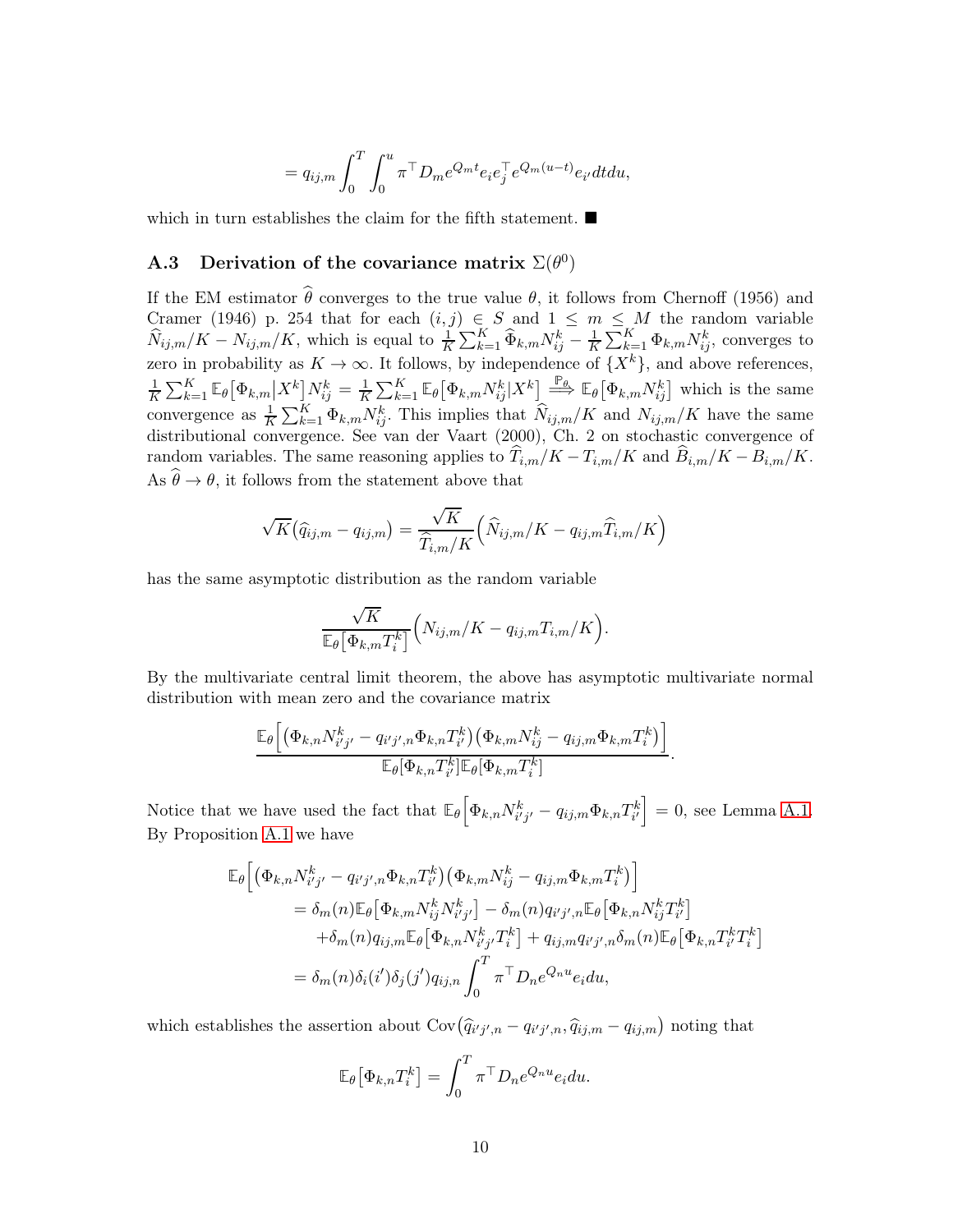By similar arguments, one can show subsequently using Proposition [A.1,](#page-26-0)

$$
Cov\left(\widehat{\phi}_{i',n} - \phi_{i',n}, \widehat{q}_{ij,m} - q_{ij,m}\right) = \frac{\mathbb{E}_{\theta}\left[\left(\Phi_{k,n}B_{i'}^{k} - \phi_{i',n}B_{i'}^{k}\right)\left(\Phi_{k,m}N_{ij}^{k} - q_{ij,m}\Phi_{k,m}T_{i}^{k}\right)\right]}{\mathbb{E}_{\theta}\left[B_{i'}^{k}\right]\mathbb{E}_{\theta}\left[\Phi_{k,m}T_{i}^{k}\right]} = 0,
$$

and

$$
Cov\left(\widehat{\phi}_{i',n} - \phi_{i',n}, \widehat{\phi}_{i,m} - \phi_{i,m}\right) = \frac{\mathbb{E}_{\theta}\left[\left(\Phi_{k,n}B_{i'}^k - \phi_{i',n}B_{i'}^k\right)\left(\left(\Phi_{k,m}B_i^k - \phi_{i,m}B_i^k\right)\right]}{\mathbb{E}_{\theta}\left[B_{i'}^k\right]\mathbb{E}_{\theta}\left[B_i^k\right]}
$$

$$
= \frac{\phi_{i',n}}{\pi_i'}\delta_i(i')\left(\delta_m(n) - \phi_{i,m}\right),
$$

which complete the proof of the theorem.  $\blacksquare$ 

The proof for absorption time  $T$  follows very similar arguments to those in the proof for fixed T.

## B Proof of Proposition 4

Since the observed Fisher information matrix  $I(\theta)$  presented in (17) of the paper, simplifies the conditional expectation of outer product of the complete-data score function, the elements  $I(\theta_i, \theta_j)$  of the matrix  $I(\theta)$  can be derived in straightforward way.

Elements of the intensity matrix  $I(\phi_{j,n},\phi_{i,m})$ 

To obtain the elements  $I(\phi_{j,n}, \phi_{i,m})$  of  $I(\phi)$ , we compute the first and second order derivatives of  $\log L_c^k(\phi)$  for  $(i, j) \in E$  and  $1 \leq m, n \leq M - 1$ :

$$
\mathbb{E}_{\theta}\left[-\frac{\partial^2 \log L_c^k(\phi)}{\partial \phi_{j,n} \partial \phi_{i,m}} \Big| X^k\right] = \mathbb{E}_{\theta}\left[\left(\frac{\Phi_{k,n}}{\phi_{j,n}^2} \delta_m(n) + \frac{\Phi_{k,M}}{\phi_{j,M}^2}\right) B_j^k \delta_i(j) \Big| X^k\right] \n= \left(\frac{\widehat{\Phi}_{k,n} B_j^k}{\phi_{j,n}^2} \delta_m(n) + \frac{\widehat{\Phi}_{k,M} B_j^k}{\phi_{j,M}^2}\right) \delta_i(j).
$$

Using the score function with respect to  $\phi_{i,m}$ , see (7) of the paper, and since  $B_i^k B_j^k =$  $B_j^k \delta_i(j)$ ,  $\Phi_{k,m} \Phi_{k,n} = \Phi_{k,n} \delta_m(n)$ , and  $\delta_M(m) = 0$  for  $m \neq M$ ,

$$
\mathbb{E}_{\theta}\left[\left(\frac{\partial \log L_{c}^{k}(\phi)}{\partial \phi_{j,n}}\right)\left(\frac{\partial \log L_{c}^{k}(\phi)}{\partial \phi_{i,m}}\right)\Big|X^{k}\right]
$$
\n
$$
=\mathbb{E}_{\theta}\left[\left(\frac{\Phi_{k,m}B_{i}^{k}}{\phi_{i,m}}-\frac{\Phi_{k,M}B_{i}^{k}}{\phi_{i,M}}\right)\left(\frac{\Phi_{k,n}B_{j}^{k}}{\phi_{j,n}}-\frac{\Phi_{k,M}B_{j}^{k}}{\phi_{j,M}}\right)\Big|X^{k}\right]
$$
\n
$$
=\mathbb{E}_{\theta}\left[\frac{\Phi_{k,n}B_{j}^{k}}{\phi_{i,m}\phi_{j,n}}\delta_{i}(j)\delta_{m}(n)+\frac{\Phi_{k,M}B_{j}^{k}}{\phi_{i,M}\phi_{j,M}}\delta_{i}(j)\Big|X^{k}\right]
$$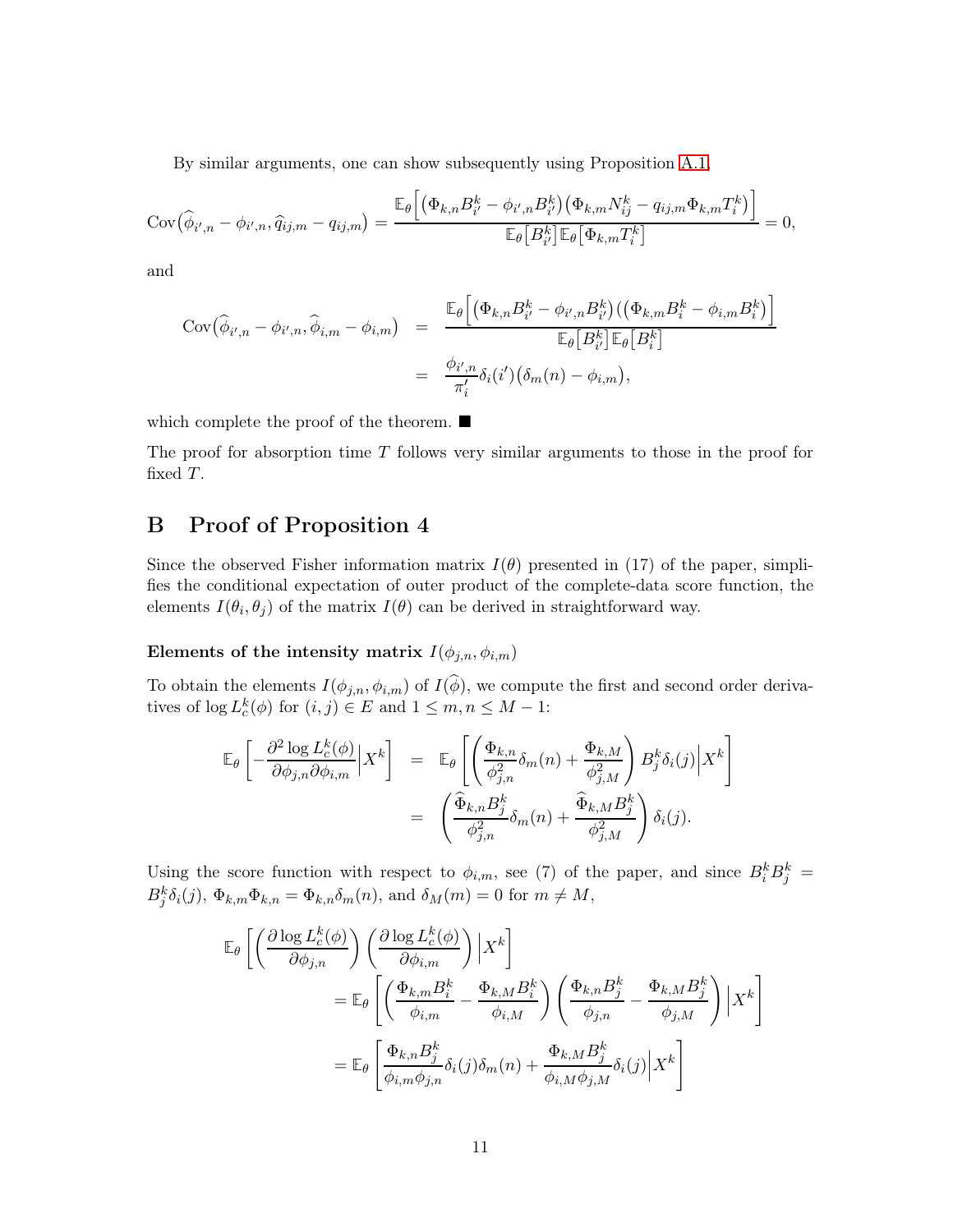$$
= \frac{\widehat{\Phi}_{k,n} B_j^k}{\phi_{i,m} \phi_{j,n}} \delta_i(j) \delta_m(n) + \frac{\widehat{\Phi}_{k,M} B_j^k}{\phi_{i,M} \phi_{j,M}} \delta_i(j).
$$

Following the score function for  $\phi_{i,m}$ , for  $i \in E$  and  $1 \leq m \leq M-1$ , we have

<span id="page-35-1"></span>
$$
\mathbb{E}_{\theta}\left[\frac{\partial \log L_c^k(\phi)}{\partial \phi_{i,m}} \Big| X^k\right] = \mathbb{E}_{\theta}\left[\frac{\Phi_{k,m}B_i^k}{\phi_{i,m}} - \frac{\Phi_{k,M}B_i^k}{\phi_{i,M}} \Big| X^k\right]
$$

$$
= \frac{\widehat{\Phi}_{k,m}B_i^k}{\phi_{i,m}} - \frac{\widehat{\Phi}_{k,M}B_i^k}{\phi_{i,M}}.
$$
(2)

Replacing the parameters  $\phi_{i,m}$  and  $\phi_{j,n}$  by their respective estimates  $\phi_{i,m}$  and  $\phi_{j,n}$ , the elements  $I(\hat{\phi}_{i,m}, \hat{\phi}_{j,n})$  is obtained by taking the sum  $\sum_{k=1}^{K}$  of all the three pieces, given by

$$
I(\widehat{\phi}_{i,m}, \widehat{\phi}_{j,n}) = \frac{\delta_i(j)}{\widehat{\phi}_{j,n} \widehat{\phi}_{i,m}} \sum_{k=1}^K \widehat{\Psi}_{j,n|M}^k \widehat{\Psi}_{i,m|M}^k B_j^k.
$$

This completes the proof. ■

## Elements of the intensity matrix  $I(\widehat{q}_{rv,n}, \widehat{q}_{ij,m})$

Since the first order partial derivative of the log-likelihood  $\log L_c^k(q)$  with respect to the parameter  $q_{ij,m}$  is given by  $\frac{\partial \log L_c^k(q)}{\partial q_{ij,m}}$  $\frac{\log L_c^k(q)}{\partial q_{ij,m}} = \frac{\Phi_{k,m} N_{ij}^k}{q_{ij,m}} - \Phi_{k,m} T_{i,m}$ , we have

$$
\mathbb{E}_{\theta}\Big[-\frac{\partial^2 \log L_c^k(q)}{\partial q_{ij,m}\partial q_{rv,n}}\Big|X^k\Big] = \mathbb{E}_{\theta}\left[\frac{\Phi_{k,n}N_{rv}^k}{q_{ij,m}q_{rv,n}}\delta_i(r)\delta_j(v)\delta_m(n)\Big|X^k\right]
$$

$$
= \frac{\widehat{\Phi}_{k,n}N_{rv}^k}{q_{ij,m}q_{rv,n}}\delta_i(r)\delta_j(v)\delta_m(n).
$$

Furthermore, since  $A_{rv,n}^k := N_{rv,n}^k - q_{rv,n} T_{r,n}^k$  for  $(r, v) \in S$ ,  $1 \le n \le M$ ,

$$
\mathbb{E}_{\theta}\left[\left(\frac{\partial \log L_{c}^{k}(q)}{\partial q_{rv,n}}\right)\left(\frac{\partial \log L_{c}^{k}(q)}{\partial q_{ij,m}}\right)\Big|X^{k}\right] = \mathbb{E}_{\theta}\left[\left(\frac{\Phi_{k,m}A_{ij,m}^{k}}{q_{ij,m}}\right)\left(\frac{\Phi_{k,n}A_{rv,n}^{k}}{q_{rv,n}}\right)\Big|X^{k}\right]
$$

$$
= \frac{\delta_{m}(n)}{q_{ij,m}q_{rv,n}}\widehat{\Phi}_{k,n}A_{ij,m}^{k}A_{rv,n}^{k}.
$$

Using the score function for  $q_{ij,m}$ , for  $i \in E$ ,  $j \in S$  and  $1 \leq m \leq M$ , we obtain

<span id="page-35-0"></span>
$$
\mathbb{E}_{\theta} \Big[ \frac{\partial \log L_c^k(q)}{\partial q_{ij,m}} \Big| X^k \Big] = \frac{\widehat{\Phi}_{k,m} A_{ij,m}^k}{q_{ij,m}} \tag{3}
$$

from which the elements of information matrix  $I(q_{rv,n}, q_{ij,m})$  are obtained as

$$
I(\widehat{q}_{ij,m},\widehat{q}_{rv,n}) = \frac{\delta_i(r)\delta_j(v)\delta_m(n)}{\widehat{q}_{ij,m}\widehat{q}_{rv,n}}\widehat{N}_{rv,n} - \frac{1}{\widehat{q}_{ij,m}\widehat{q}_{rv,n}}\sum_{k=1}^K \widehat{\Phi}_{k,n}(\delta_m(n) - \widehat{\Phi}_{k,m})\widehat{A}_{ij,m}^k\widehat{A}_{rv,n}^k,
$$

which completes the proof.  $\blacksquare$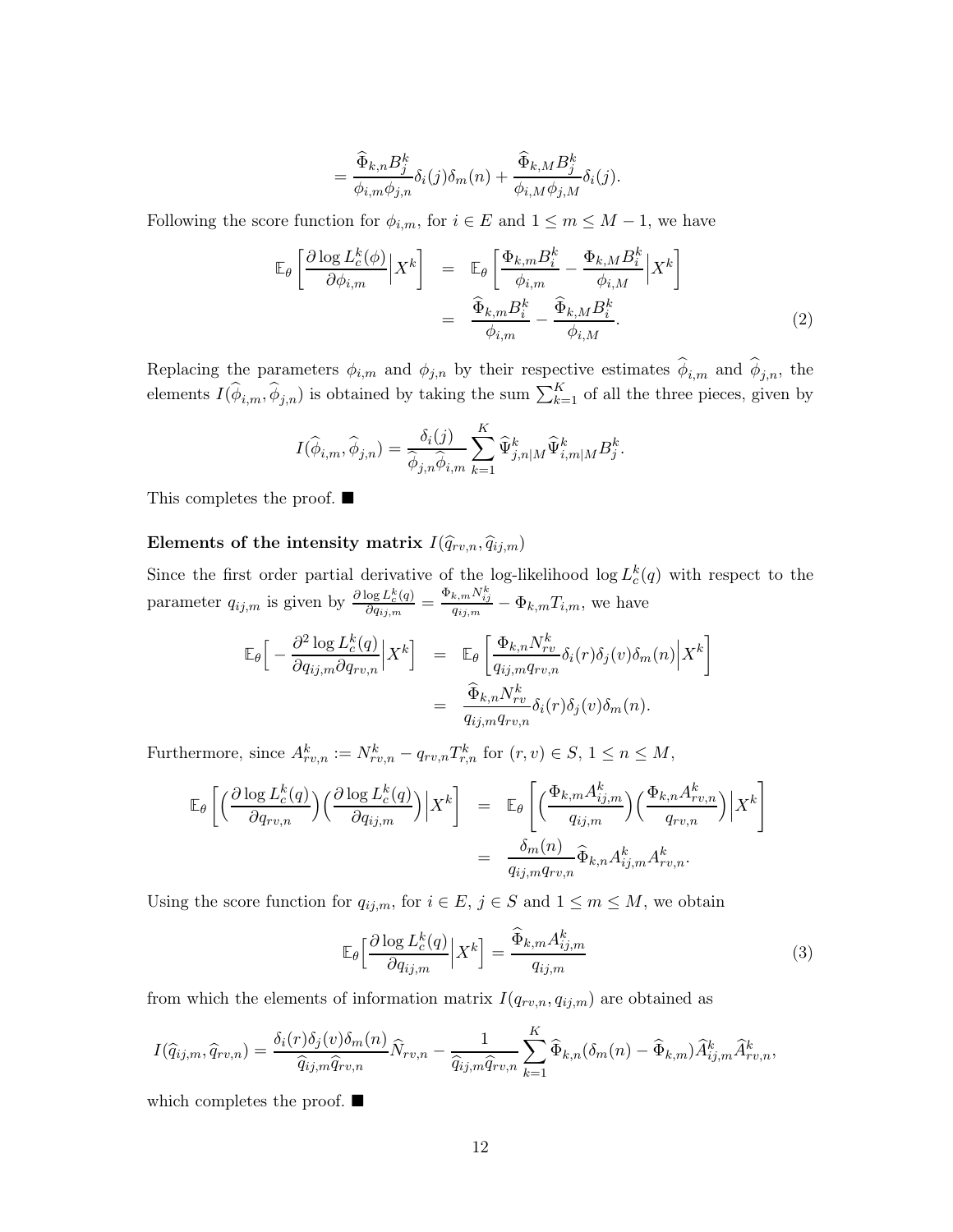# Elements of the intensity matrix  $I(\phi_{i,m}, \widehat{q}_{rv,n})$

It is straightforward to check that  $\frac{\partial \log L_{\varepsilon}^{k}(\theta)}{\partial d_{\varepsilon}}$  $\frac{\partial \log L_c(\theta)}{\partial \phi_{i,m} \partial q_{rv,n}} = 0$  which in turn yields

$$
\mathbb{E}_{\theta}\left[\frac{\partial \log L_{c}(\theta)}{\partial \phi_{i,m} \partial q_{rv,n}} \Big| X^{k}\right] = 0.
$$

Using the complete-information score functions of  $\phi_{i,m}$  and  $q_{rv,n}$ , we have for  $i \in E$ ,  $(r, v) \in$  $S, 1 \le m \le M - 1$  and  $1 \le n \le M$ ,

$$
\mathbb{E}_{\theta}\left[\left(\frac{\partial \log L_{c}^{k}(\theta)}{\partial \phi_{i,m}}\right)\left(\frac{\partial \log L_{c}^{k}(\theta)}{\partial q_{rv,n}}\right)\Big|X^{k}\right]
$$
\n
$$
=\mathbb{E}_{\theta}\left[\left(\frac{\Phi_{k,m}B_{i}^{k}}{\phi_{i,m}}-\frac{\Phi_{k,M}B_{i}^{k}}{\phi_{i,M}}\right)\frac{\Phi_{k,n}A_{rv,n}^{k}}{q_{rv,n}}\Big|X^{k}\right]
$$
\n
$$
=\mathbb{E}_{\theta}\left[\frac{\delta_{m}(n)\Phi_{k,n}B_{i}^{k}A_{rv,n}^{k}}{\phi_{i,m}q_{rv,n}}-\frac{\delta_{M}(n)\Phi_{k,n}B_{i}^{k}A_{rv,n}^{k}}{\phi_{i,M}q_{rv,n}}\Big|X^{k}\right]
$$
\n
$$
=\frac{\delta_{m}(n)\widehat{\Phi}_{k,n}B_{i}^{k}A_{rv,n}^{k}}{\phi_{i,m}q_{rv,n}}-\frac{\delta_{M}(n)\widehat{\Phi}_{k,n}B_{i}^{k}A_{rv,n}^{k}}{\phi_{i,M}q_{rv,n}}.
$$

Following [\(2\)](#page-35-1) and [\(3\)](#page-35-0), we obtain

$$
\mathbb{E}_{\theta}\left[\frac{\partial \log L_{c}^{k}(\phi)}{\partial \phi_{i,m}} \Big| X^{k}\right] \mathbb{E}_{\theta}\left[\frac{\partial \log L_{c}^{k}(q)}{\partial q_{rv,n}} \Big| X^{k}\right]
$$

$$
= \left(\frac{\widehat{\Phi}_{k,m} B_{i}^{k}}{\phi_{i,m}} - \frac{\widehat{\Phi}_{k,M} B_{i}^{k}}{\phi_{i,M}}\right) \frac{\widehat{\Phi}_{k,n} A_{rv,n}^{k}}{q_{rv,n}}
$$

$$
= \frac{\widehat{\Phi}_{k,m} \widehat{\Phi}_{k,n} B_{i}^{k} A_{rv,n}^{k}}{\phi_{i,m} q_{rv,n}} - \frac{\widehat{\Phi}_{k,M} \widehat{\Phi}_{k,n} B_{i}^{k} A_{rv,n}^{k}}{\phi_{i,M} q_{rv,n}}.
$$

Adding the three pieces together and replacing  $\phi_{i,m}$  and  $q_{rv,n}$  by their respective ML estimates, we obtain

$$
I(\widehat{\phi}_{i,m},\widehat{q}_{rv,n}) = -\sum_{k=1}^K \frac{\widehat{\Phi}_{k,n} B_i^k \widehat{A}_{rv,n}^k}{\widehat{\phi}_{i,m} \widehat{q}_{rv,n}} \Big[ \delta_m(n) - \frac{\widehat{\phi}_{i,m}}{\widehat{\phi}_{i,M}} \delta_M(n) + \frac{\widehat{\phi}_{i,m}}{\widehat{\phi}_{i,M}} \widehat{\Phi}_{k,M} - \widehat{\Phi}_{k,m} \Big],
$$

which ends the proof.  $\blacksquare$ 

## C Absorption probabilities for the two-regime g-mixture

The absorption probabilities  $f_{ij,m}$ ,  $m = 1, 2$ , from state  $i \in E = \{1, 2\}$  into states  $j \in$  $\Delta = \{3, 4\}$ , are computed using the transition matrix of an m'th discrete Markov chain embedded into an m'th Markov jump process, see Theorem 11.6 in Ch.11 of Grinstead and Snell (1997). The transition matrix of the m-th embedded Markov chain, denoted by  $P_m$ , is obtained from the intensity matrix  $Q_m$  of an m'th Markov jump process by

$$
p_{ij,m} = \frac{q_{ij,m}}{|q_{ii,m}|}, i \in E, j \in S, j \neq i,
$$